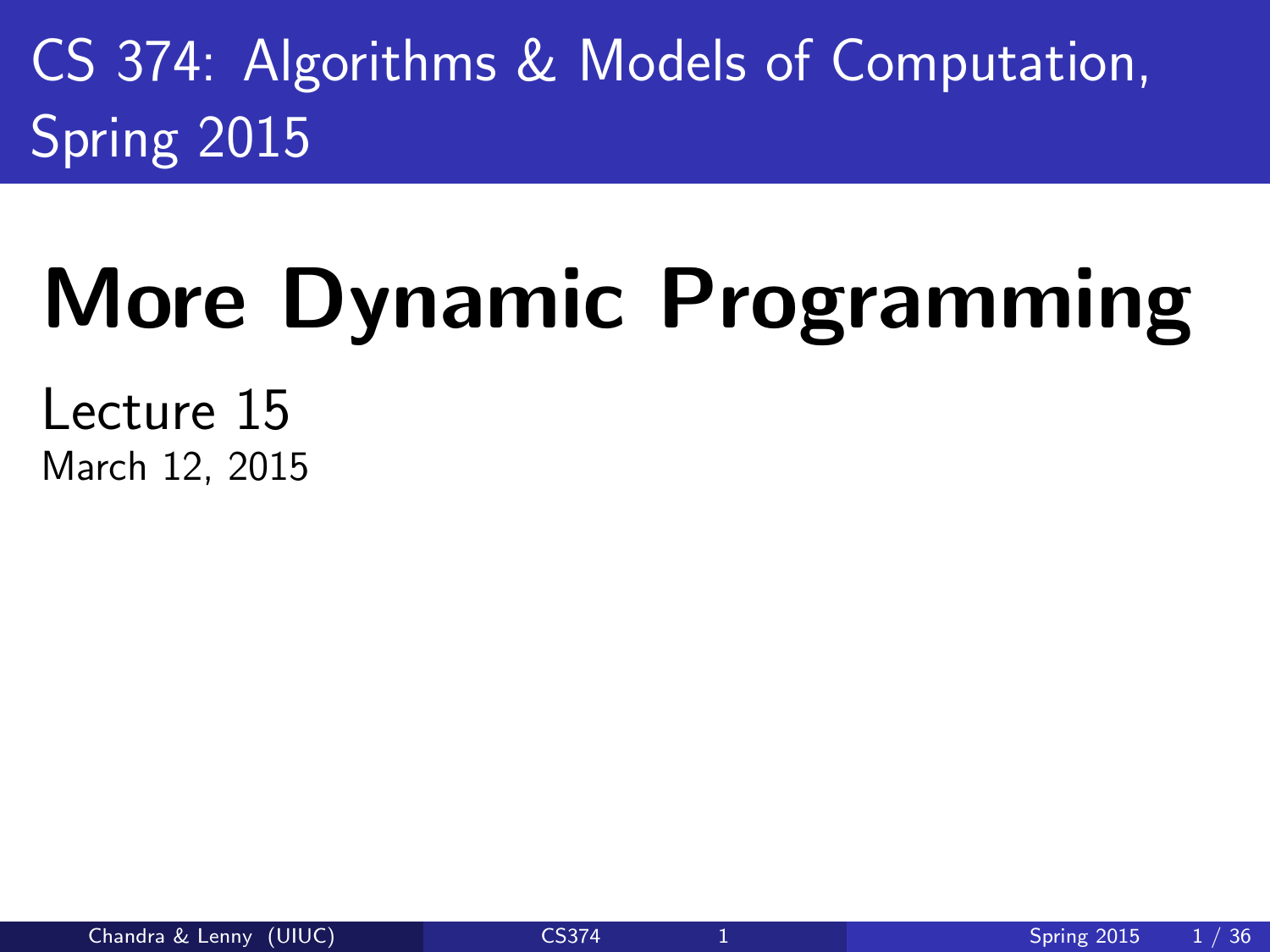### What is the running time of the following?

Consider computing  $f(x, y)$  by recursive function + memoization.

$$
f(x,y) = \sum_{i=1}^{x+y-1} x * f(x + y - i, i - 1),
$$
  
 
$$
f(0,y) = y \qquad f(x,0) = x.
$$

The resulting algorithm when computing  $f(n, n)$  would take: (A) O(n) (B) O(n log n)  $(C) O(n^2)$  $(D) O(n^3)$ (E) The function is ill defined - it can not be computed.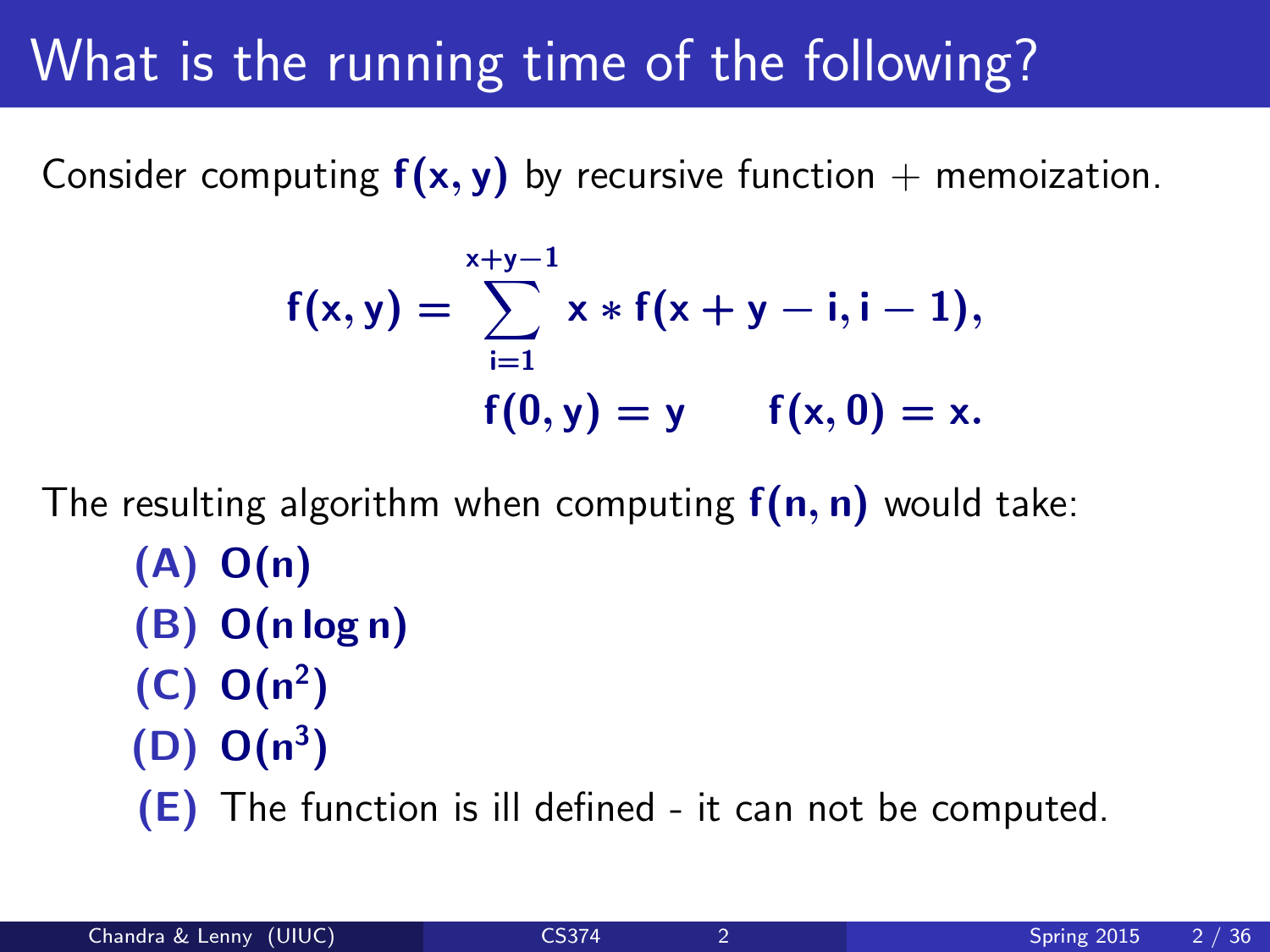### Recipe for Dynamic Programming

- $\bullet$  Develop a recursive backtracking style algorithm  $\mathcal A$  for given problem.
- **2** Identify *structure* of subproblems generated by  $\mathcal A$  on an instance I of size n
	- **Q** Estimate number of different subproblems generated as a function of  $\mathbf n$ . Is it polynomial or exponential in  $\mathbf n$ ?
	- **2** If the number of problems is "small" (polynomial) then they typically have some "clean" structure.
- Rewrite subproblems in a compact fashion.
- Rewrite recursive algorithm in terms of notation for subproblems.
- **•** Convert to iterative algorithm by bottom up evaluation in an appropriate order.
- **•** Optimize further with data structures and/or additional ideas.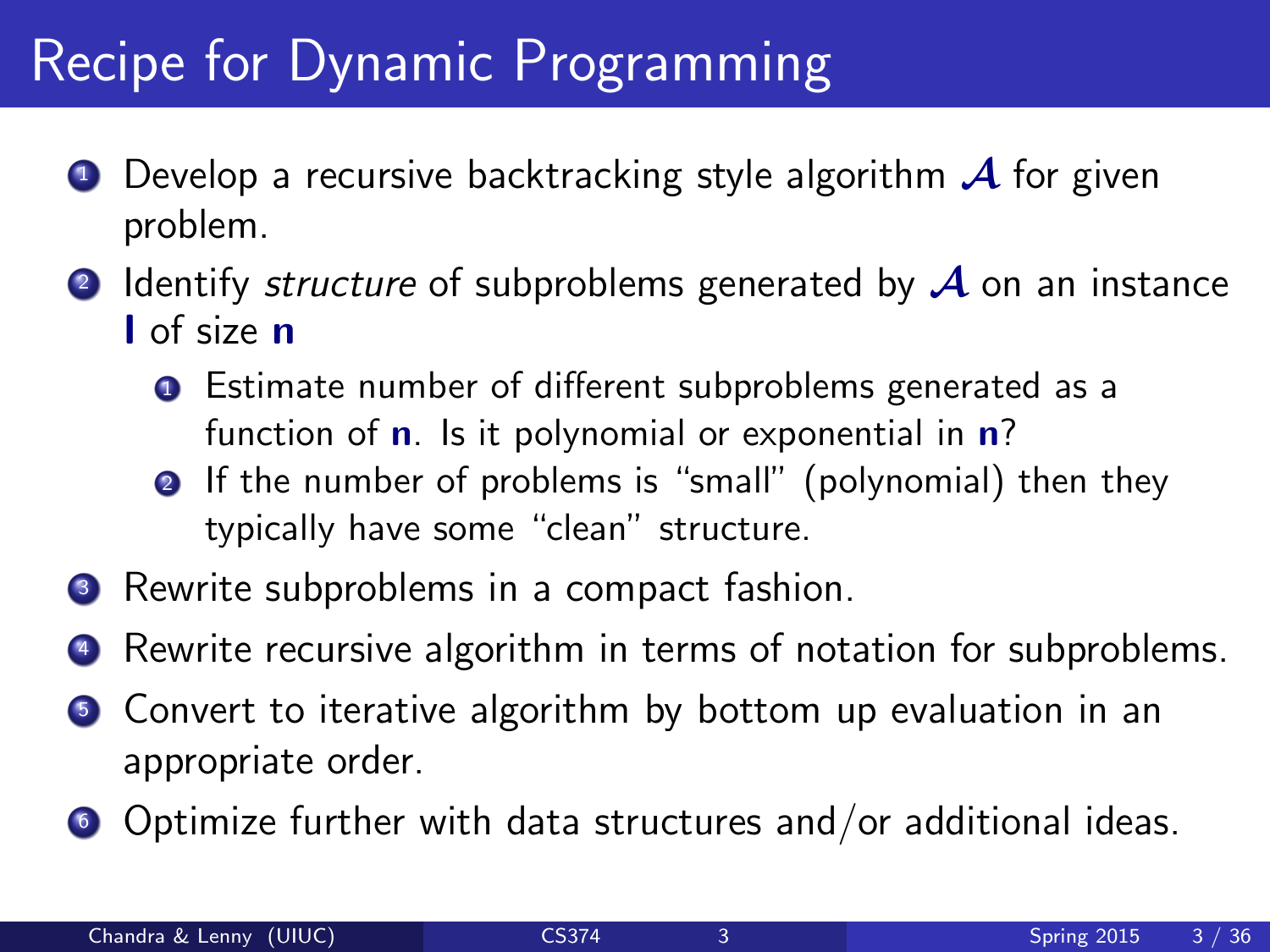# <span id="page-3-0"></span>Part I

# [Maximum Weighted Independent Set](#page-3-0) [in Trees](#page-3-0)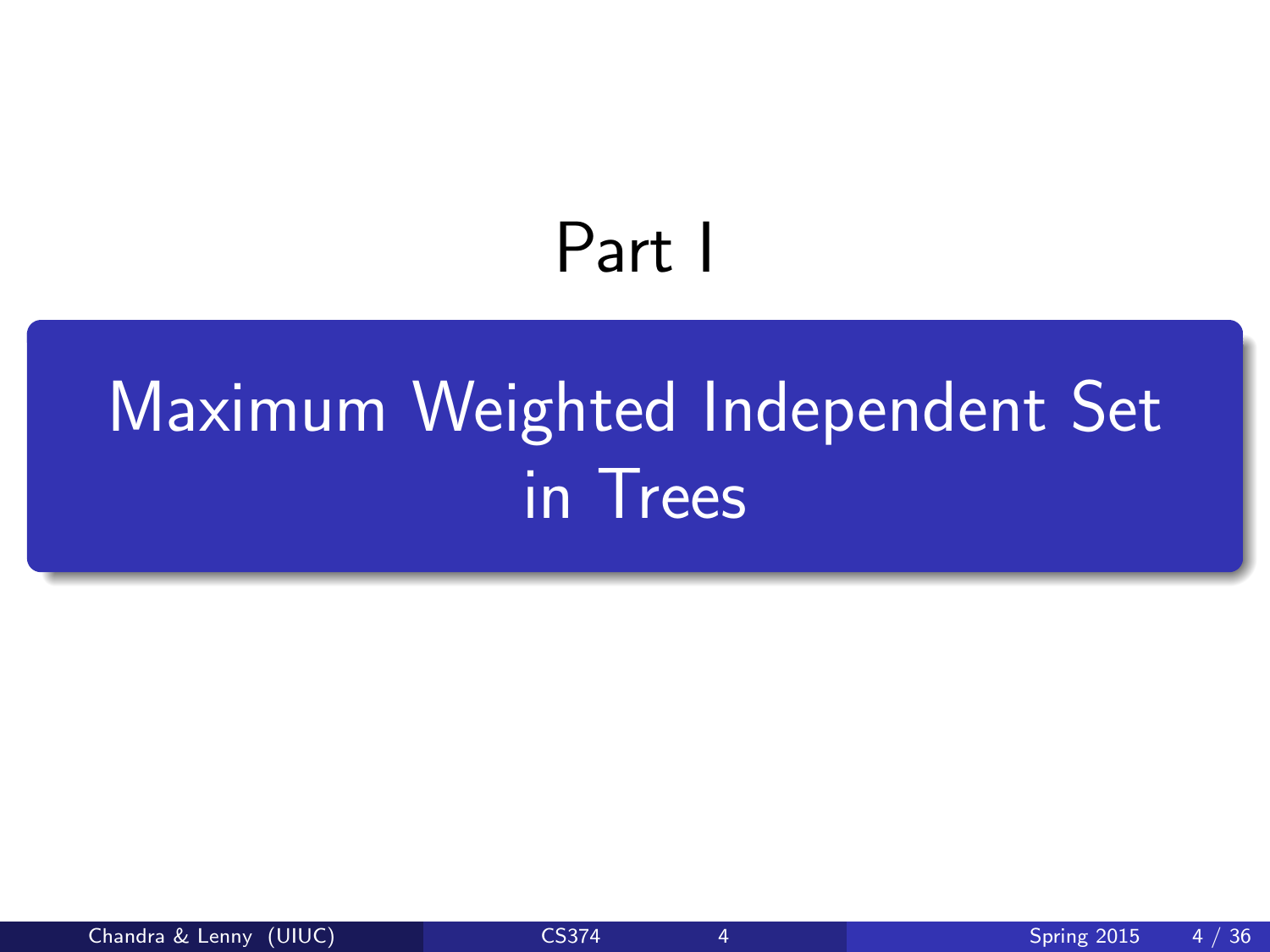### Maximum Weight Independent Set Problem

- Input Graph  $G = (V, E)$  and weights  $w(v) \ge 0$  for each v ∈ V
	- Goal Find maximum weight independent set in G

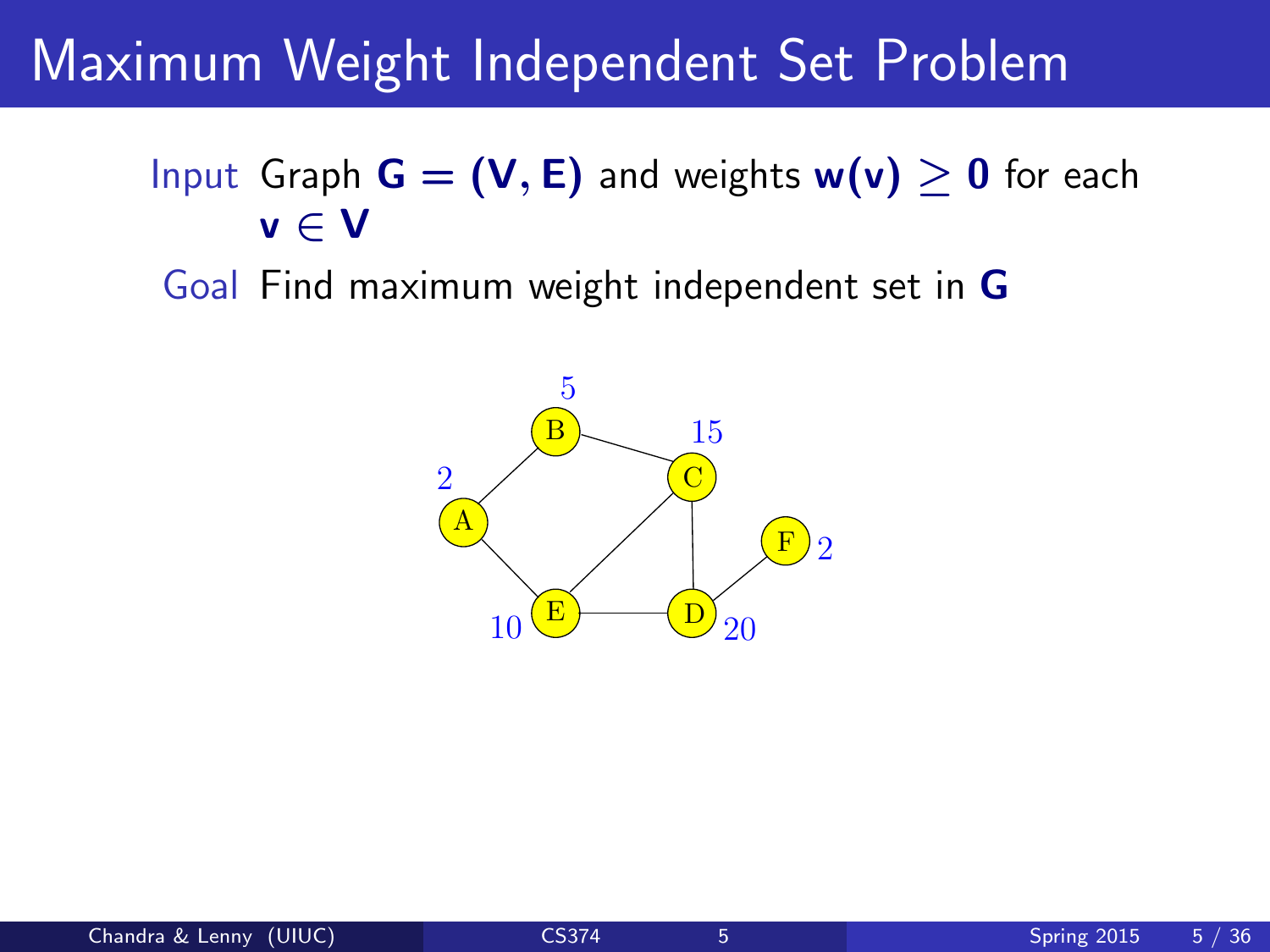### Maximum Weight Independent Set Problem

- Input Graph  $G = (V, E)$  and weights  $w(v) > 0$  for each v ∈ V
- Goal Find maximum weight independent set in G



Maximum weight independent set in above graph:  ${B, D}$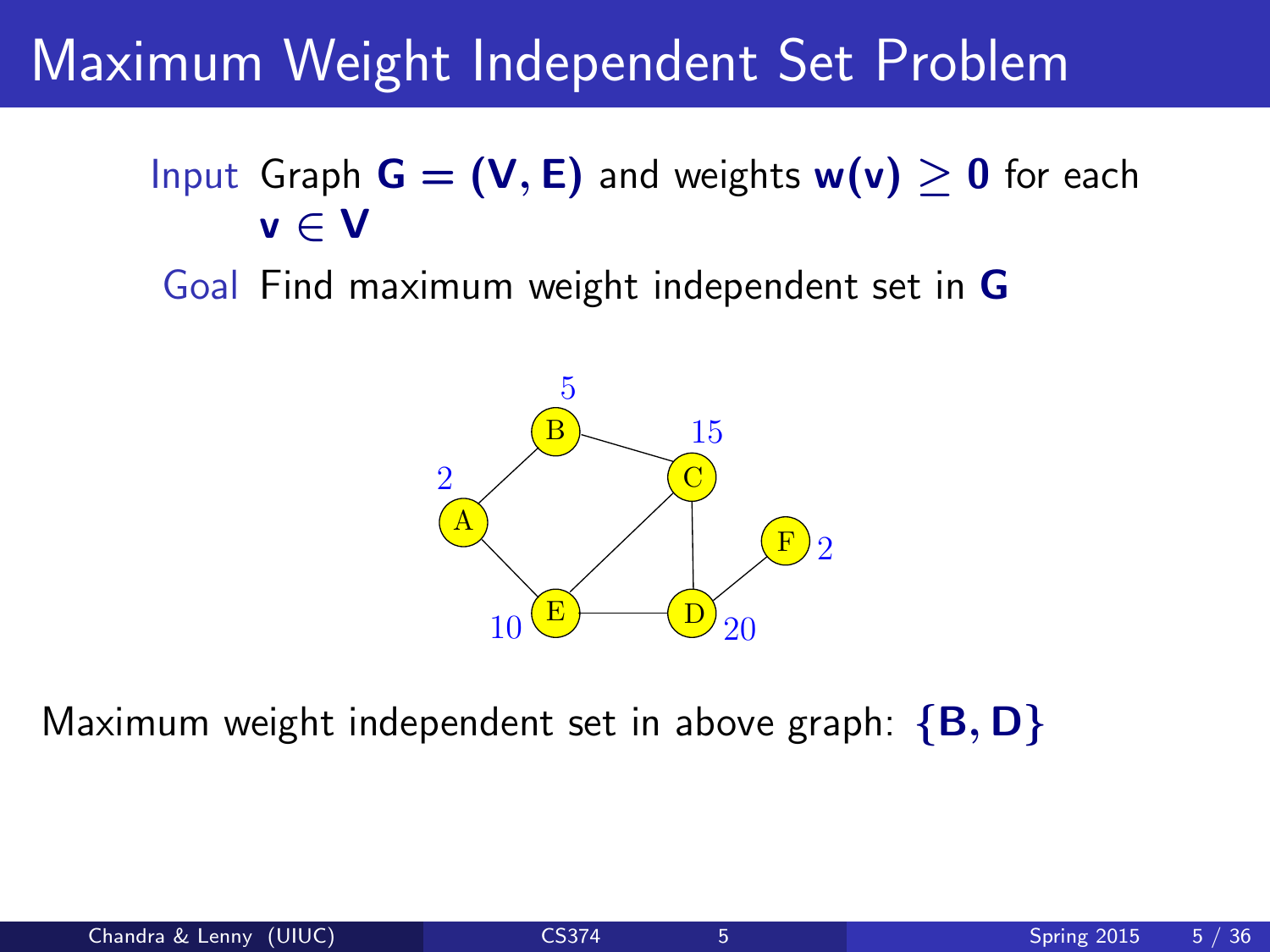### Maximum Weight Independent Set in a Tree

Input Tree  $\mathsf{T} = (\mathsf{V}, \mathsf{E})$  and weights  $\mathsf{w}(\mathsf{v}) \geq 0$  for each  $\mathsf{v} \in \mathsf{V}$ Goal Find maximum weight independent set in T



Maximum weight independent set in above tree: ??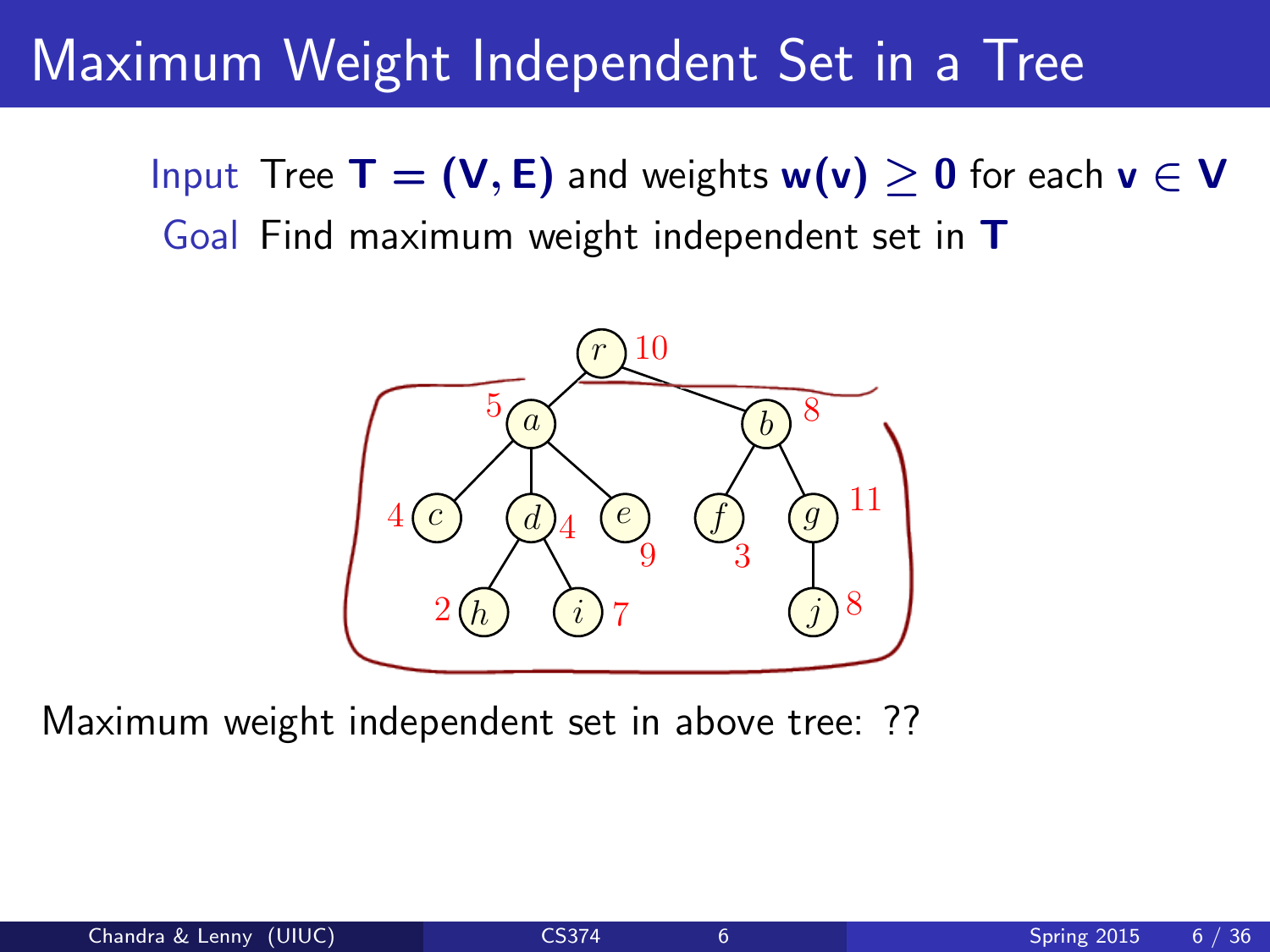In a tree with  $\bf{n}$  nodes, there is always an independent set of size (bigger is better [this is America!])

```
(A) \Omega(1)(B) Ω(log n)
(C) Ω(√
n)
(D) n/2
(E) n – 5
```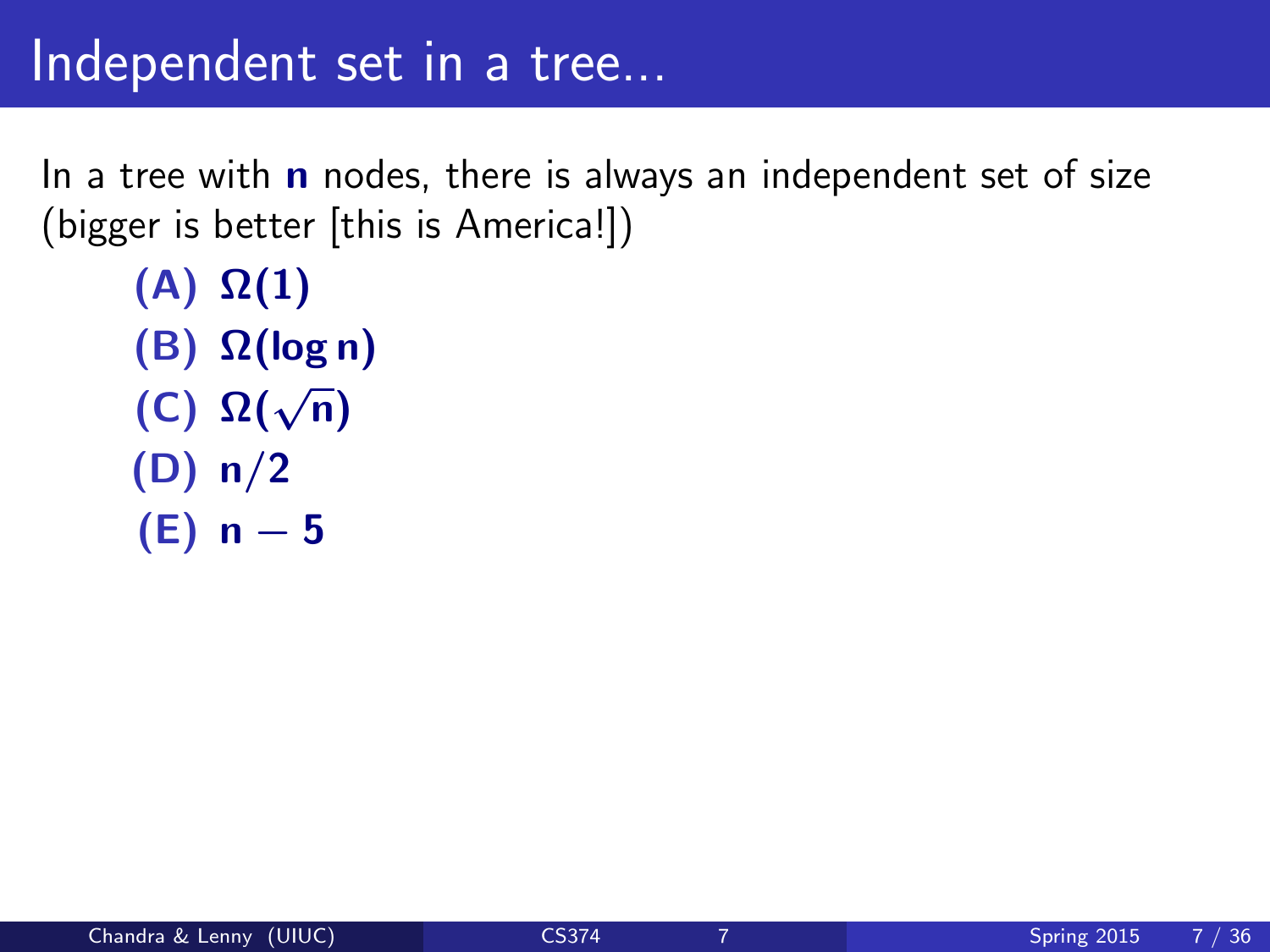For an arbitrary graph G:

- **1** Number vertices as  $v_1, v_2, \ldots, v_n$
- **2** Find recursively optimum solutions without  $v_n$  (recurse on  $G - v_n$ ) and with  $v_n$  (recurse on  $G - v_n - N(v_n)$  & include  $v_n$ ).
- Saw that if graph **G** is arbitrary there was no good ordering that resulted in a small number of subproblems.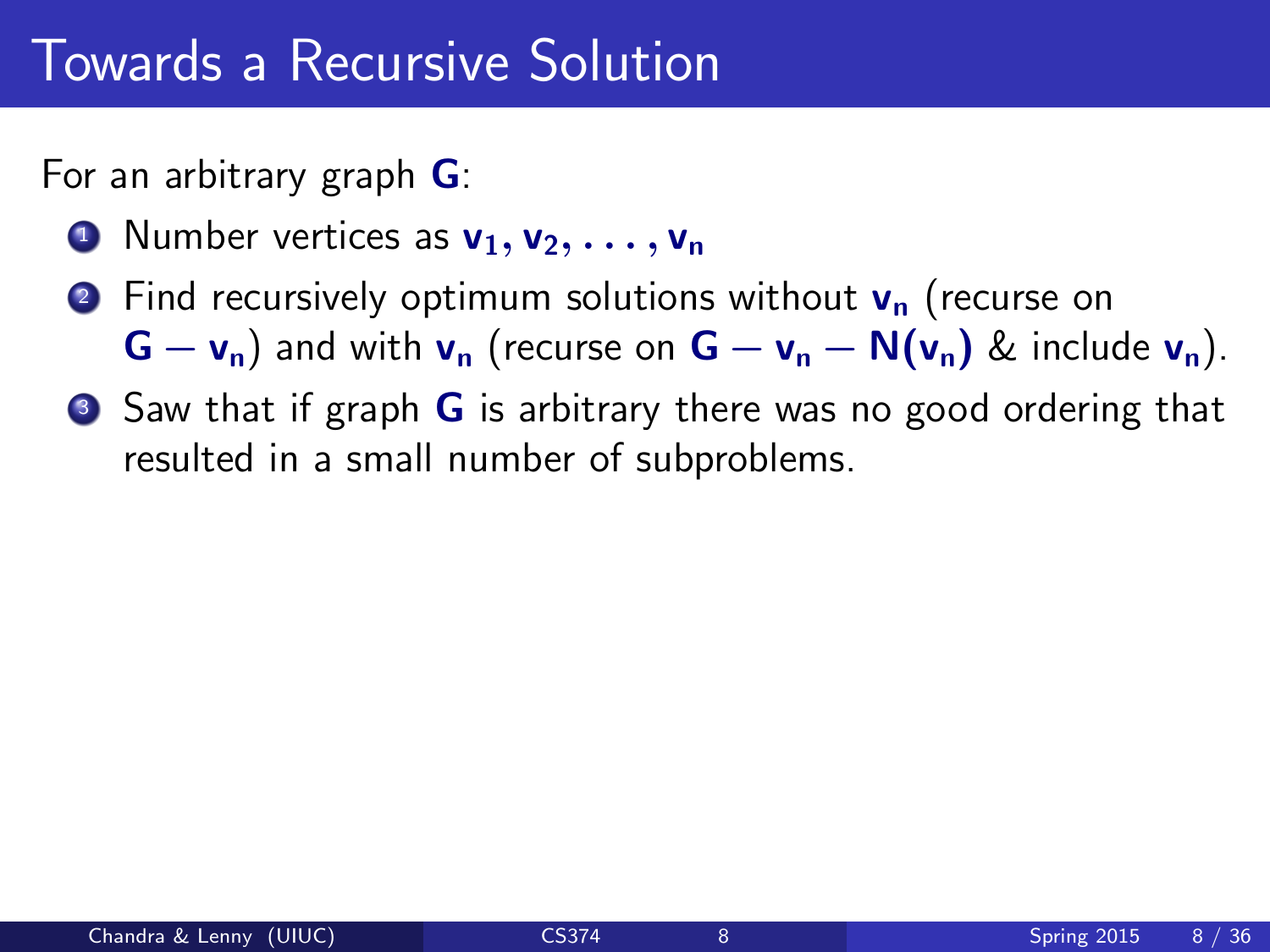For an arbitrary graph G:

- **1** Number vertices as  $v_1, v_2, \ldots, v_n$
- **2** Find recursively optimum solutions without  $v_n$  (recurse on  $G - v_n$ ) and with  $v_n$  (recurse on  $G - v_n - N(v_n)$  & include  $v_n$ ).
- Saw that if graph **G** is arbitrary there was no good ordering that resulted in a small number of subproblems.

What about a tree?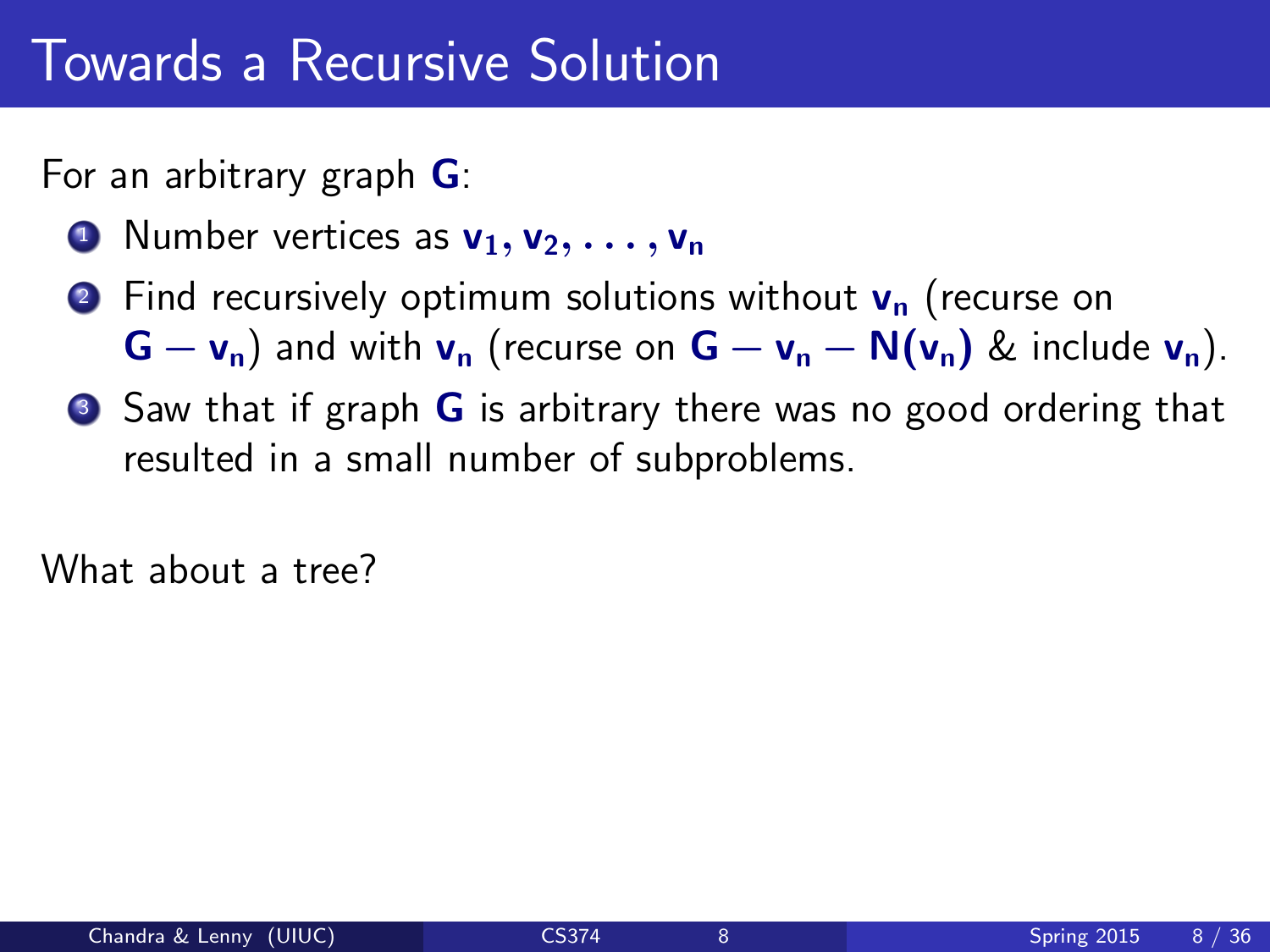For an arbitrary graph G:

- **1** Number vertices as  $v_1, v_2, \ldots, v_n$
- **2** Find recursively optimum solutions without  $v_n$  (recurse on  $G - v_n$ ) and with  $v_n$  (recurse on  $G - v_n - N(v_n)$  & include  $v_n$ ).
- Saw that if graph **G** is arbitrary there was no good ordering that resulted in a small number of subproblems.

What about a tree? Natural candidate for  $v_n$  is root r of  $T$ ?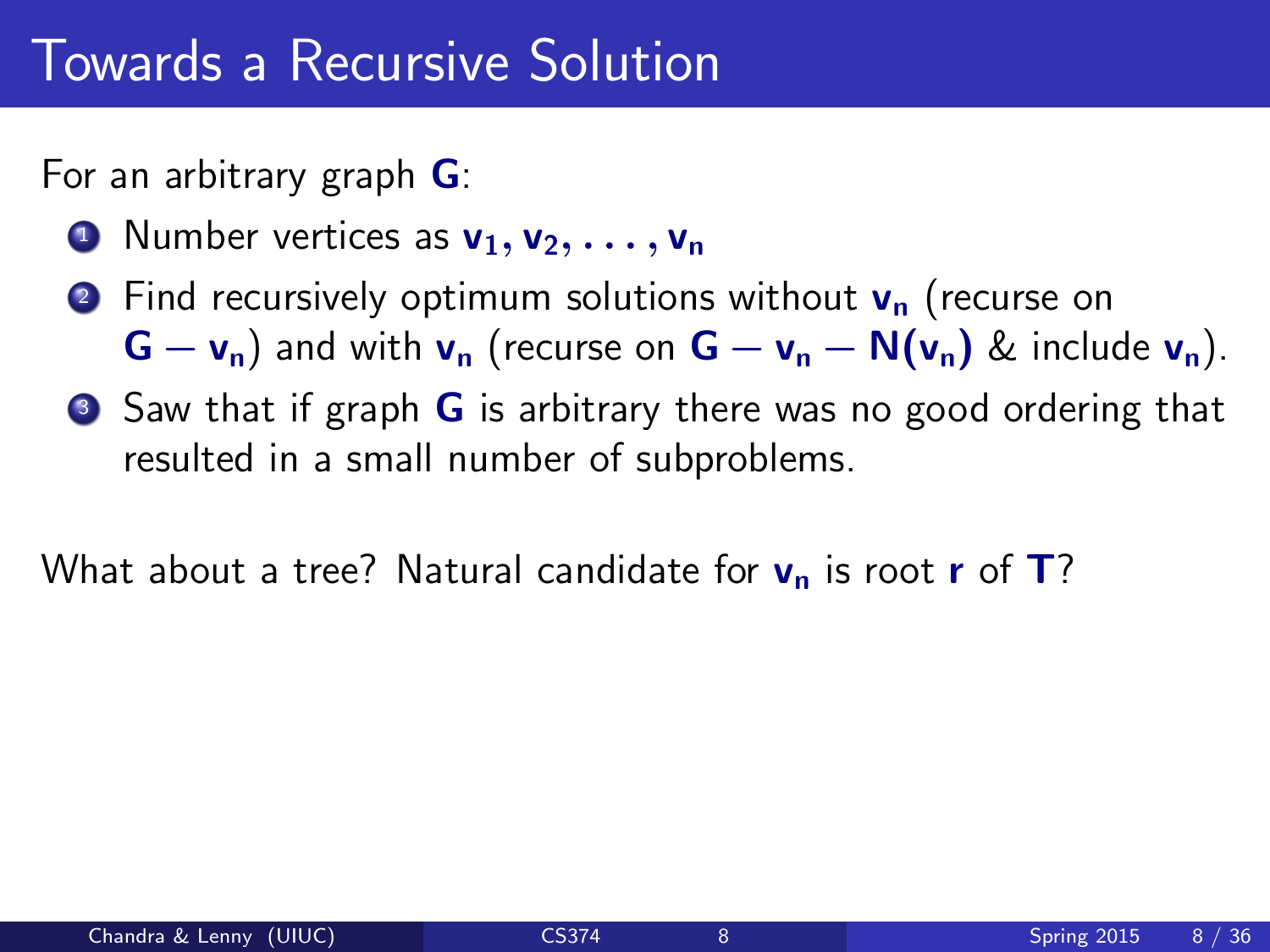Natural candidate for  $v_n$  is root r of T? Let  $\mathcal O$  be an optimum solution to the whole problem.

Case  $r \notin \mathcal{O}$  : Then  $\mathcal O$  contains an optimum solution for each subtree of  **hanging at a child of**  $**r**$ **.**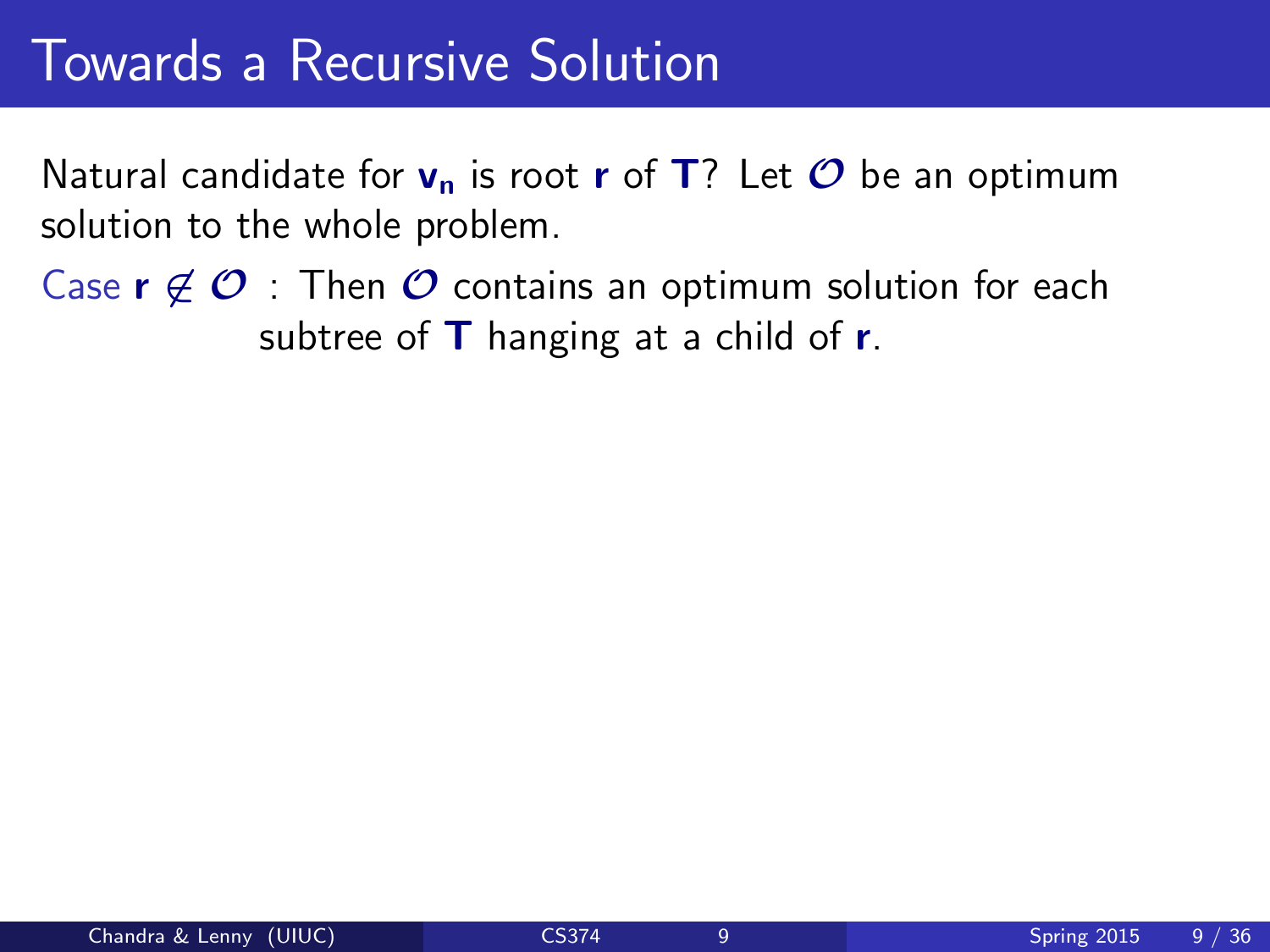Natural candidate for  $v_n$  is root r of T? Let  $\mathcal O$  be an optimum solution to the whole problem.

- Case  $r \notin \mathcal{O}$  : Then  $\mathcal O$  contains an optimum solution for each subtree of  $\mathsf T$  hanging at a child of  $\mathsf r$ .
- Case  $r \in \mathcal{O}$  : None of the children of r can be in  $\mathcal{O}$ .  $\mathcal{O} \{r\}$ contains an optimum solution for each subtree of T hanging at a grandchild of r.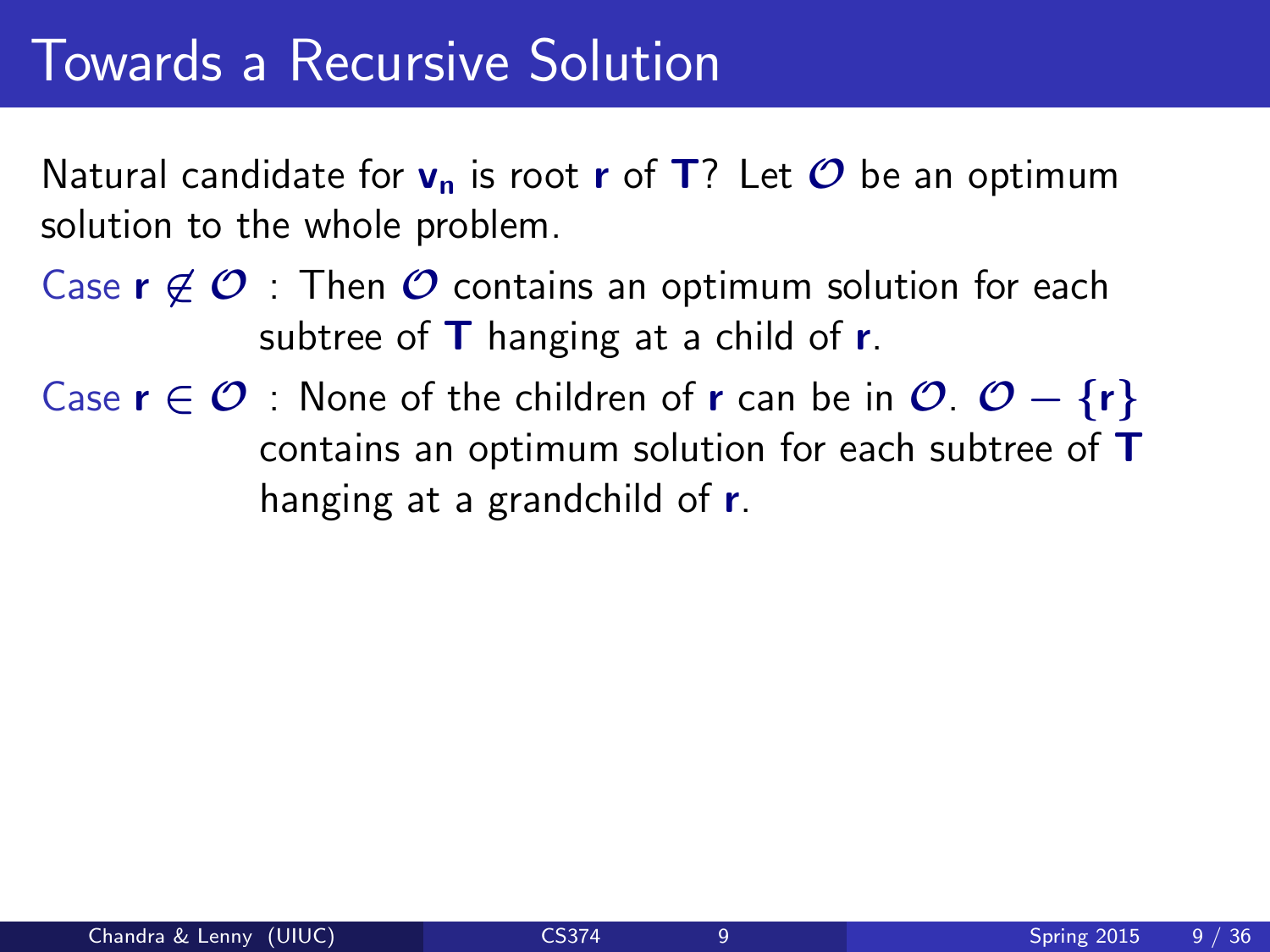Natural candidate for  $v_n$  is root r of T? Let  $\mathcal O$  be an optimum solution to the whole problem.

- Case  $r \notin \mathcal{O}$  : Then  $\mathcal O$  contains an optimum solution for each subtree of  $\mathsf T$  hanging at a child of  $\mathsf r$ .
- Case  $r \in \mathcal{O}$  : None of the children of r can be in  $\mathcal{O}$ .  $\mathcal{O} \{r\}$ contains an optimum solution for each subtree of T hanging at a grandchild of r.

Subproblems? Subtrees of  $\mathsf T$  hanging at nodes in  $\mathsf T$ .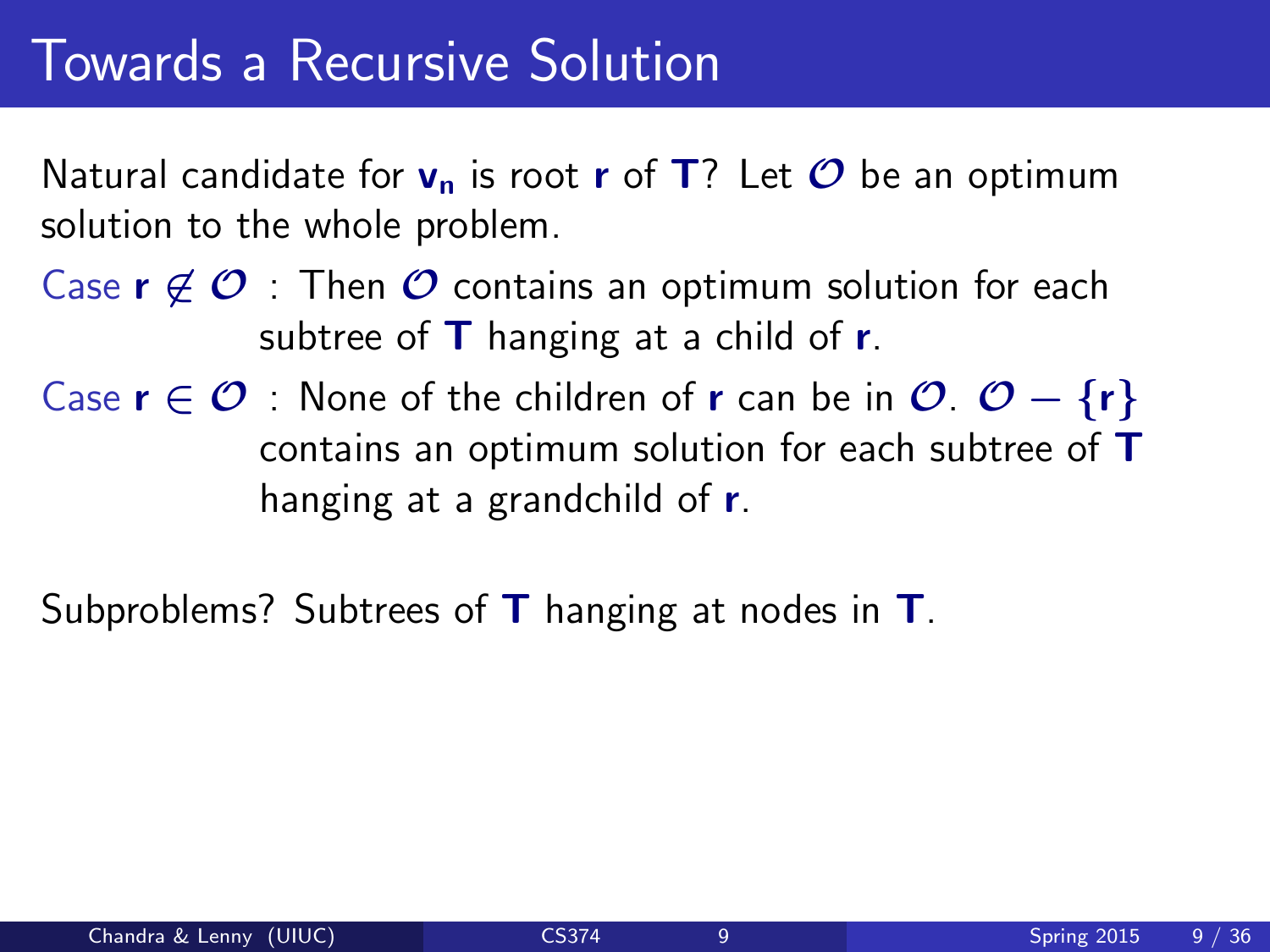Natural candidate for  $v_n$  is root r of T? Let  $\mathcal O$  be an optimum solution to the whole problem.

- Case  $r \notin \mathcal{O}$  : Then  $\mathcal O$  contains an optimum solution for each subtree of  $\mathsf T$  hanging at a child of  $\mathsf r$ .
- Case  $r \in \mathcal{O}$  : None of the children of r can be in  $\mathcal{O}$ .  $\mathcal{O} \{r\}$ contains an optimum solution for each subtree of T hanging at a grandchild of r.

Subproblems? Subtrees of  $\mathsf T$  hanging at nodes in  $\mathsf T$ .

How many of them?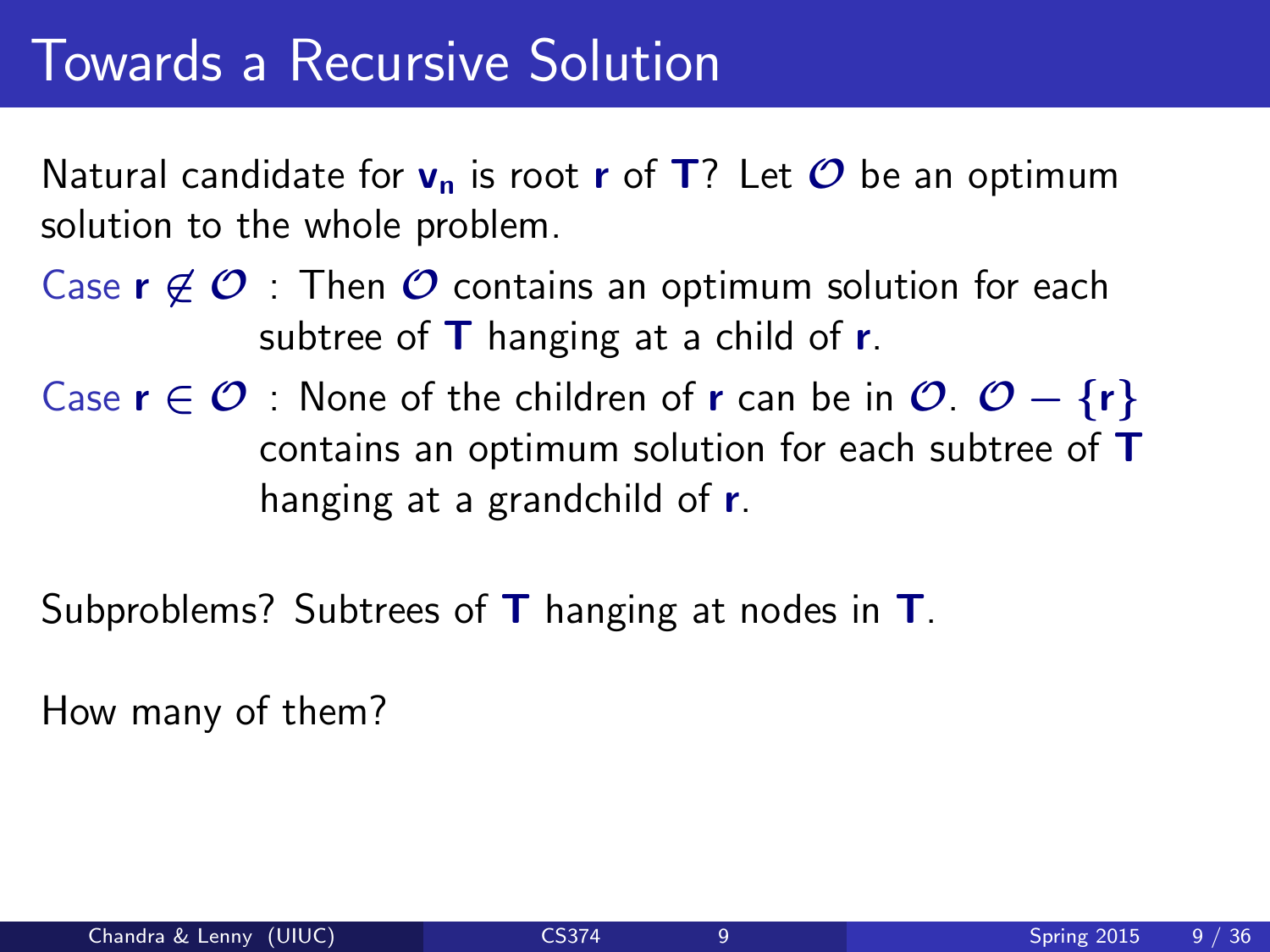Natural candidate for  $v_n$  is root r of T? Let  $\mathcal O$  be an optimum solution to the whole problem.

- Case  $r \notin \mathcal{O}$  : Then  $\mathcal O$  contains an optimum solution for each subtree of  $\mathsf T$  hanging at a child of  $\mathsf r$ .
- Case  $r \in \mathcal{O}$  : None of the children of r can be in  $\mathcal{O}$ .  $\mathcal{O} \{r\}$ contains an optimum solution for each subtree of T hanging at a grandchild of r.

Subproblems? Subtrees of  $\mathsf T$  hanging at nodes in  $\mathsf T$ .

How many of them?  $O(n)$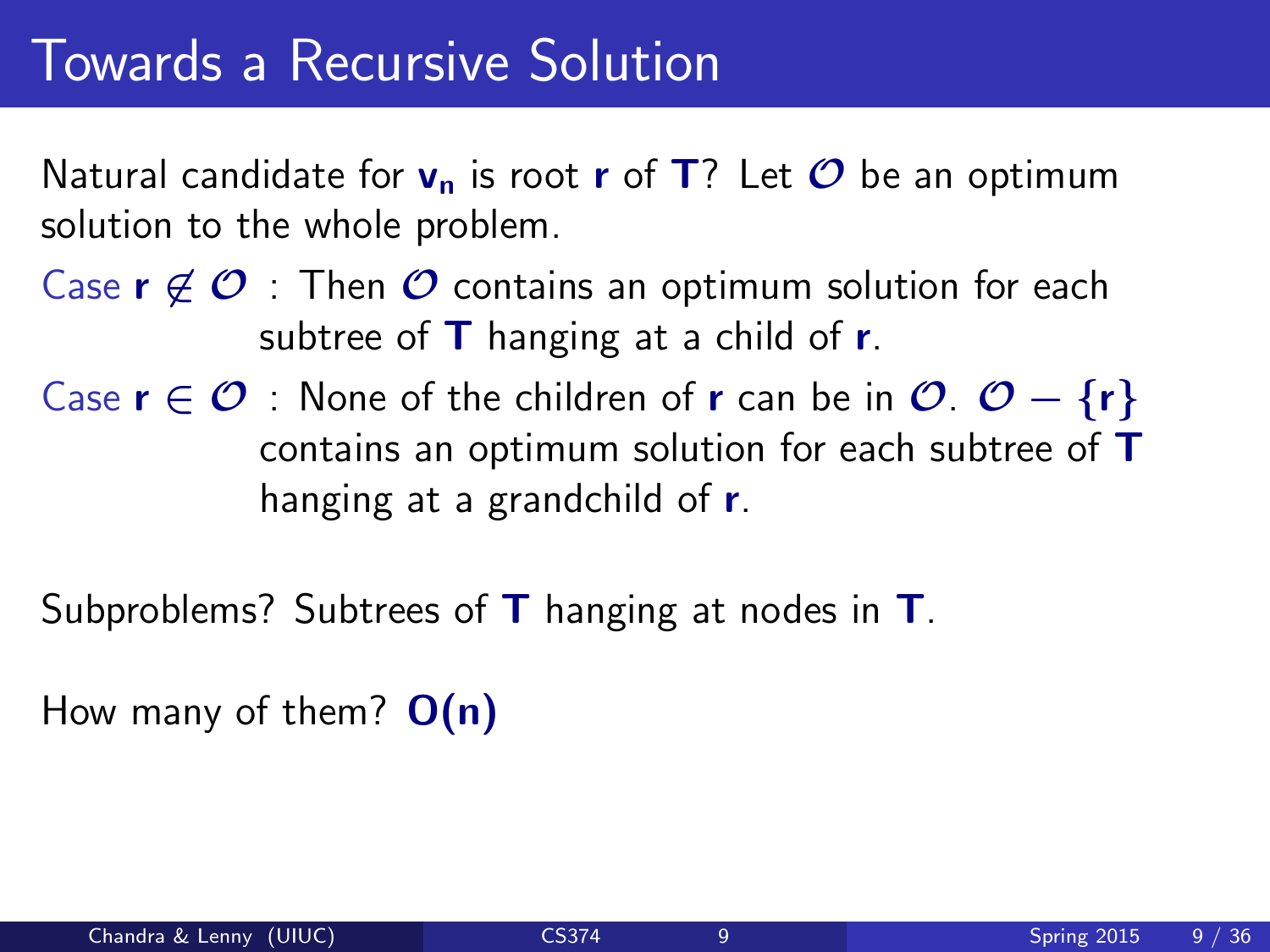

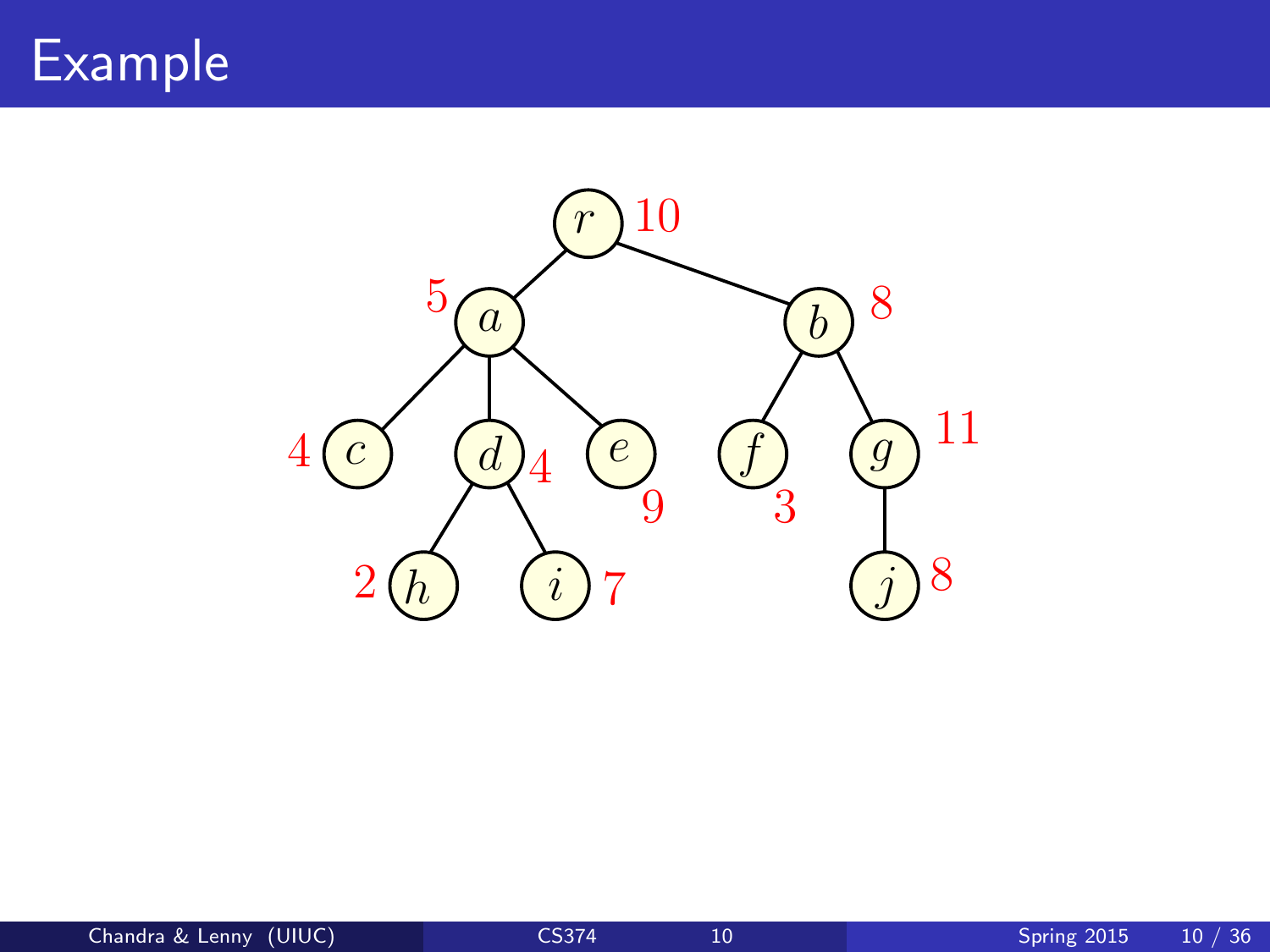### A Recursive Solution

 $T(u)$ : subtree of T hanging at node u  $OPT(u)$ : max weighted independent set value in  $T(u)$ 

#### $OPT(u) =$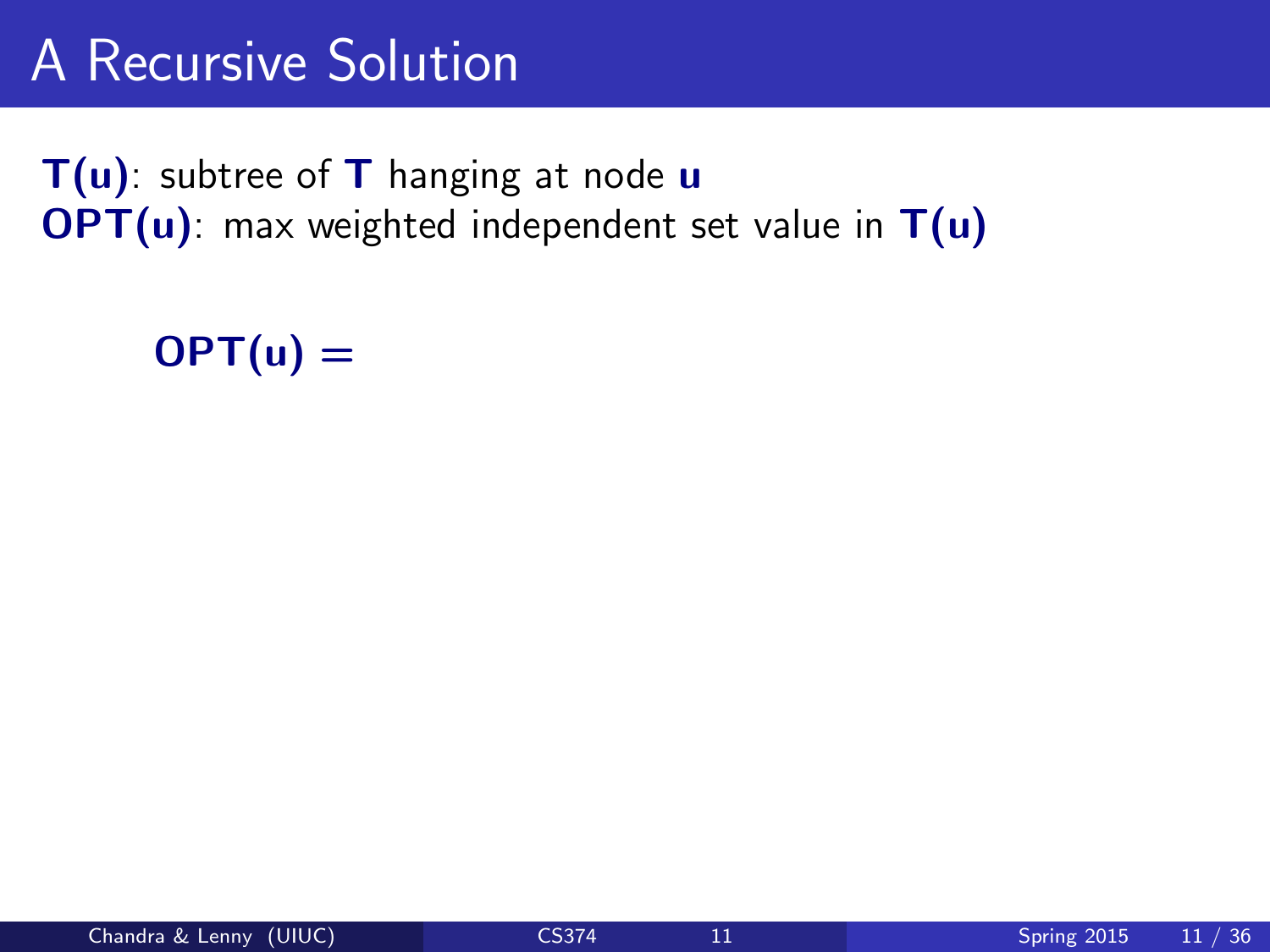### A Recursive Solution

 $T(u)$ : subtree of T hanging at node u  $OPT(u)$ : max weighted independent set value in  $T(u)$ 

$$
\mathsf{OPT}(u) = \max \begin{cases} \sum_{v \text{ child of } u} \mathsf{OPT}(v), \\ w(u) + \sum_{v \text{ grandchild of } u} \mathsf{OPT}(v) \end{cases}
$$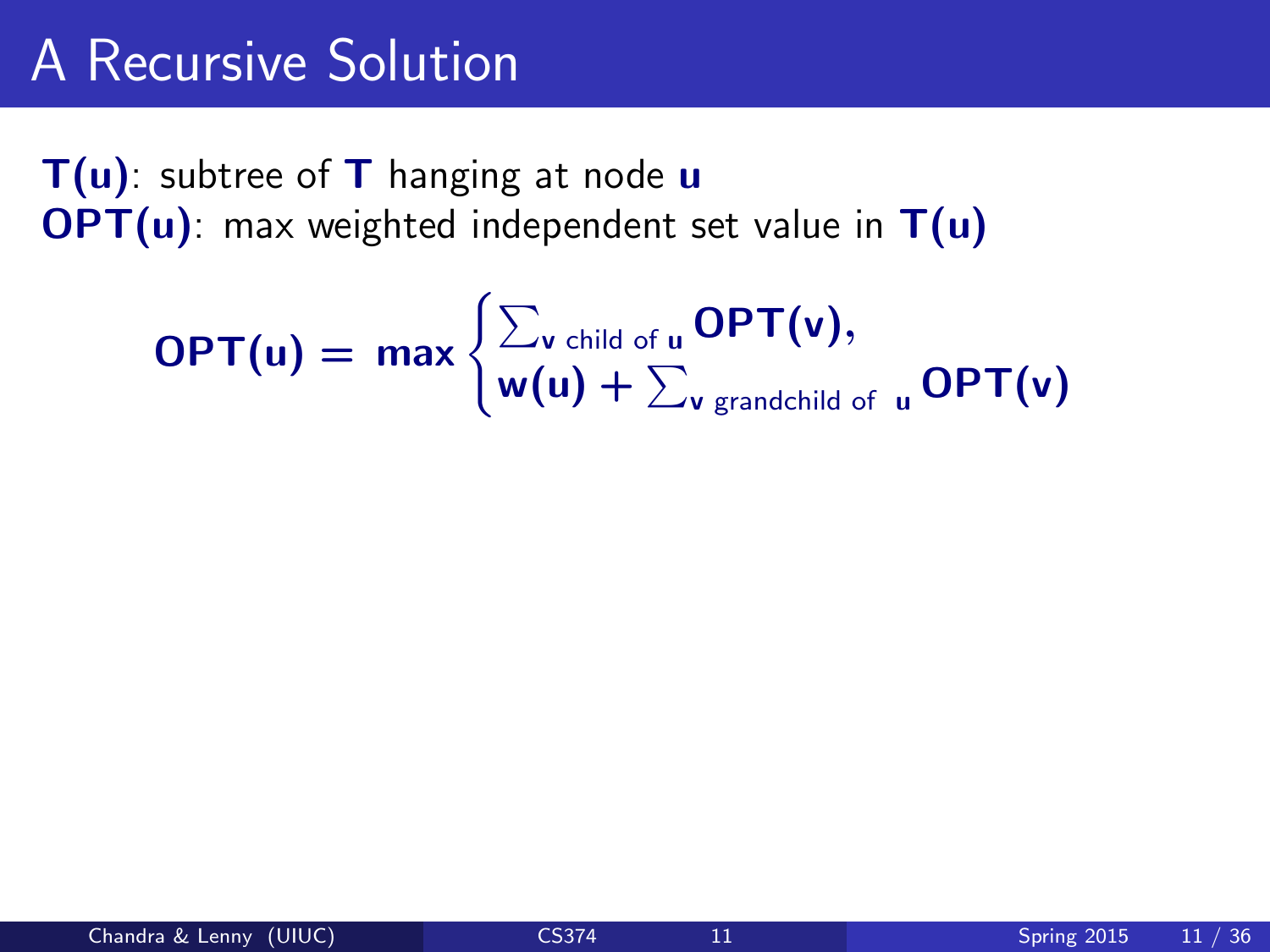- $\bullet$  Compute  $\mathsf{OPT}(u)$  bottom up. To evaluate  $\mathsf{OPT}(u)$  need to have computed values of all children and grandchildren of  $\mathbf u$
- 2 What is an ordering of nodes of a tree **T** to achieve above?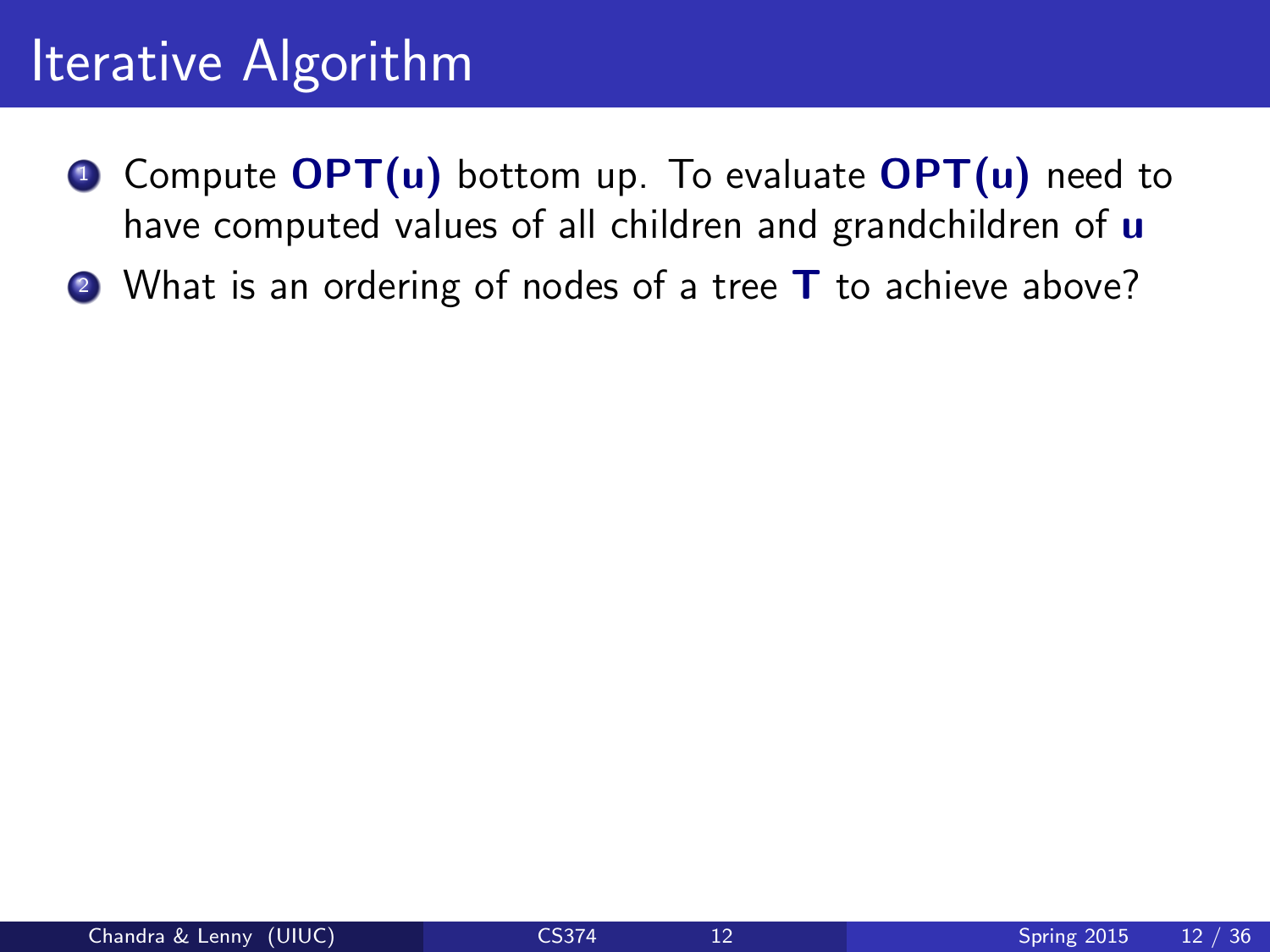- $\bullet$  Compute  $\mathsf{OPT}(u)$  bottom up. To evaluate  $\mathsf{OPT}(u)$  need to have computed values of all children and grandchildren of  $\mathbf u$
- 2 What is an ordering of nodes of a tree **T** to achieve above? Post-order traversal of a tree.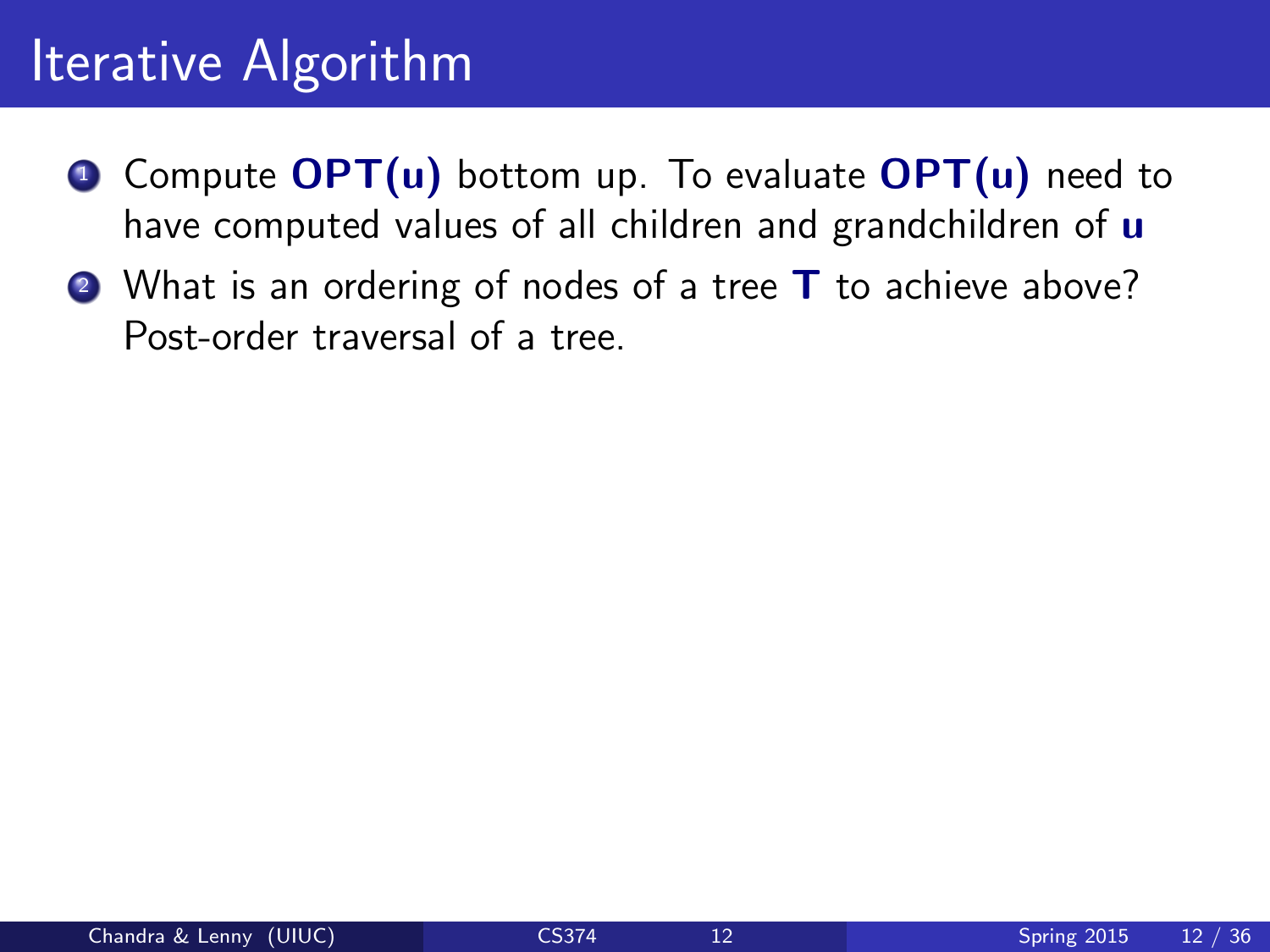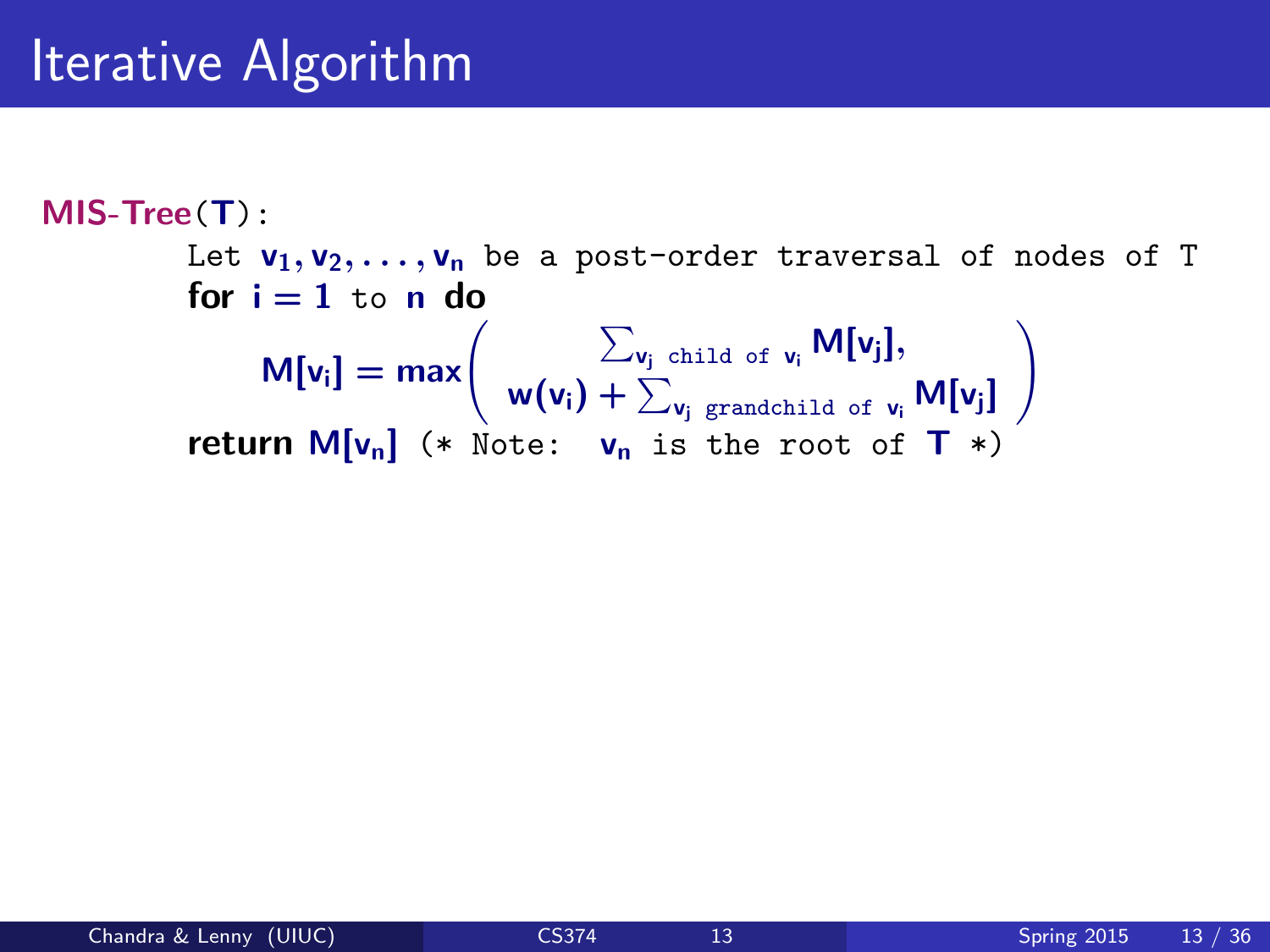

Space: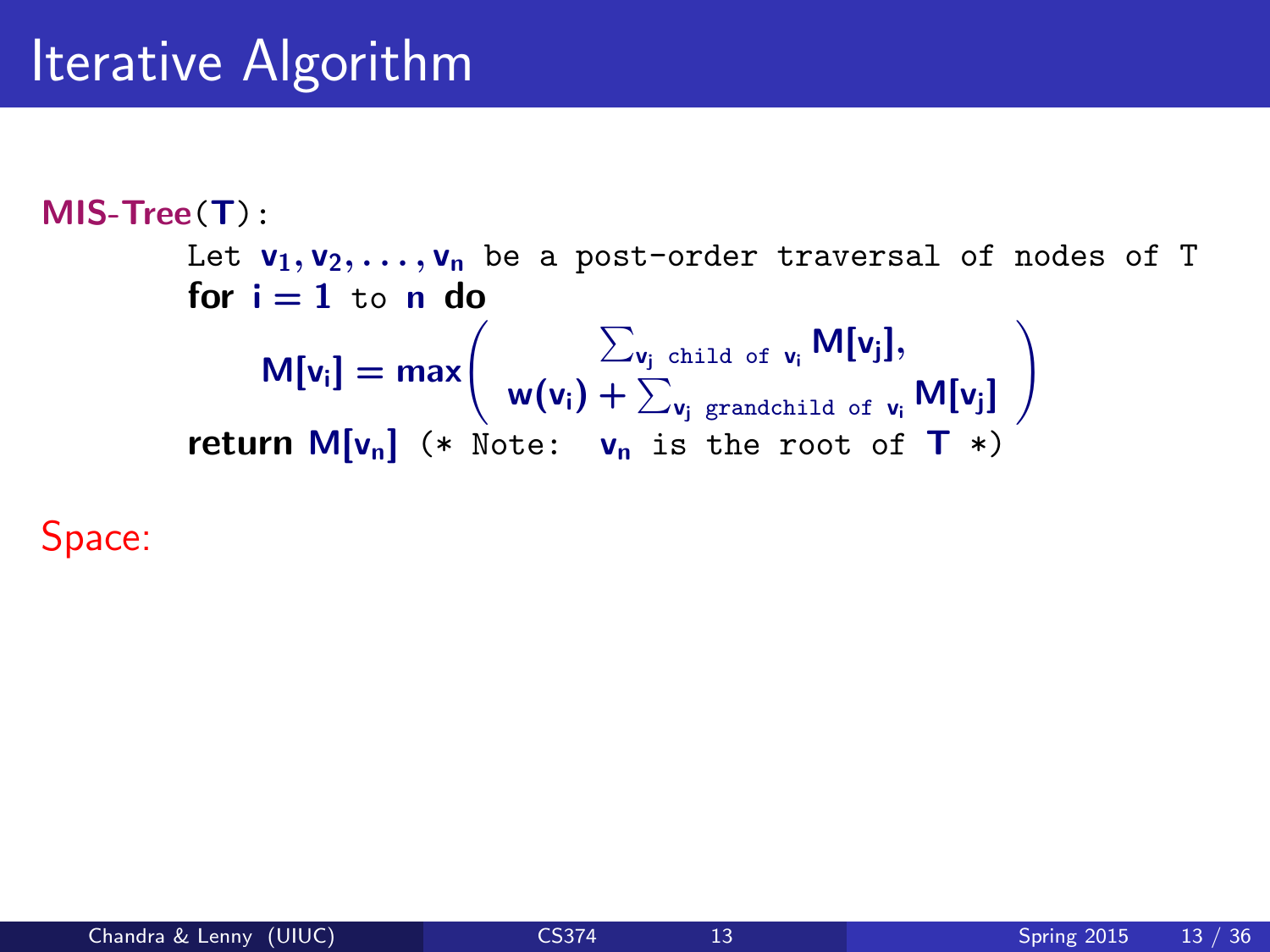$$
\begin{array}{ll}\n\text{MIS-Tree}(T): \\
\text{Let } v_1, v_2, \ldots, v_n \text{ be a post-order traversal of nodes of T} \\
\text{for } i = 1 \text{ to } n \text{ do} \\
M[v_i] = \max \left( \sum_{v_j \text{ child of } v_i} M[v_j], \right. \\
\text{return } M[v_n] \quad (* \text{ Note: } v_n \text{ is the root of } T*)\n\end{array}
$$

Space:  $O(n)$  to store the value at each node of T Running time: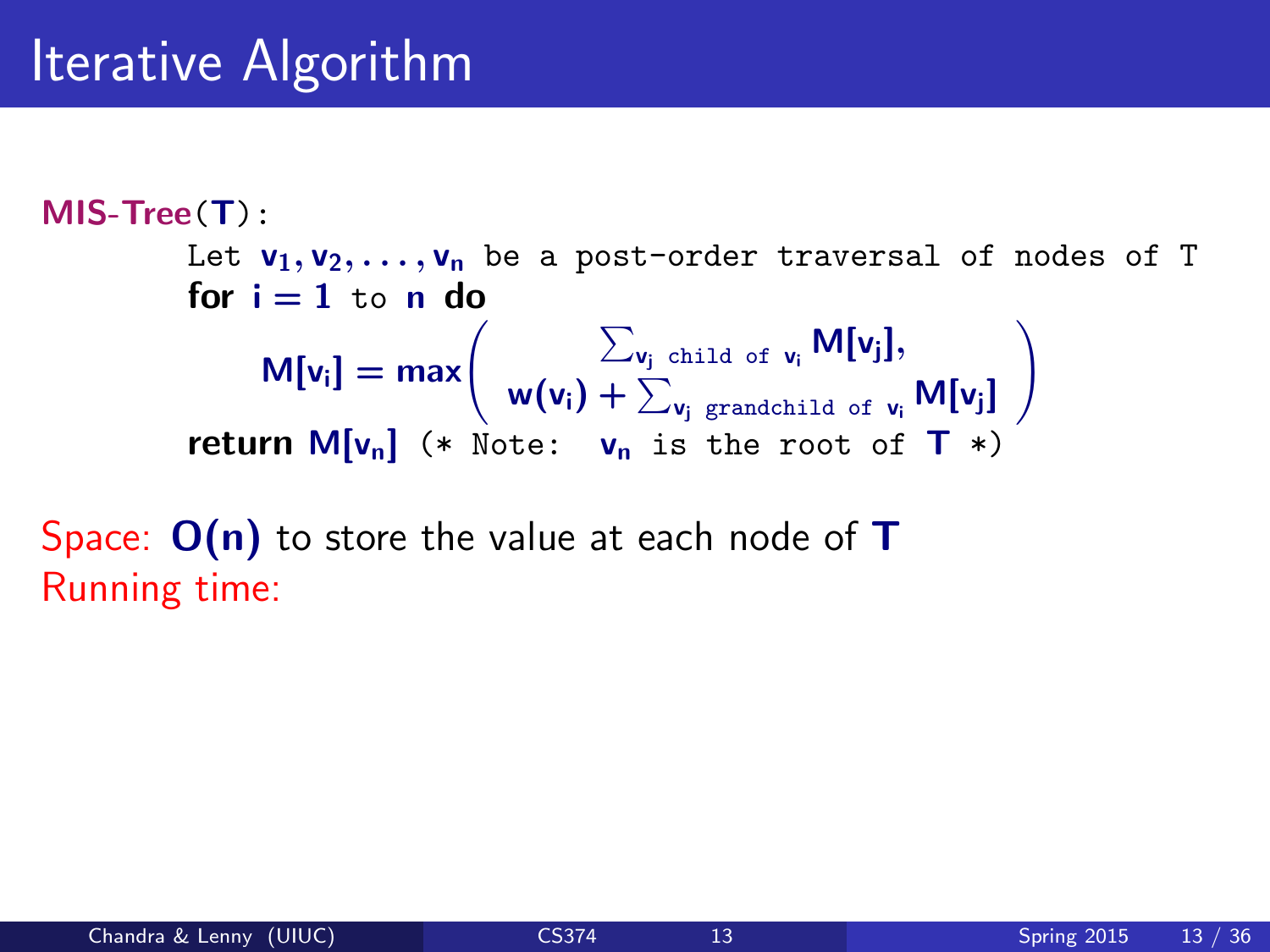

Space:  $O(n)$  to store the value at each node of  $T$ Running time:

 $\textcolor{blue}{{\mathsf{D}}}$  Naive bound:  $\textsf{O}({\mathsf{n}}^2)$  since each  $\textsf{M}[{\mathsf{v}}_{{\mathsf{i}}}]$  evaluation may take  $O(n)$  time and there are **n** evaluations.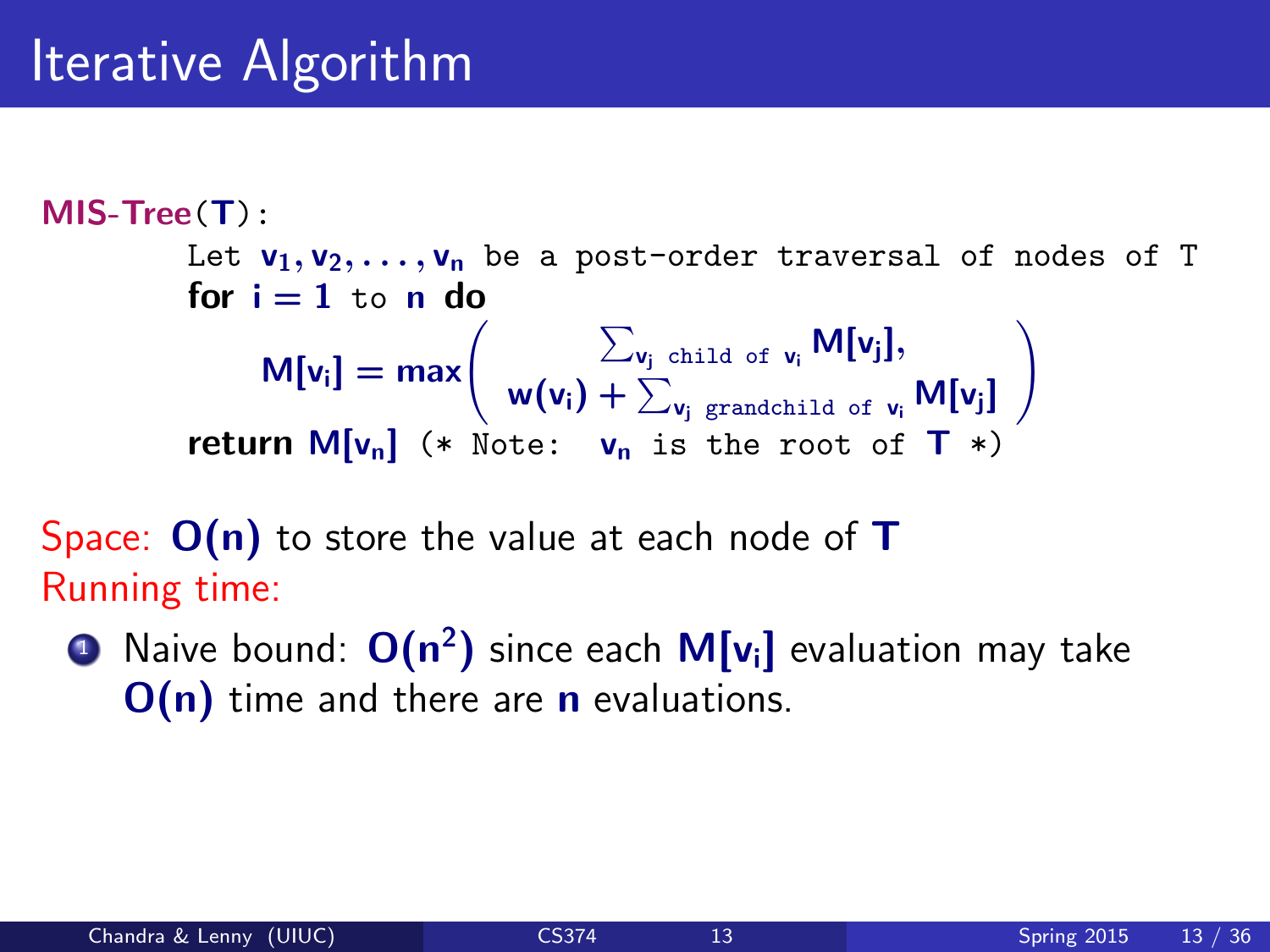$$
\begin{array}{ll}\n\text{MIS-Tree}(T): \\
\text{Let } v_1, v_2, \ldots, v_n \text{ be a post-order traversal of nodes of T} \\
\text{for } i = 1 \text{ to } n \text{ do} \\
M[v_i] = \max \left( \sum_{v_j \text{ child of } v_i} M[v_j], \right. \\
\text{return } M[v_n] \quad (* \text{ Note: } v_n \text{ is the root of } T \end{array} \right)
$$

Space:  $O(n)$  to store the value at each node of  $T$ Running time:

- $\textcolor{blue}{{\mathsf{D}}}$  Naive bound:  $\textsf{O}({\mathsf{n}}^2)$  since each  $\textsf{M}[{\mathsf{v}}_{{\mathsf{i}}}]$  evaluation may take  $O(n)$  time and there are **n** evaluations.
- **2** Better bound:  $O(n)$ . A value  $M[v_i]$  is accessed only by its parent and grand parent.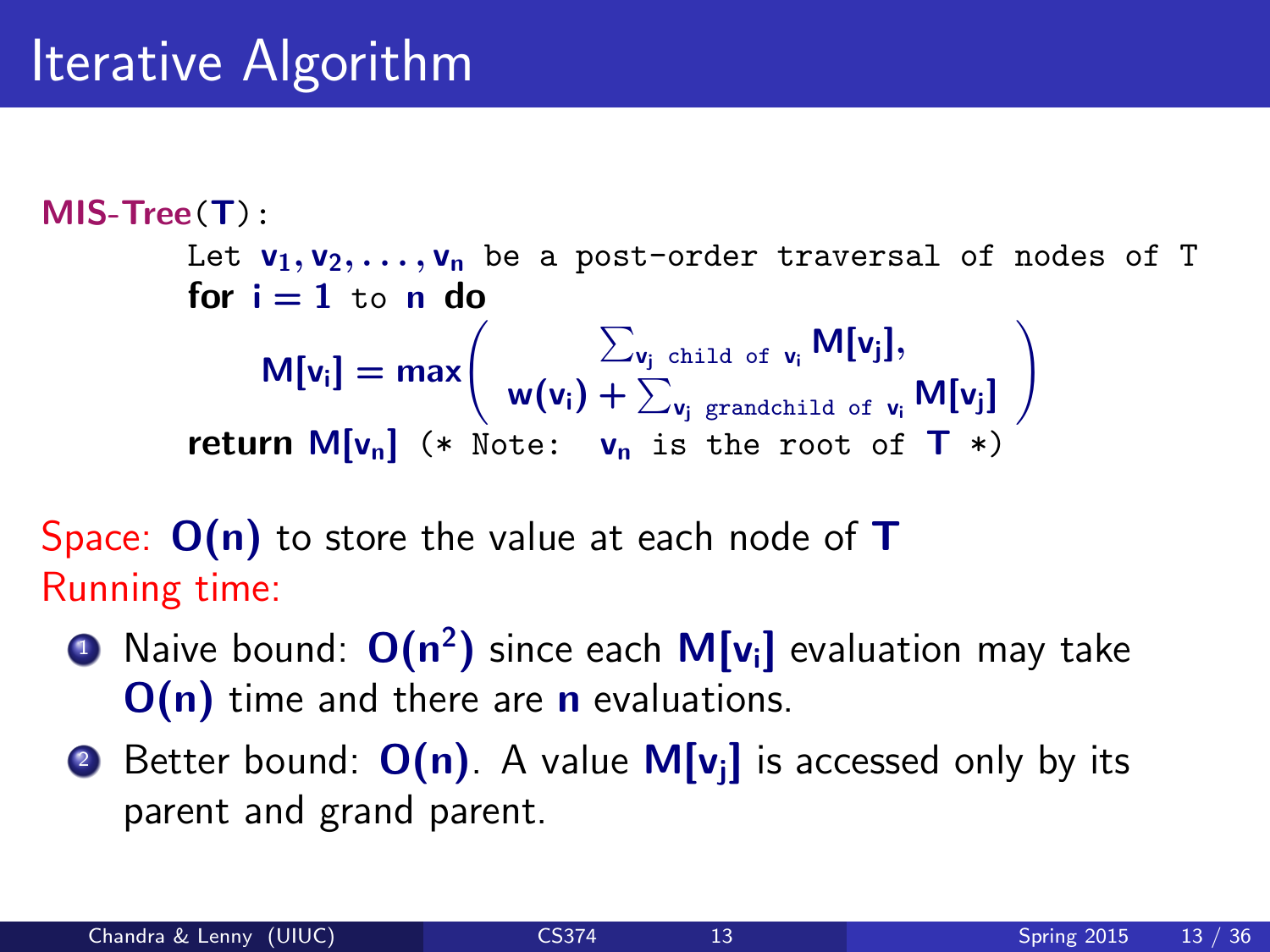### Example

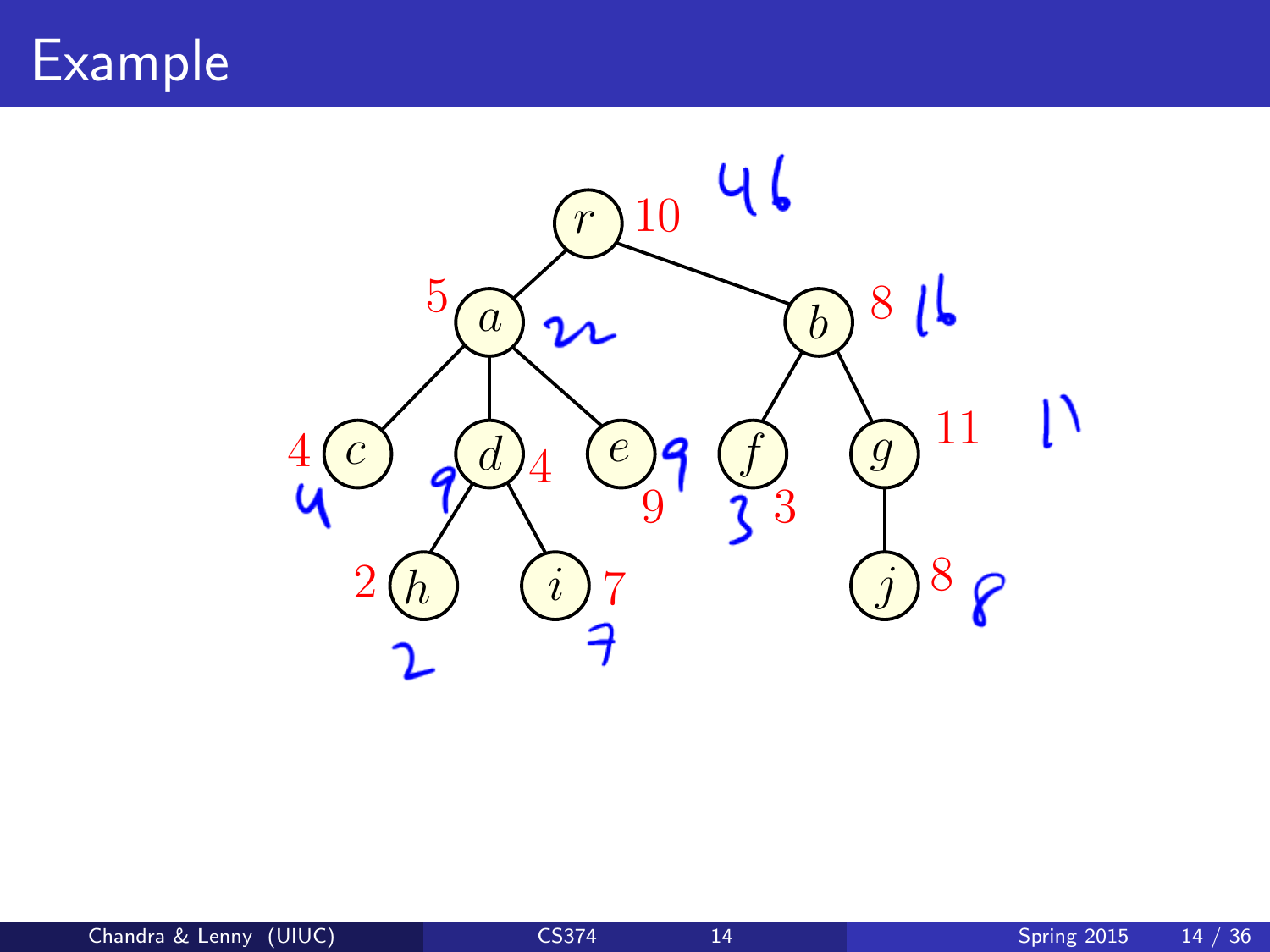# <span id="page-27-0"></span>Part II

## [Edit Distance and Sequence Alignment](#page-27-0)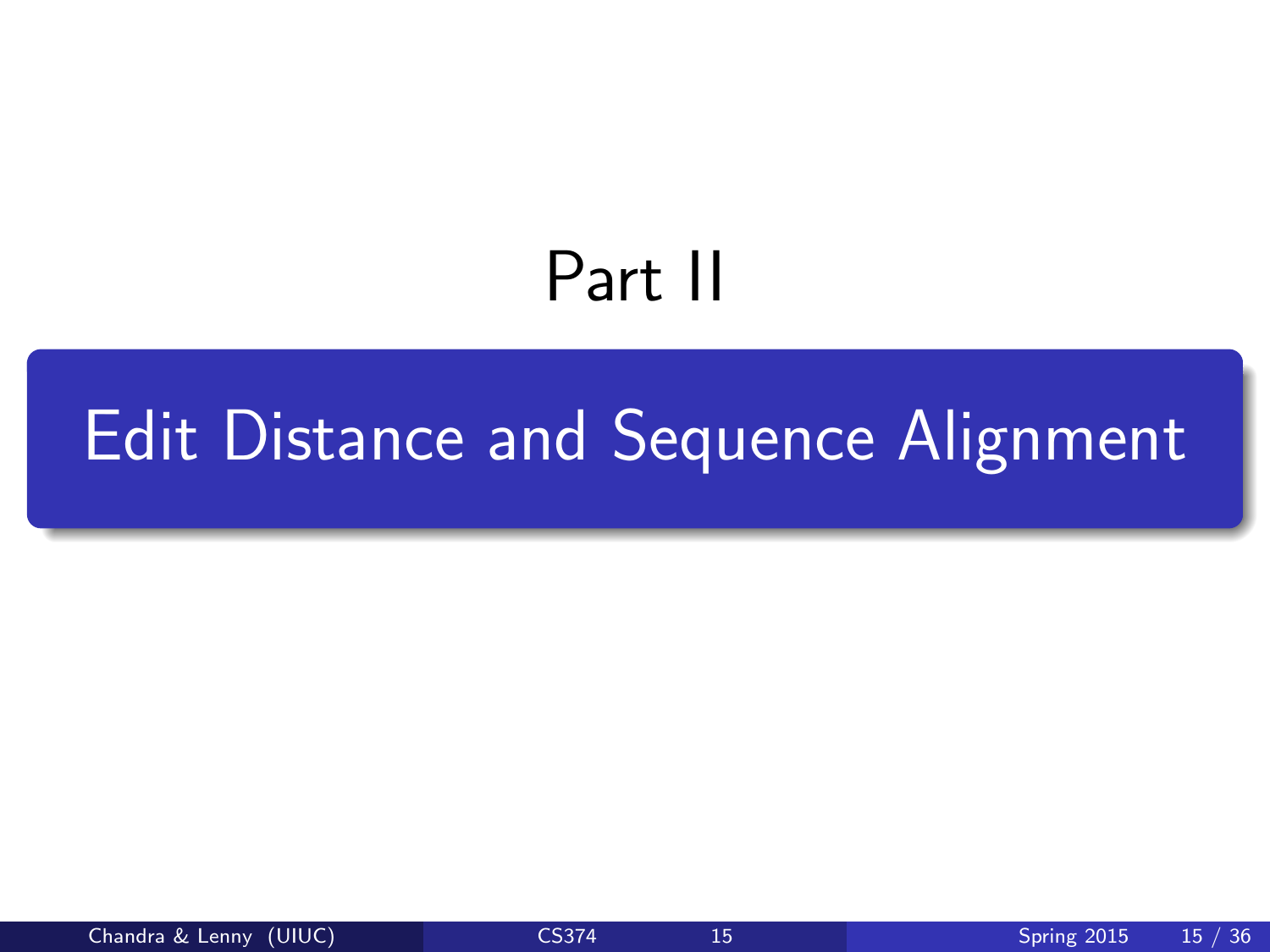### Spell Checking Problem

Given a string "exponen" that is not in the dictionary, how should a spell checker suggest a nearby string?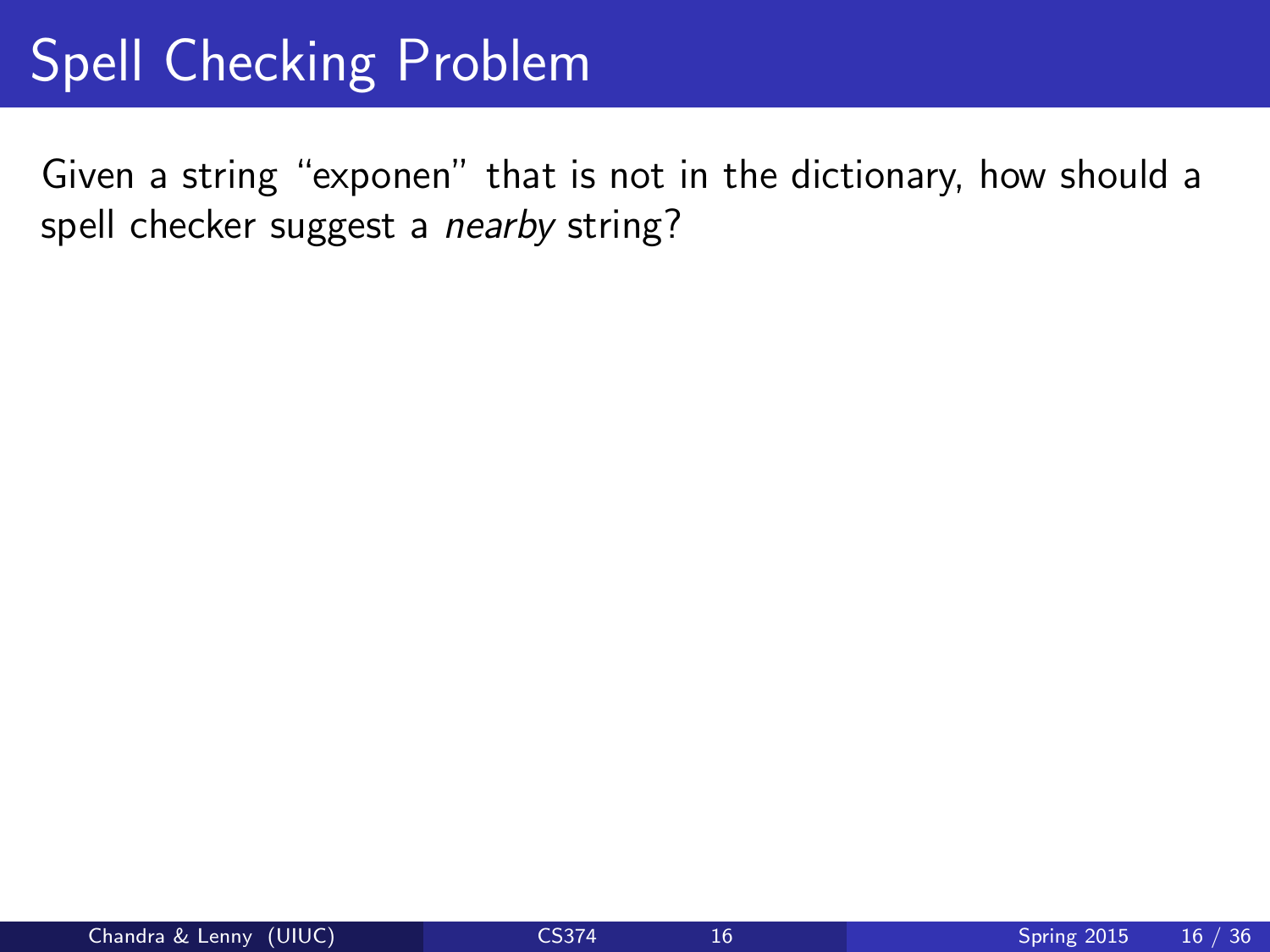### Spell Checking Problem

Given a string "exponen" that is not in the dictionary, how should a spell checker suggest a *nearby* string?

What does nearness mean?

Question: Given two strings  $x_1x_2 \ldots x_n$  and  $y_1y_2 \ldots y_m$  what is a distance between them?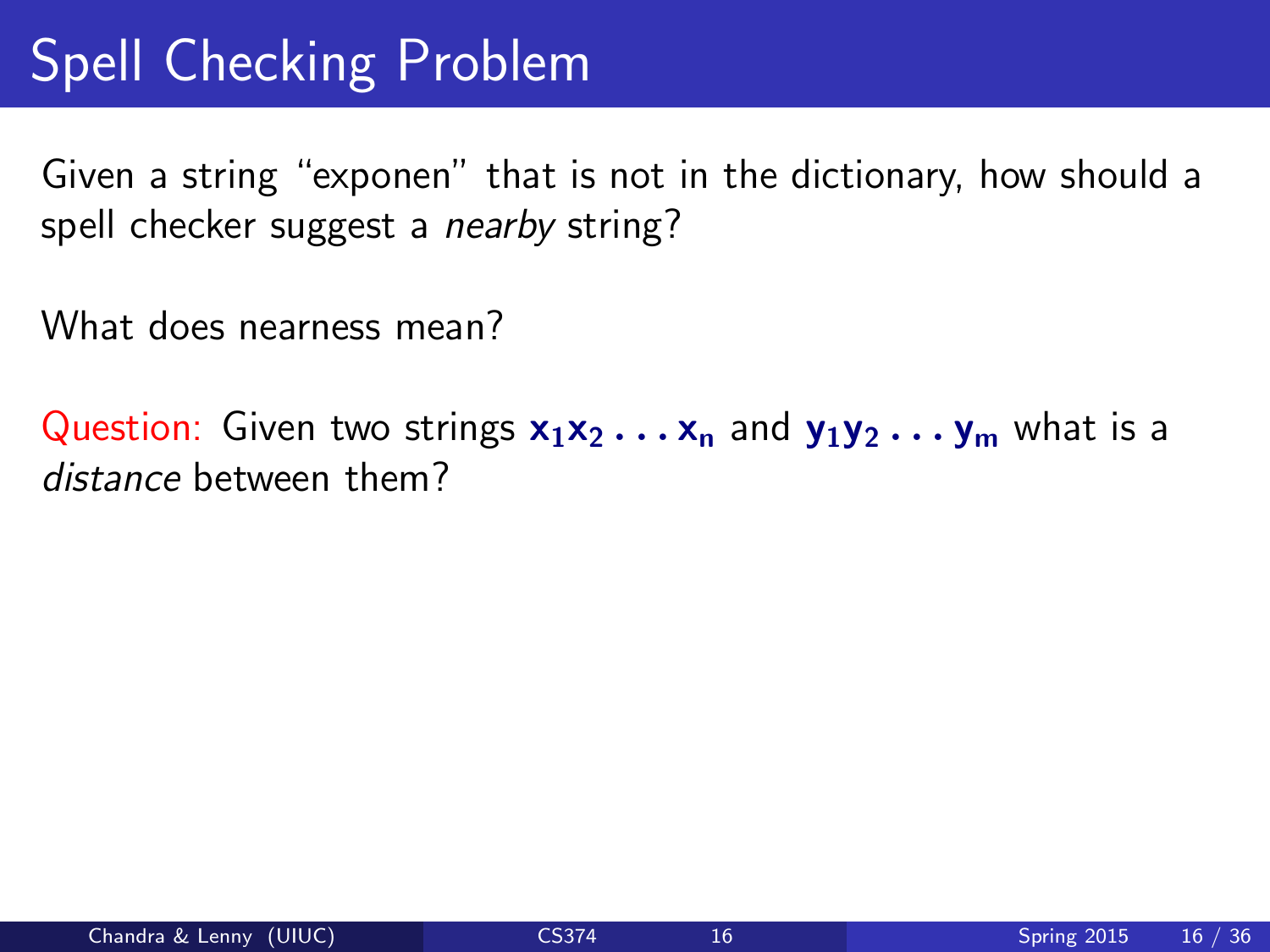### Spell Checking Problem

Given a string "exponen" that is not in the dictionary, how should a spell checker suggest a *nearby* string?

What does nearness mean?

Question: Given two strings  $x_1x_2 \ldots x_n$  and  $y_1y_2 \ldots y_m$  what is a distance between them?

Edit Distance: minimum number of "edits" to transform x into y.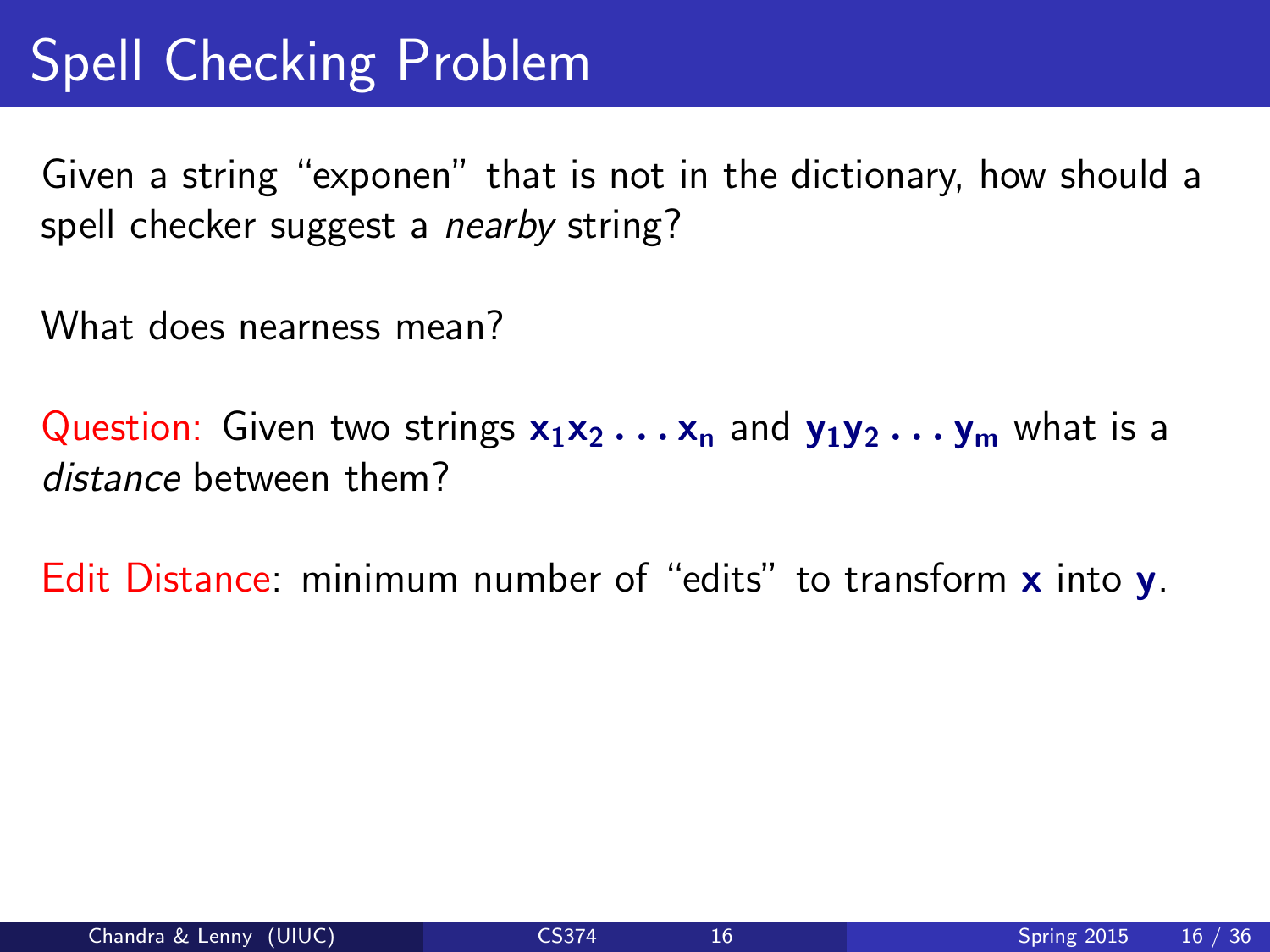### Edit Distance

#### **Definition**

Edit distance between two words  $X$  and  $Y$  is the number of letter insertions, letter deletions and letter substitutions required to obtain Y from **X**.

#### Example

The edit distance between FOOD and MONEY is at most 4:

 $FOOD \rightarrow MOOD \rightarrow MONOD \rightarrow MONED \rightarrow MONEY$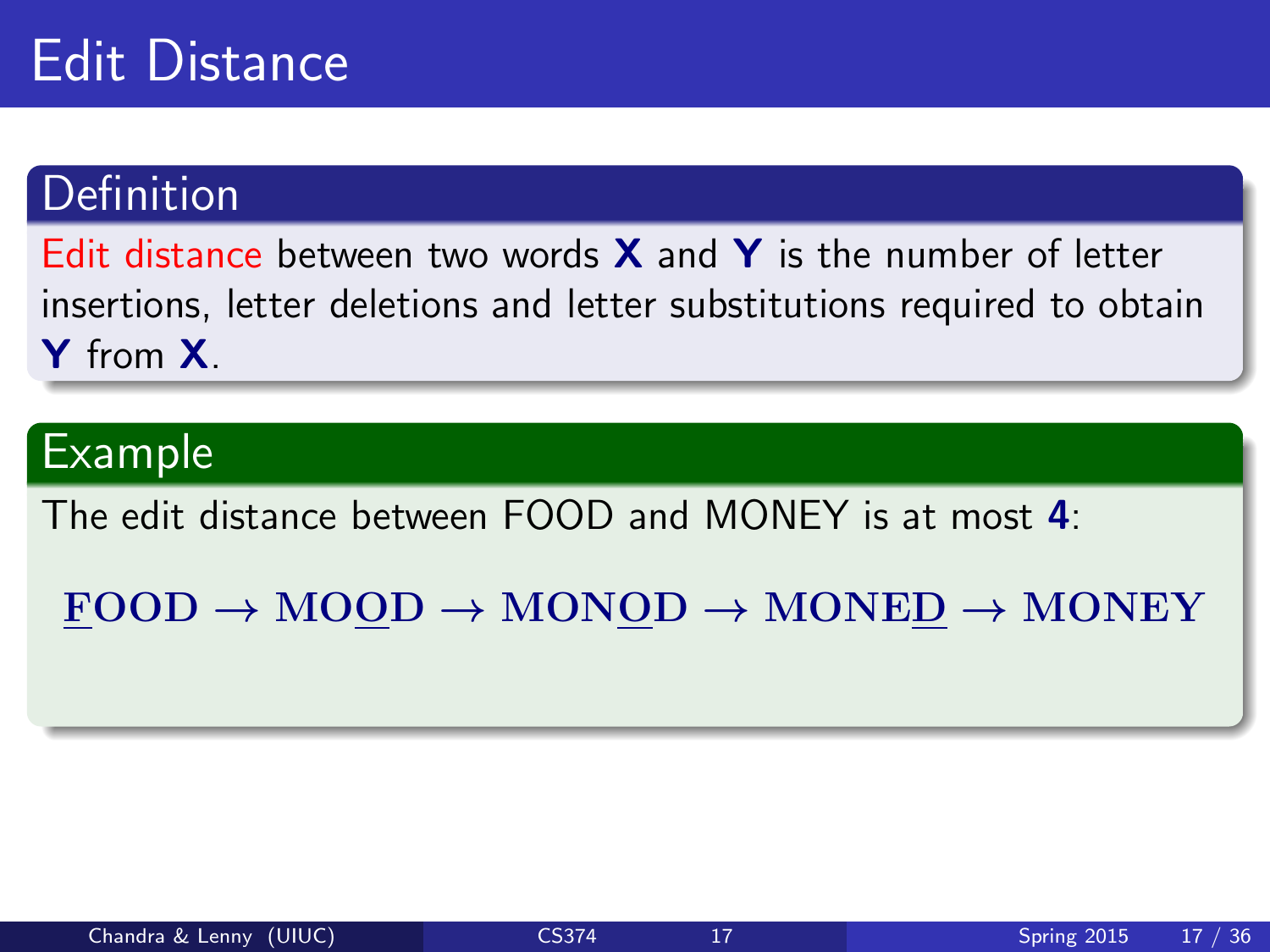### Edit Distance: Alternate View

#### Alignment

Place words one on top of the other, with gaps in the first word indicating insertions, and gaps in the second word indicating deletions.

F O O D M O N E Y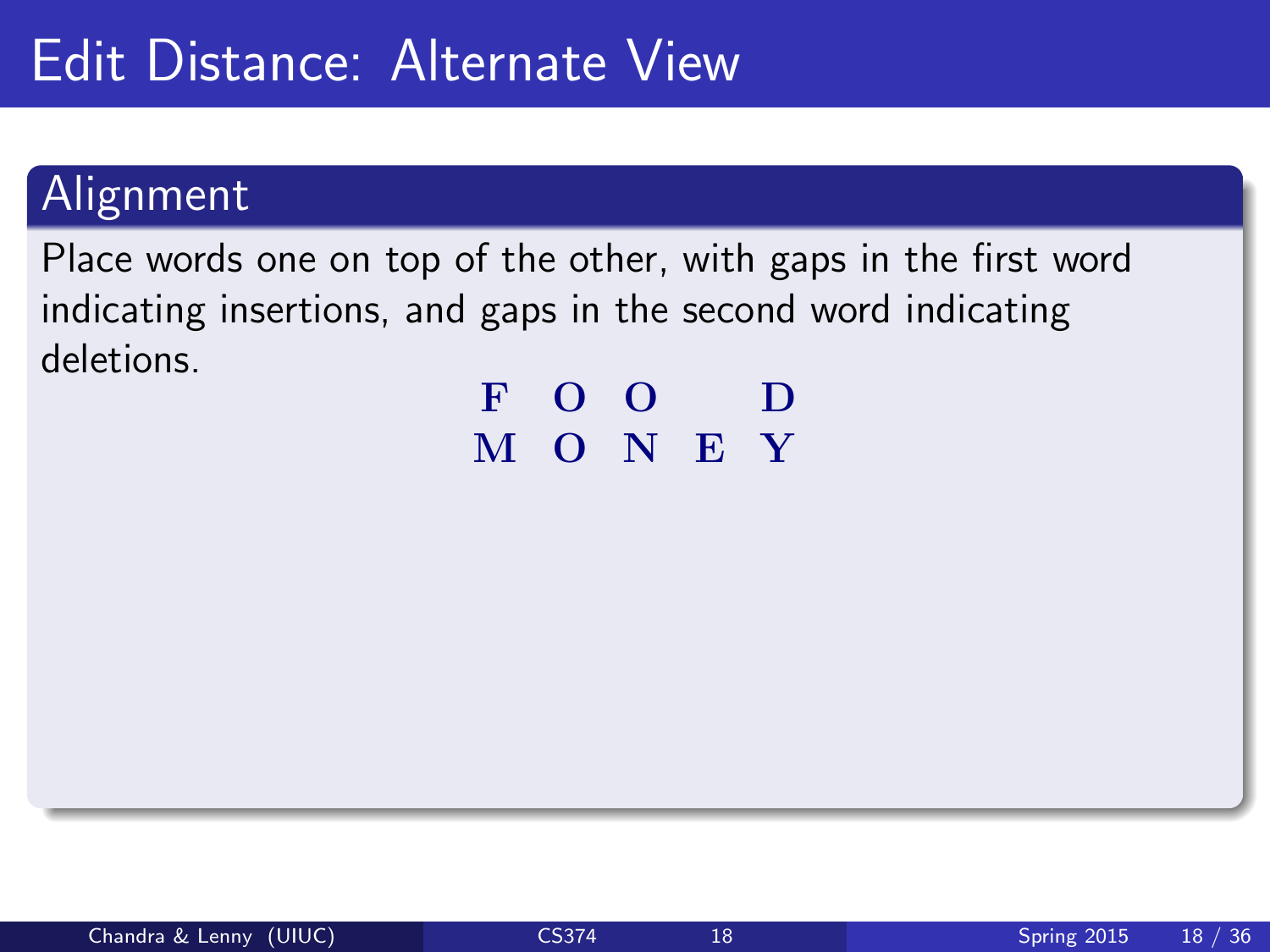### Edit Distance: Alternate View

#### Alignment

Place words one on top of the other, with gaps in the first word indicating insertions, and gaps in the second word indicating deletions.

#### F O O D M O N E Y

Formally, an alignment is a set **M** of pairs  $(i, j)$  such that each index appears at most once, and there is no "crossing":  $\mathbf{i} < \mathbf{i}'$  and  $\mathbf{i}$  is matched to **j** implies i' is matched to  $j' > j$ . In the above example, this is  $M = \{(1, 1), (2, 2), (3, 3), (4, 5)\}.$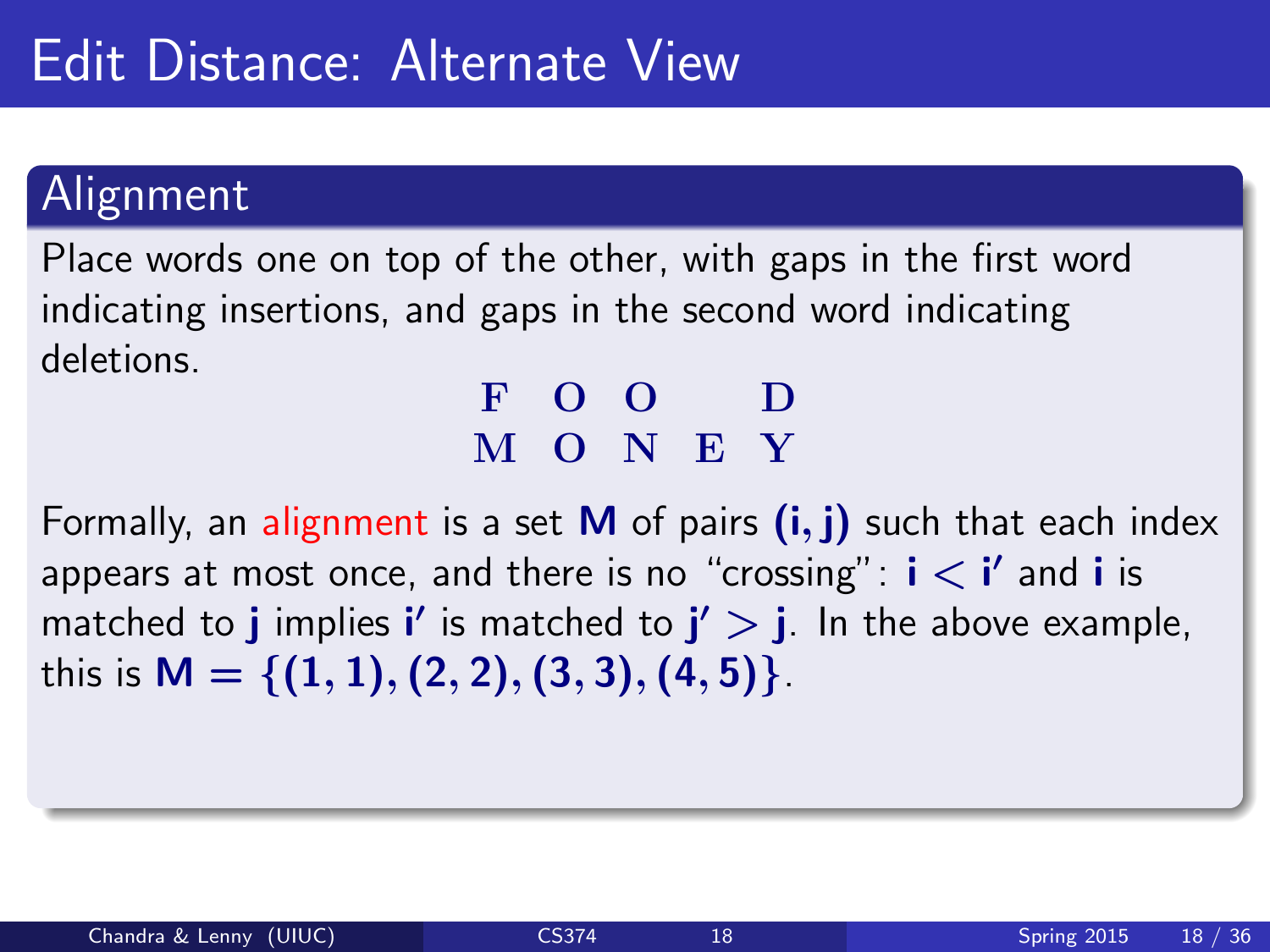#### Alignment

Place words one on top of the other, with gaps in the first word indicating insertions, and gaps in the second word indicating deletions.

#### F O O D M O N E Y

Formally, an alignment is a set **M** of pairs  $(i, j)$  such that each index appears at most once, and there is no "crossing":  $\mathbf{i} < \mathbf{i}'$  and  $\mathbf{i}$  is matched to **j** implies i' is matched to  $j' > j$ . In the above example, this is  $M = \{(1, 1), (2, 2), (3, 3), (4, 5)\}\)$ . Cost of an alignment is the number of mismatched columns plus number of unmatched indices in both strings.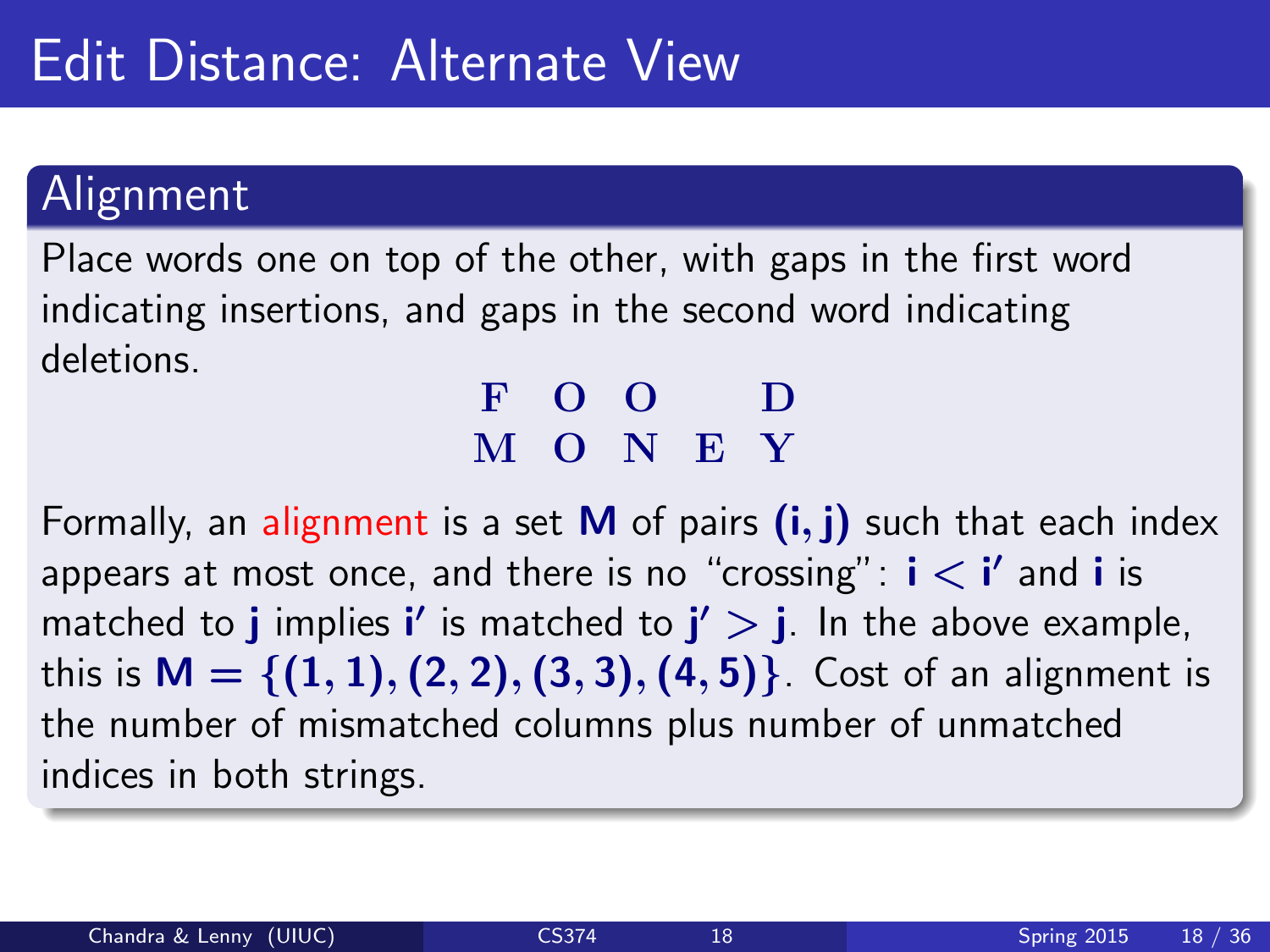### Edit Distance Problem

#### Problem

Given two words, find the edit distance between them, i.e., an alignment of smallest cost.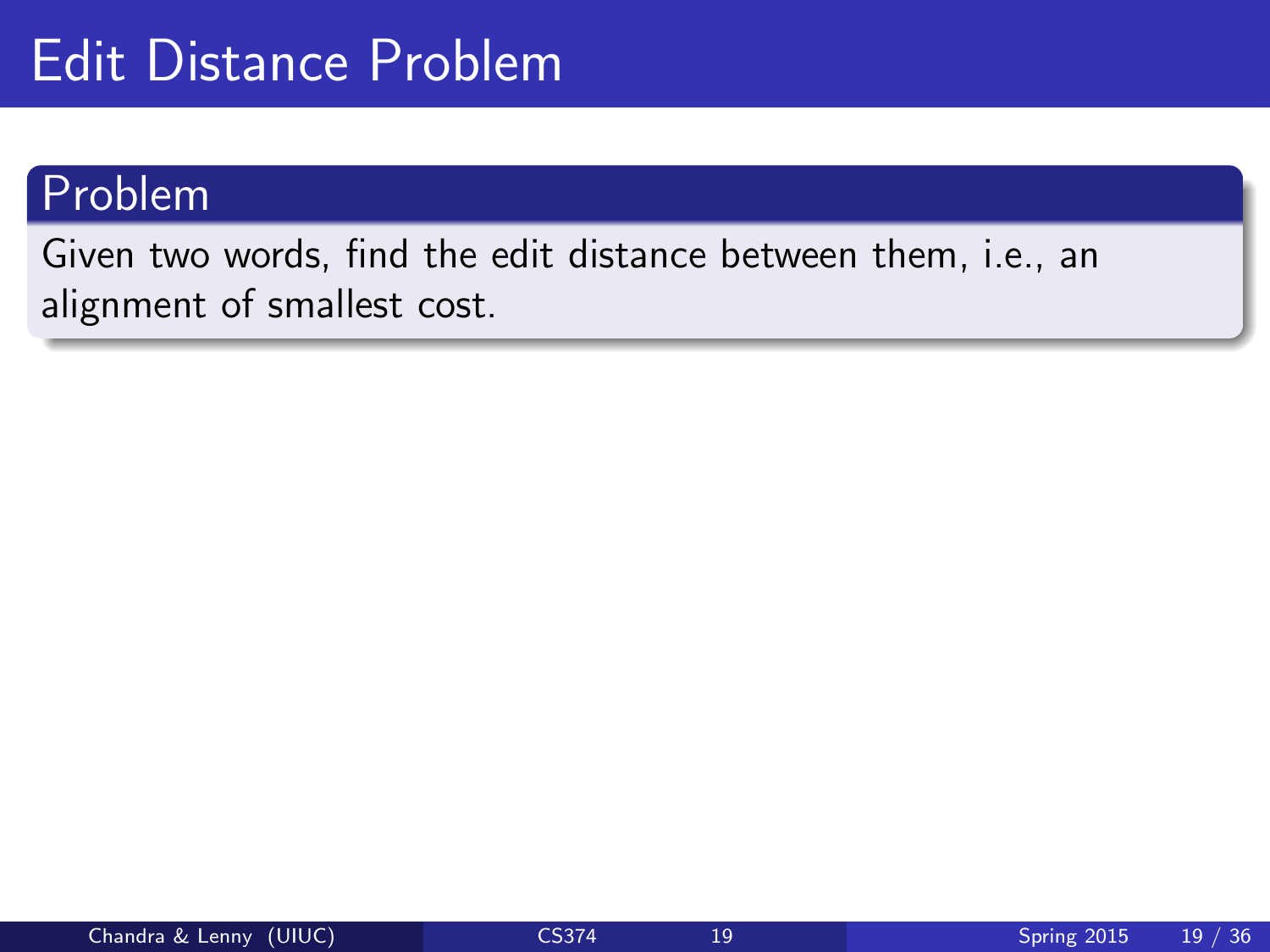### Applications

- **1** Spell-checkers and Dictionaries
- 2 Unix diff
- **3** DNA sequence alignment . . . but, we need a new metric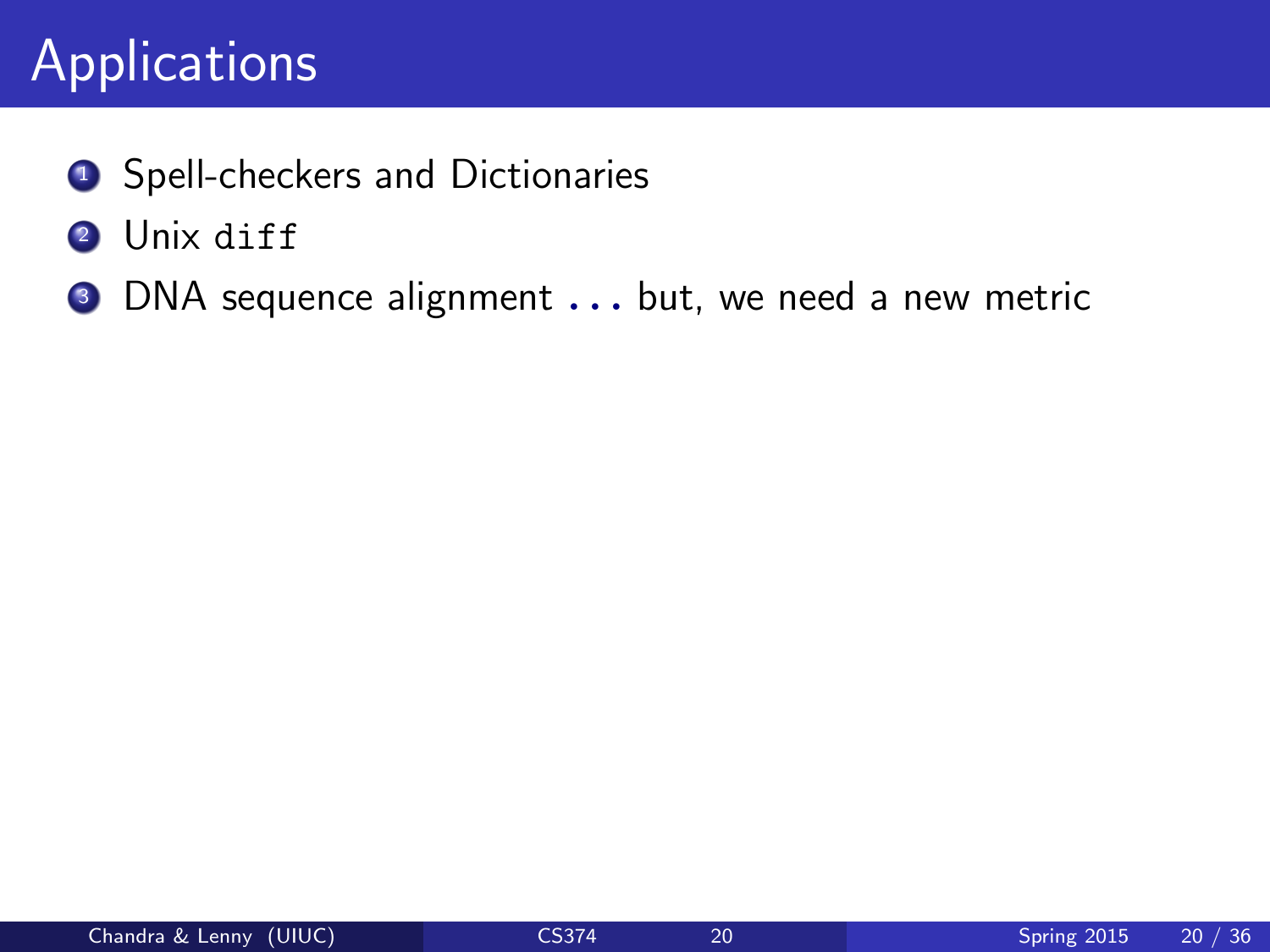### Similarity Metric

#### Definition

For two strings  $X$  and  $Y$ , the cost of alignment M is

- **1** [Gap penalty] For each gap in the alignment, we incur a cost  $\delta$ .
- **2** [Mismatch cost] For each pair **p** and **q** that have been matched in M, we incur cost  $\alpha_{pq}$ ; typically  $\alpha_{pp} = 0$ .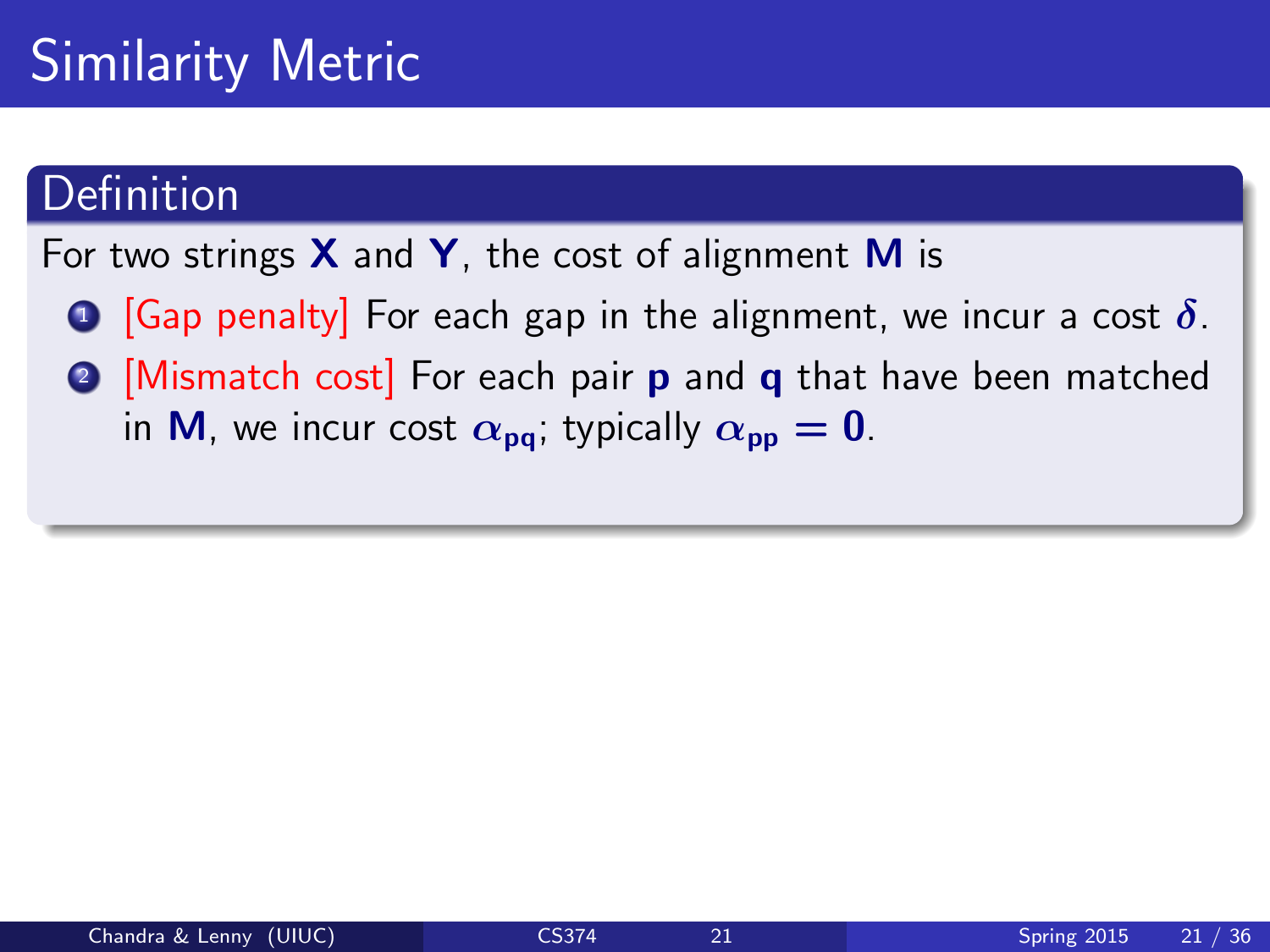### Similarity Metric

#### Definition

For two strings  $X$  and  $Y$ , the cost of alignment M is

- **1** [Gap penalty] For each gap in the alignment, we incur a cost  $\delta$ .
- **2** [Mismatch cost] For each pair **p** and **q** that have been matched in M, we incur cost  $\alpha_{\text{pa}}$ ; typically  $\alpha_{\text{pp}} = 0$ .

Edit distance is special case when  $\delta = \alpha_{\text{no}} = 1$ .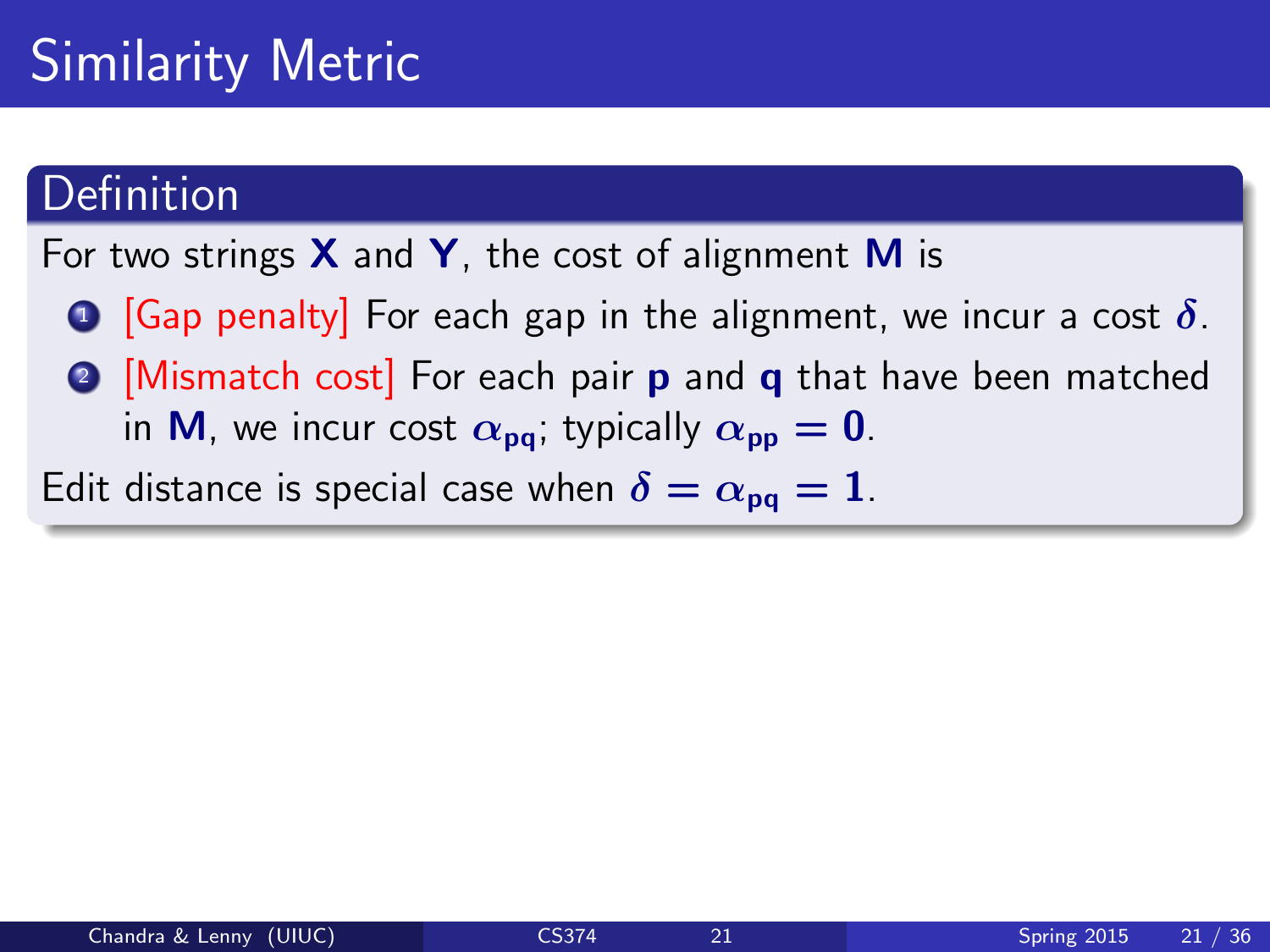### An Example

#### Example

o c u r r a n c e o c c u r r e n c e Cost = δ + αae

Alternative:

o c u r r a n c e o c c u r r e n c e Cost = 3δ

Or a really stupid solution (delete string, insert other string):

o c u r r a n c e o c c u r r e n c e Cost = 19δ.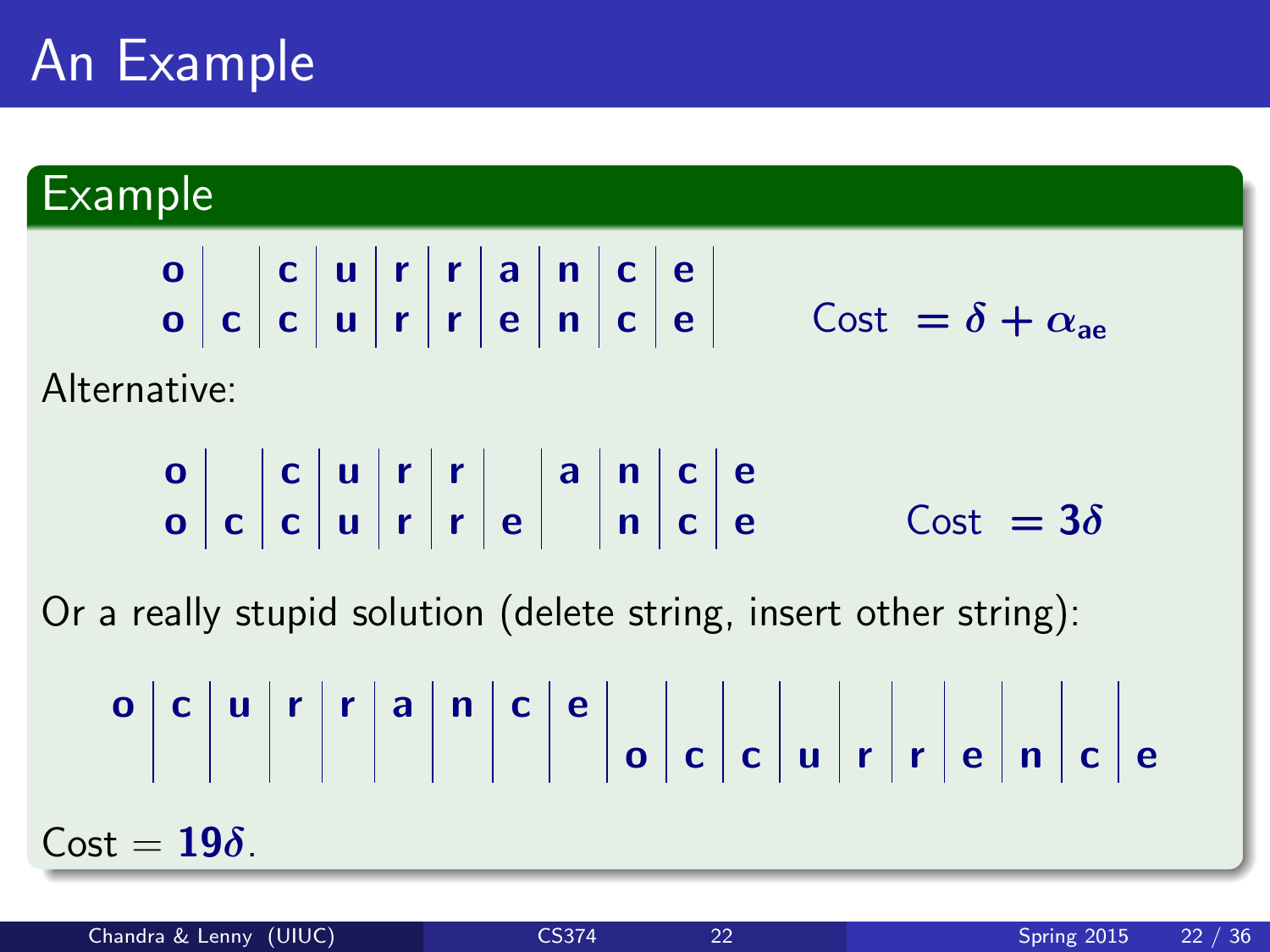### What is the edit distance between...

What is the minimum edit distance for the following two strings, if insertion/deletion/change of a single character cost  $1$  unit?

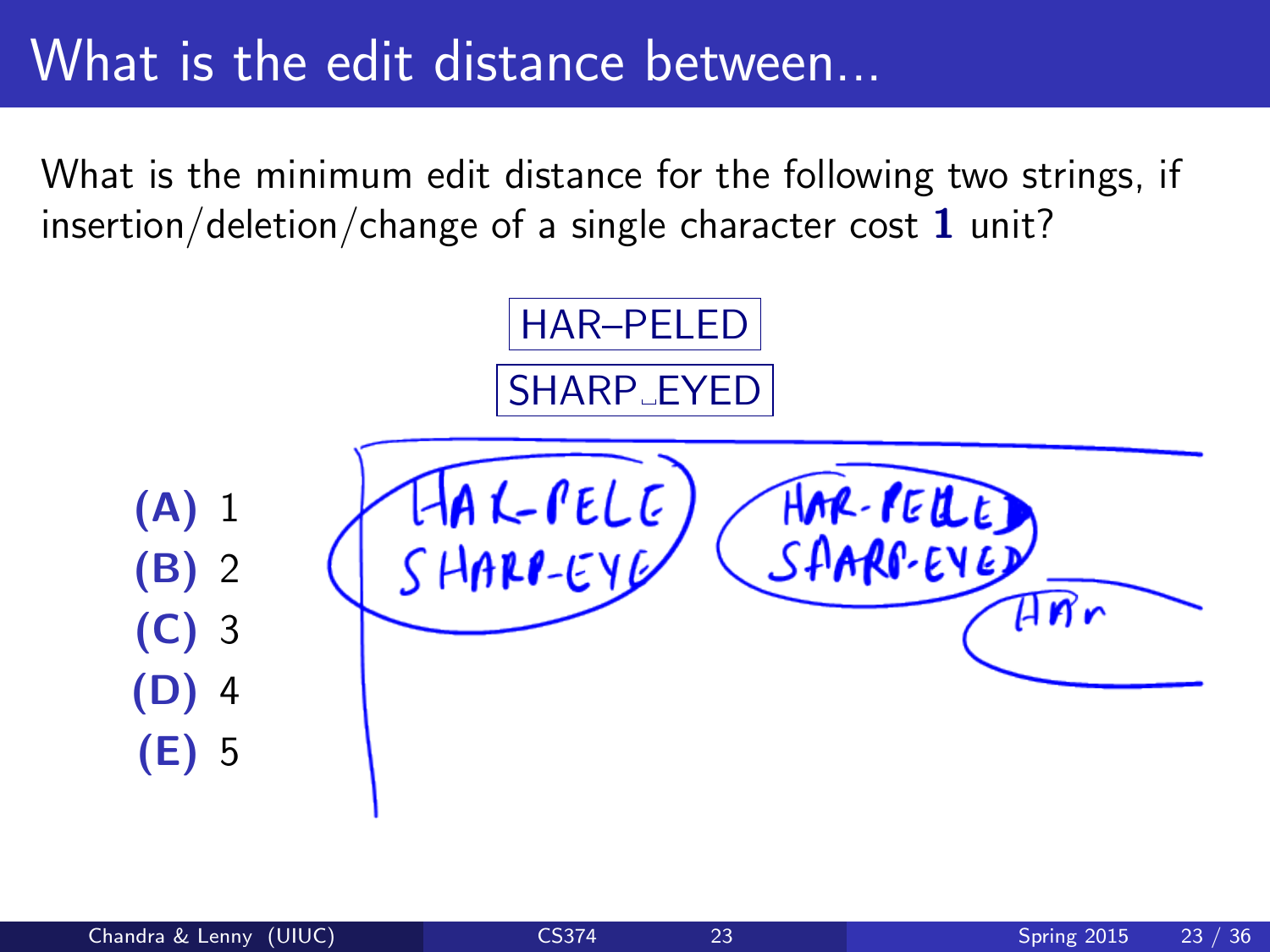### Sequence Alignment

- Input Given two words **X** and **Y**, and gap penalty  $\delta$  and mismatch costs  $\alpha_{\text{pa}}$ 
	- Goal Find alignment of minimum cost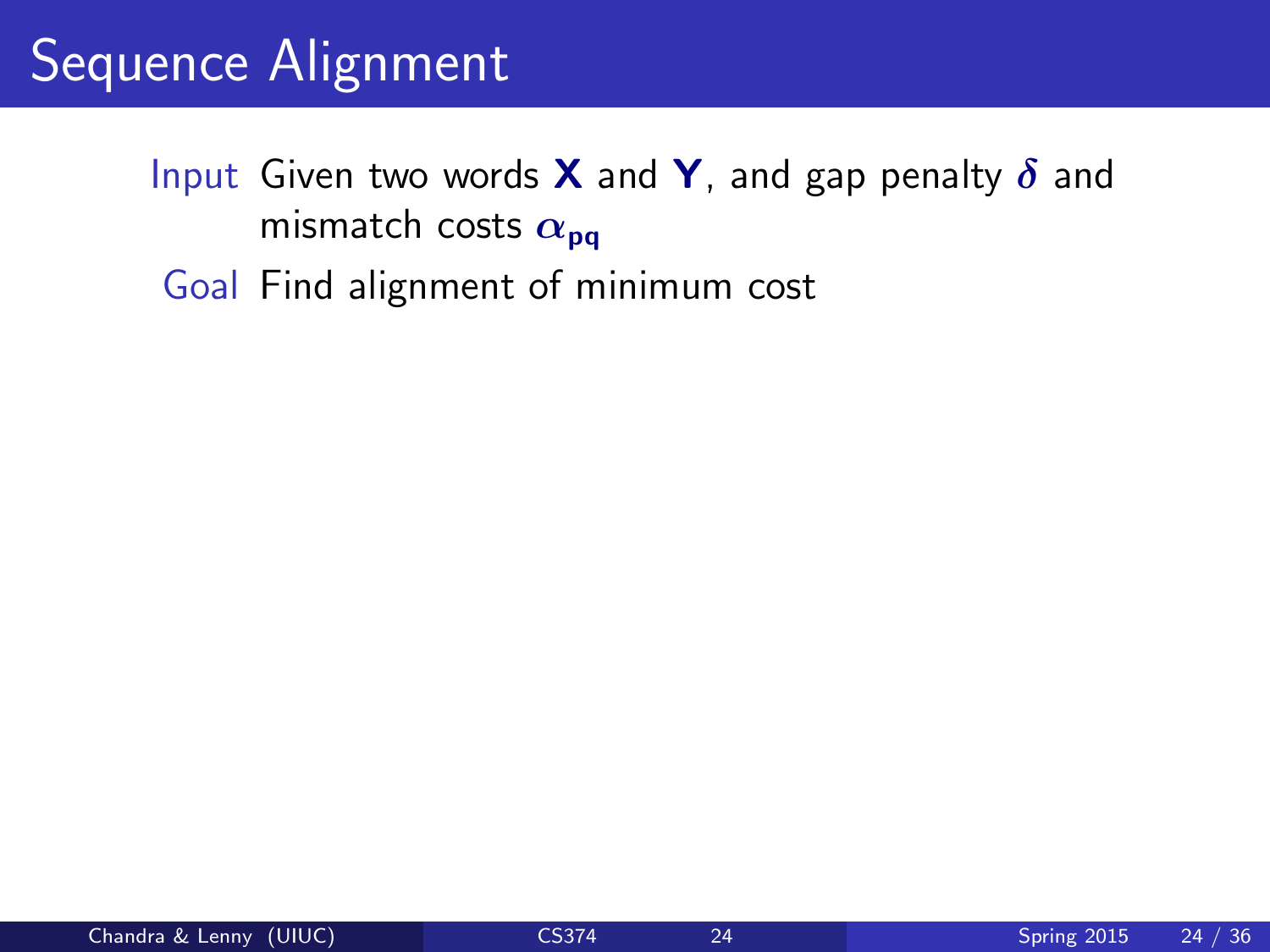Let  $X = \alpha x$  and  $Y = \beta y$ 

 $\alpha, \beta$ : strings.

x and **y** single characters.

Think about optimal edit distance between  $X$  and  $Y$  as alignment.

and consider last column of alignment of the two strings:

|  | or | <br> | ~~<br>ັ | $\sim$<br>$\sim\,$ |  |
|--|----|------|---------|--------------------|--|
|  |    |      |         |                    |  |

#### **Observation**

Prefixes must have optimal alignment!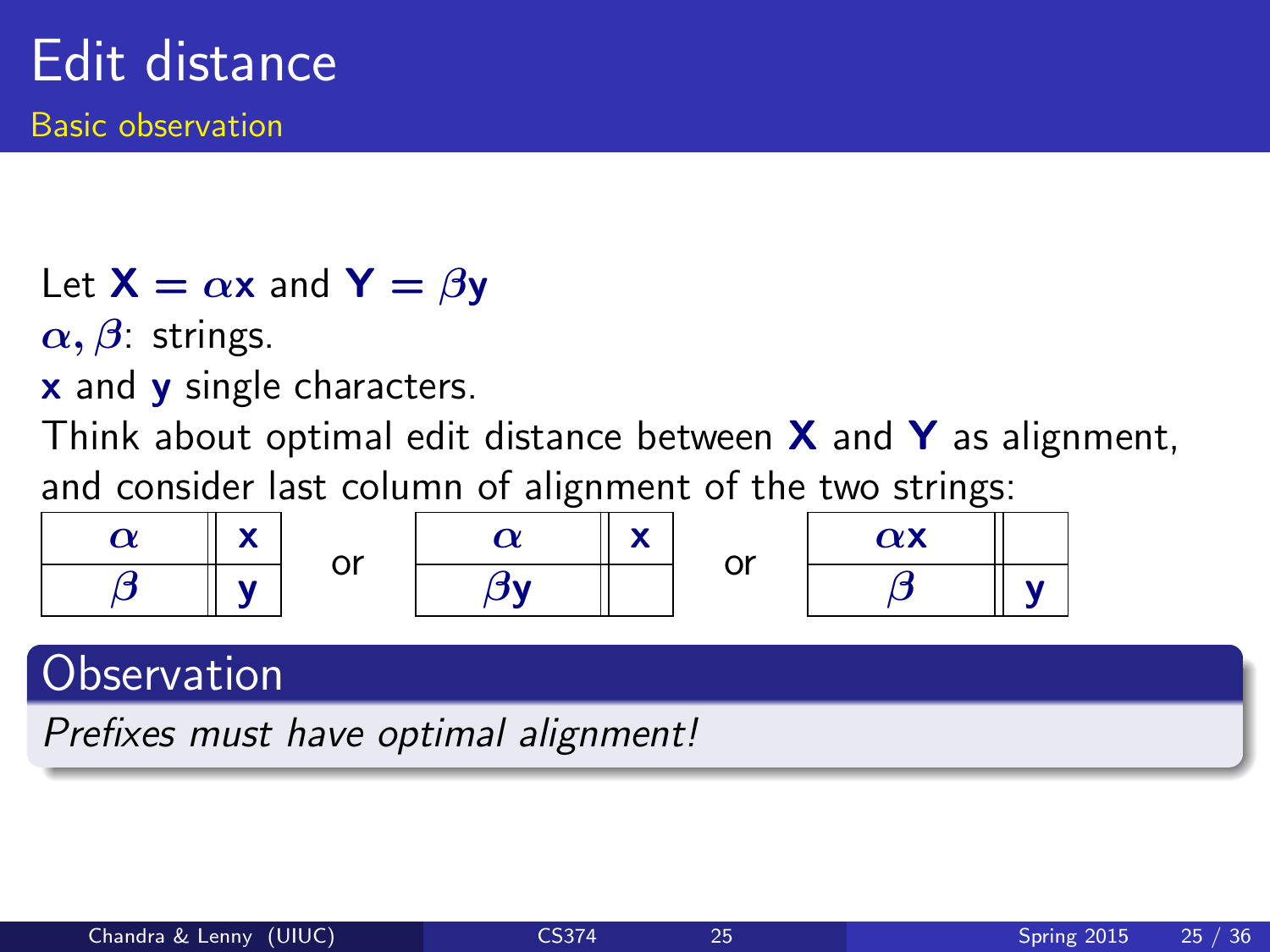### Problem Structure

#### **Observation**

Let  $X = x_1x_2 \cdots x_m$  and  $Y = y_1y_2 \cdots y_n$ . If  $(m, n)$  are not matched then either the  $m$ th position of  $X$  remains unmatched or the nth position of Y remains unmatched.

 $\bullet$  Case  $x_m$  and  $y_n$  are matched.

- **1** Pay mismatch cost  $\alpha_{x_m y_n}$  plus cost of aligning strings  $x_1 \cdots x_{m-1}$  and  $y_1 \cdots y_{n-1}$
- $\bullet$  Case  $x_m$  is unmatched.

**1** Pay gap penalty plus cost of aligning  $x_1 \cdots x_{m-1}$  and  $y_1 \cdots y_n$ 

 $\bullet$  Case  $y_n$  is unmatched.

 $\bullet$  Pay gap penalty plus cost of aligning  $x_1 \cdots x_m$  and  $y_1 \cdots y_{n-1}$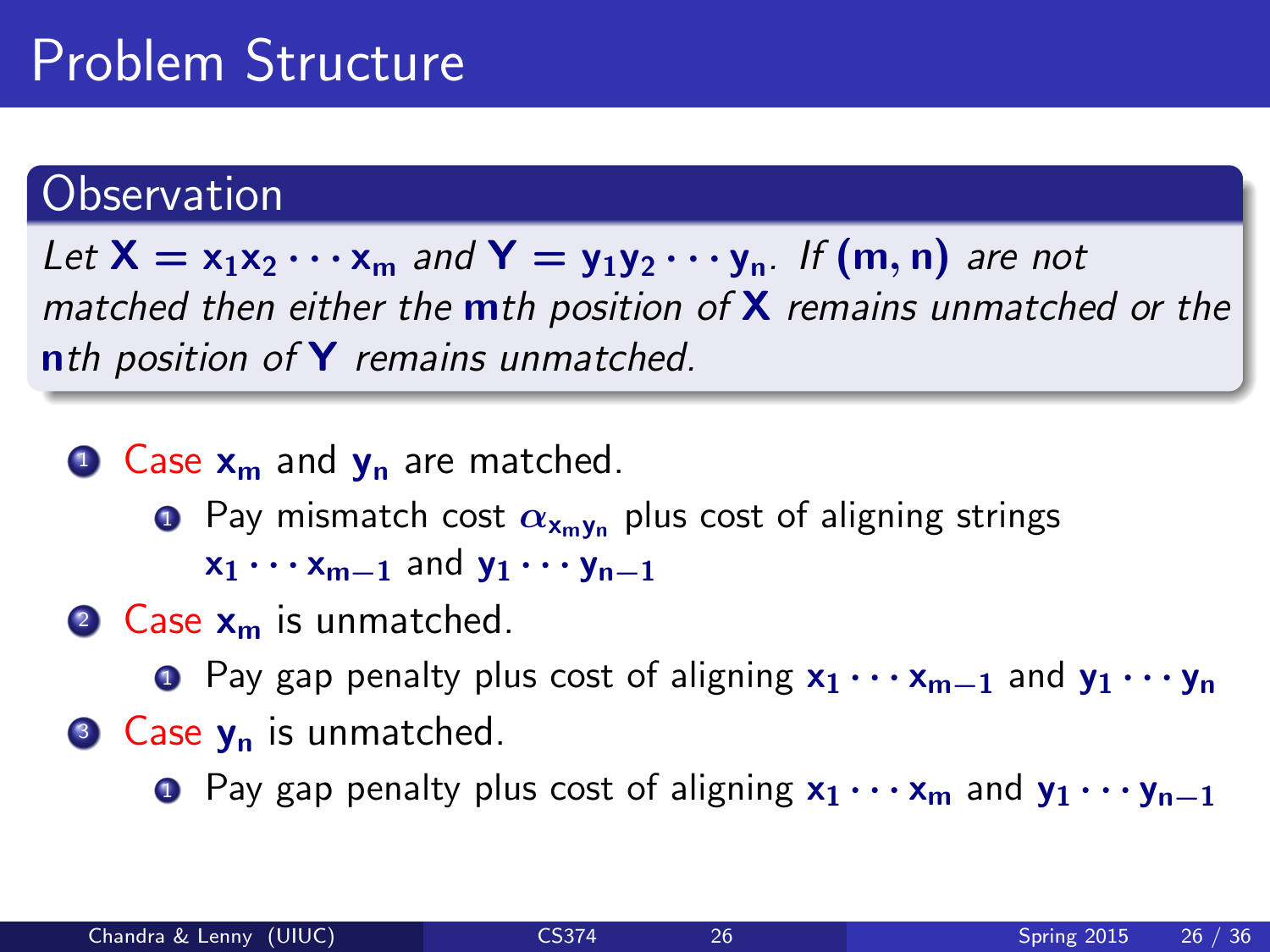### Subproblems and Recurrence

#### Optimal Costs

Let  $\mathrm{Opt}(\mathbf{i},\mathbf{j})$  be optimal cost of aligning  $\mathsf{x}_1\cdots \mathsf{x}_\mathsf{i}$  and  $\mathsf{y}_1\cdots \mathsf{y}_\mathsf{j}$ . Then

$$
Opt(i, j) = min \begin{cases} \alpha_{x_i y_j} + Opt(i - 1, j - 1), \\ \delta + Opt(i - 1, j), \\ \delta + Opt(i, j - 1) \end{cases}
$$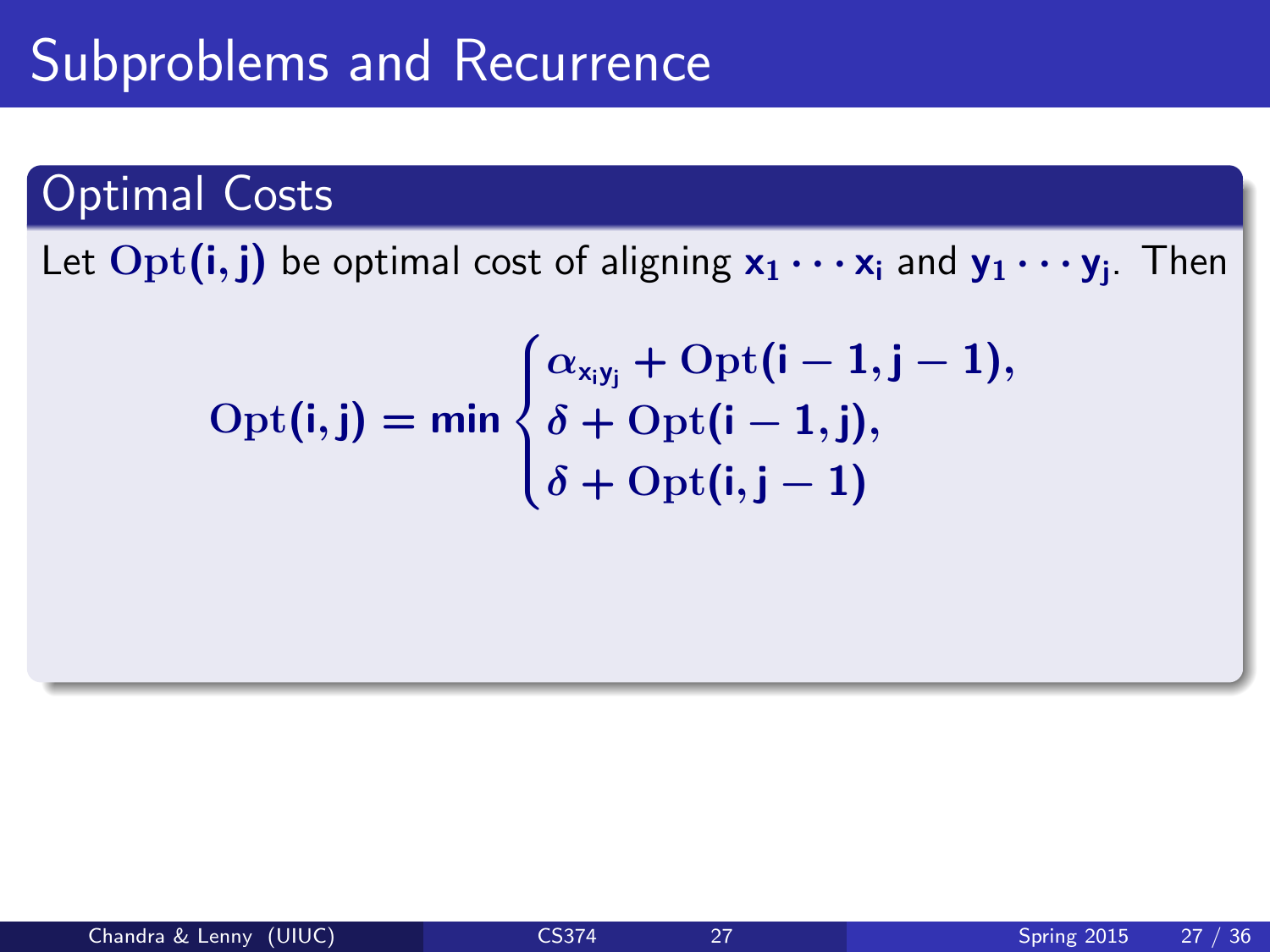### Subproblems and Recurrence

#### Optimal Costs

Let  $\mathrm{Opt}(\mathbf{i},\mathbf{j})$  be optimal cost of aligning  $\mathsf{x}_1\cdots \mathsf{x}_\mathsf{i}$  and  $\mathsf{y}_1\cdots \mathsf{y}_\mathsf{j}$ . Then

$$
Opt(i, j) = min \begin{cases} \alpha_{x_i y_j} + Opt(i - 1, j - 1), \\ \delta + Opt(i - 1, j), \\ \delta + Opt(i, j - 1) \end{cases}
$$

Base Cases:  $\text{Opt}(i, 0) = \delta \cdot i$  and  $\text{Opt}(0, j) = \delta \cdot j$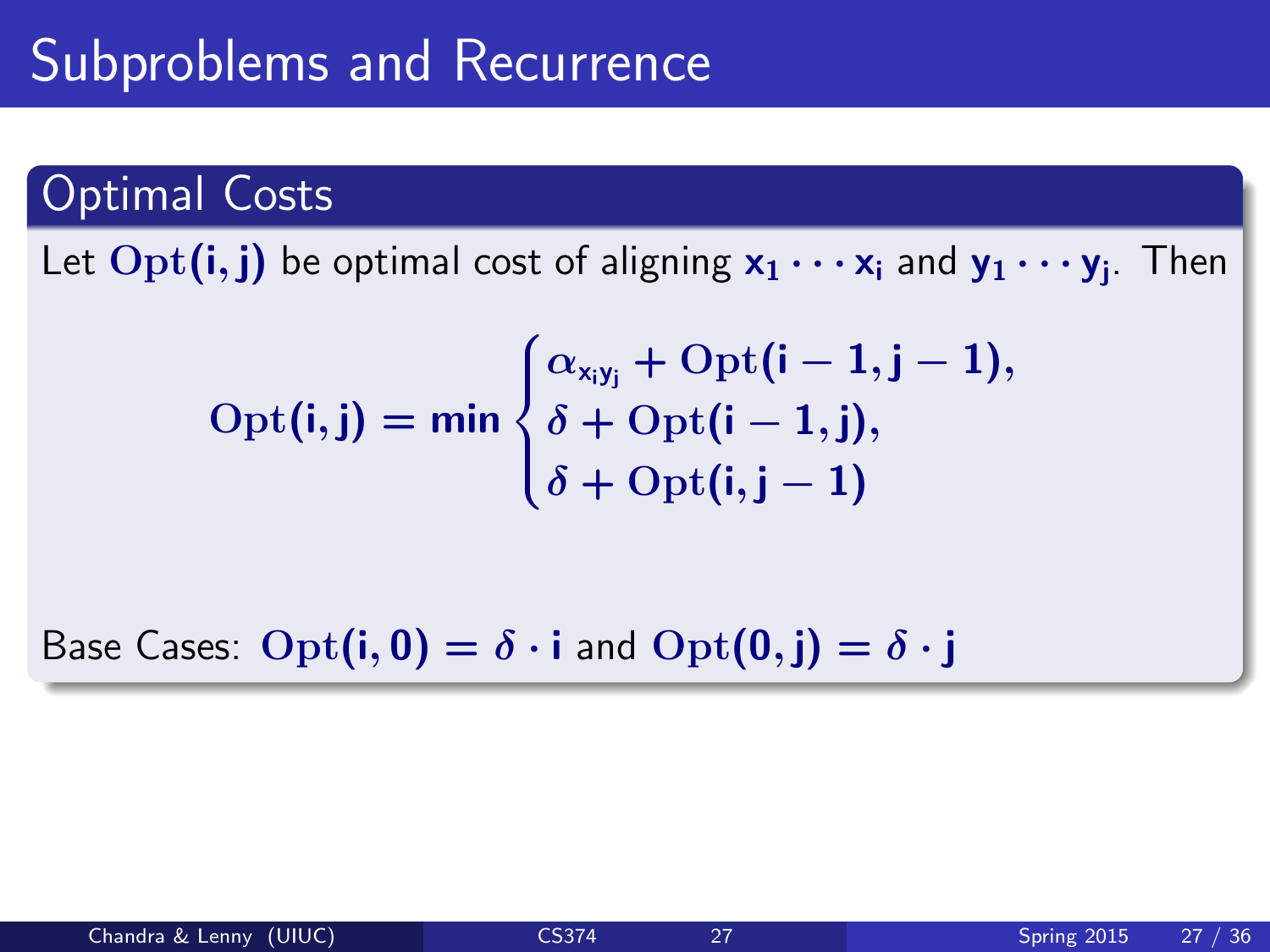### Dynamic Programming Solution

```
for all i do M[i, 0] = i\deltafor all j do M[0, j] = i\deltafor i = 1 to m do
      for i = 1 to n do
             M[i, j] = min\sqrt{ }\int\mathcal{L}\alpha_{x_iy_j} + M[i – 1, j – 1],
                                   \delta + M[i - 1, j],
                                   \delta + \mathsf{M}[\mathsf{i},\mathsf{j}-1]
```
#### Analysis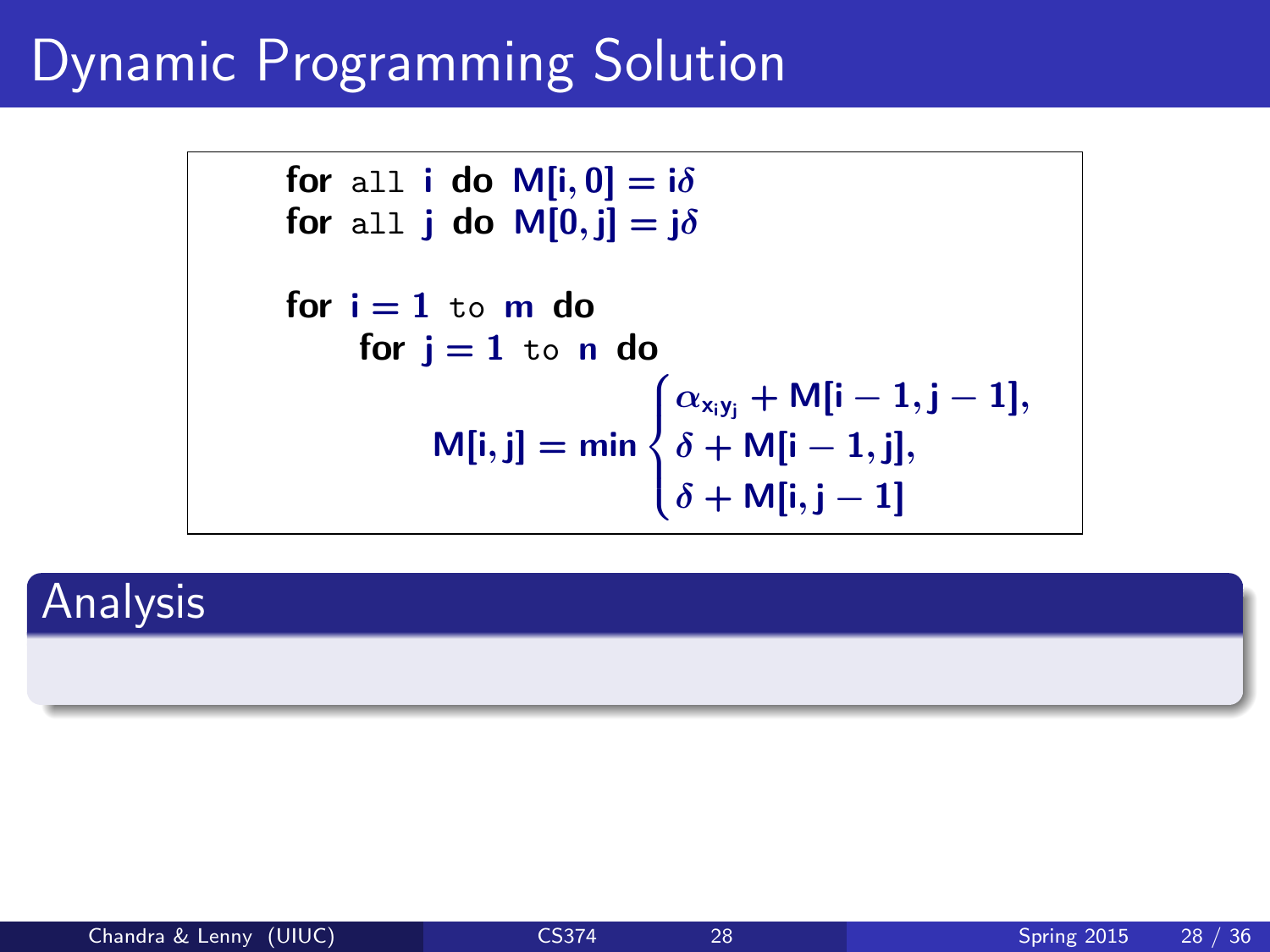### Dynamic Programming Solution

```
for all i do M[i, 0] = i\deltafor all j do M[0, j] = i\deltafor i = 1 to m do
      for i = 1 to n do
             M[i, j] = min\sqrt{ }\int\mathcal{L}\alpha_{x_iy_j} + M[i – 1, j – 1],
                                   \delta + M[i - 1, j],
                                   \delta + \mathsf{M}[\mathsf{i},\mathsf{j}-1]
```
#### Analysis

 $\bullet$  Running time is  $O(mn)$ .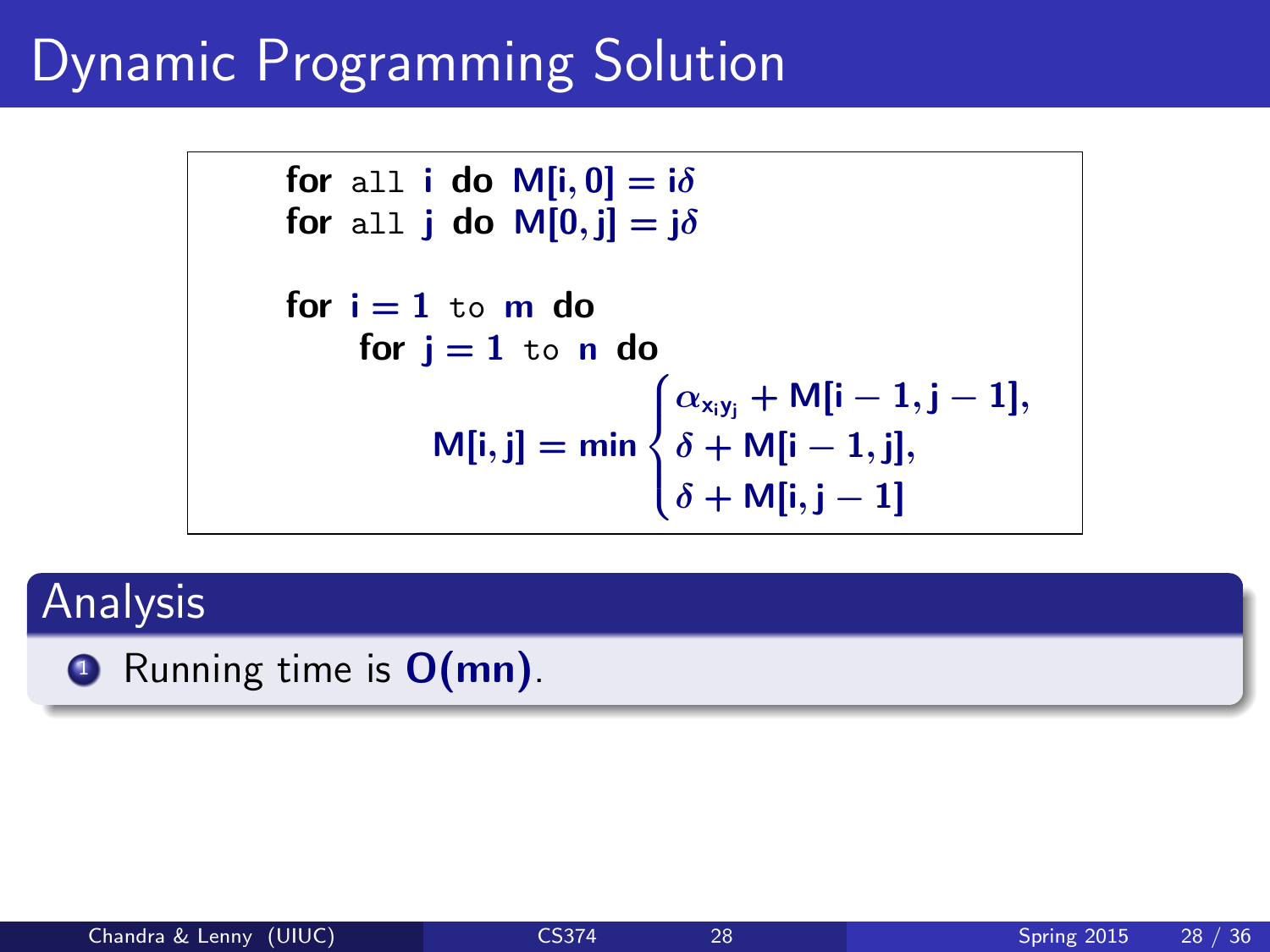### Dynamic Programming Solution

```
for all i do M[i, 0] = i\deltafor all j do M[0, j] = i\deltafor i = 1 to m do
      for i = 1 to n do
             M[i, j] = min\sqrt{ }\int\mathcal{L}\alpha_{x_iy_j} + M[i – 1, j – 1],
                                   \delta + M[i - 1, j],
                                   \delta + \mathsf{M}[\mathsf{i},\mathsf{j}-1]
```
#### Analysis

 $\bullet$  Running time is  $O(mn)$ .

**2** Space used is **O(mn)**.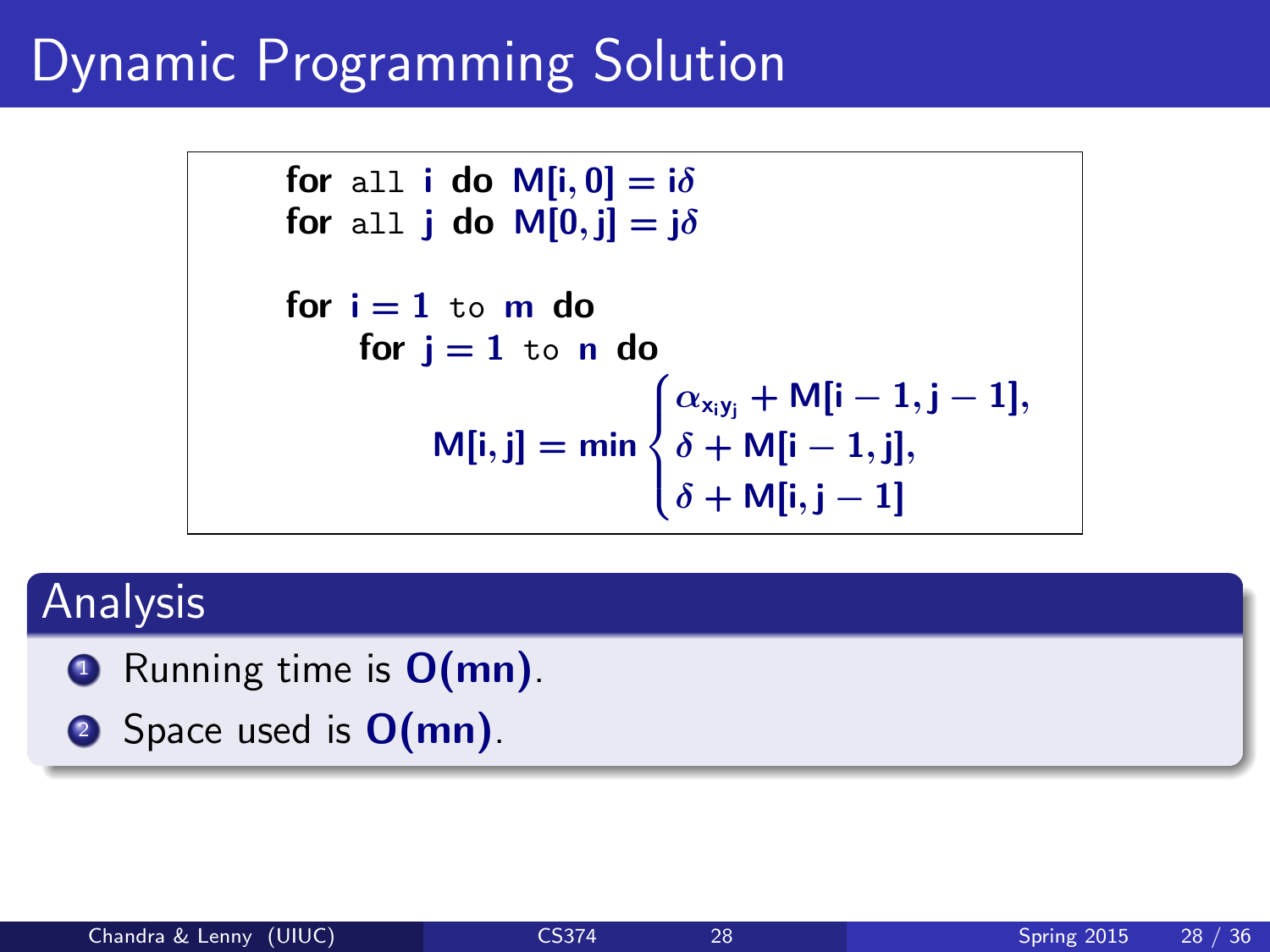### Matrix and DAG of Computation



Figure : Iterative algorithm in previous slide computes values in row order. Optimal value is a shortest path from  $(0, 0)$  to  $(m, n)$  in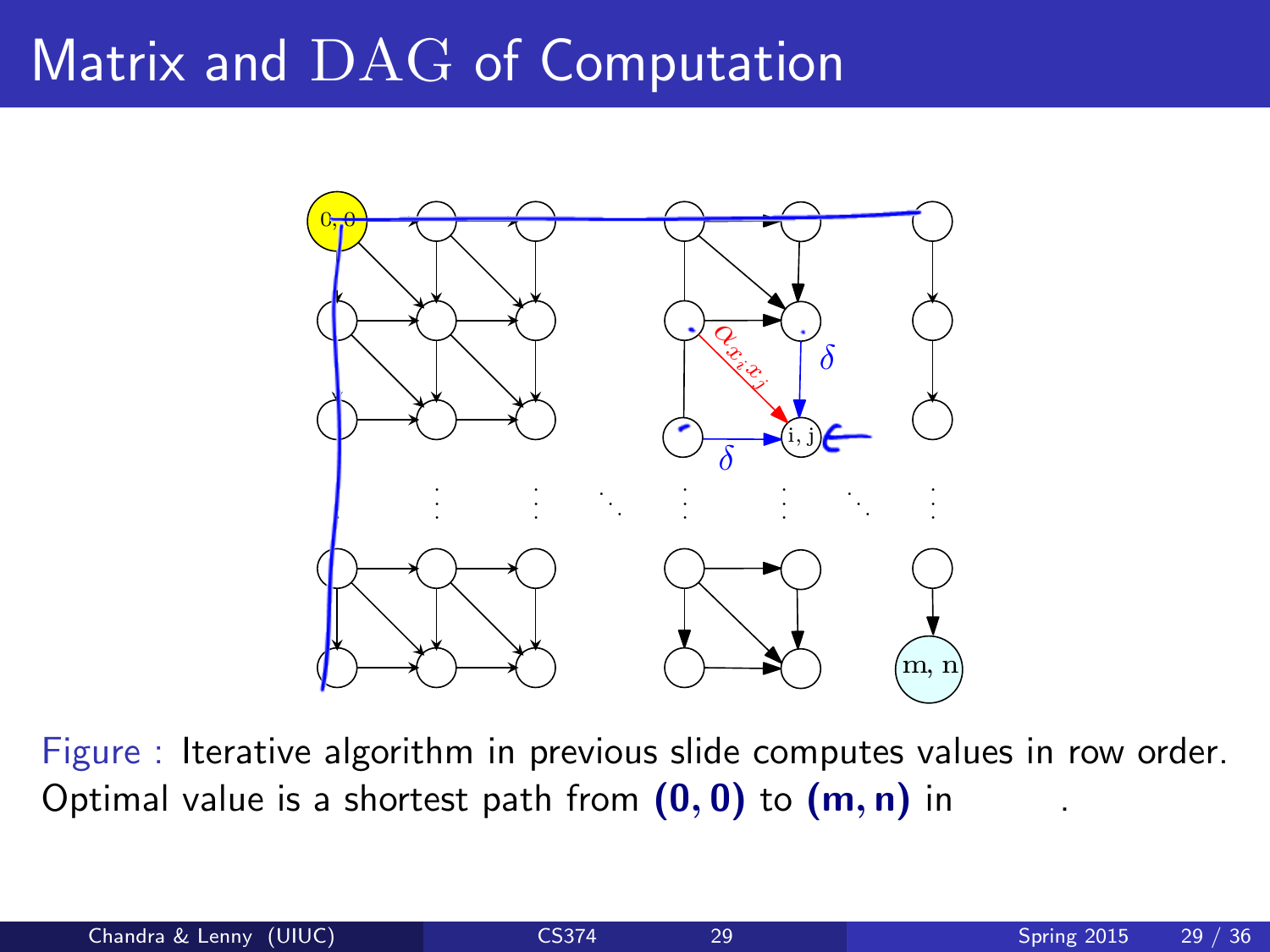### Sequence Alignment in Practice

- **1** Typically the DNA sequences that are aligned are about  $10<sup>5</sup>$ letters long!
- 2 So about  $10^{10}$  operations and  $10^{10}$  bytes needed
- **3** The killer is the 10GB storage
- 4 Can we reduce space requirements?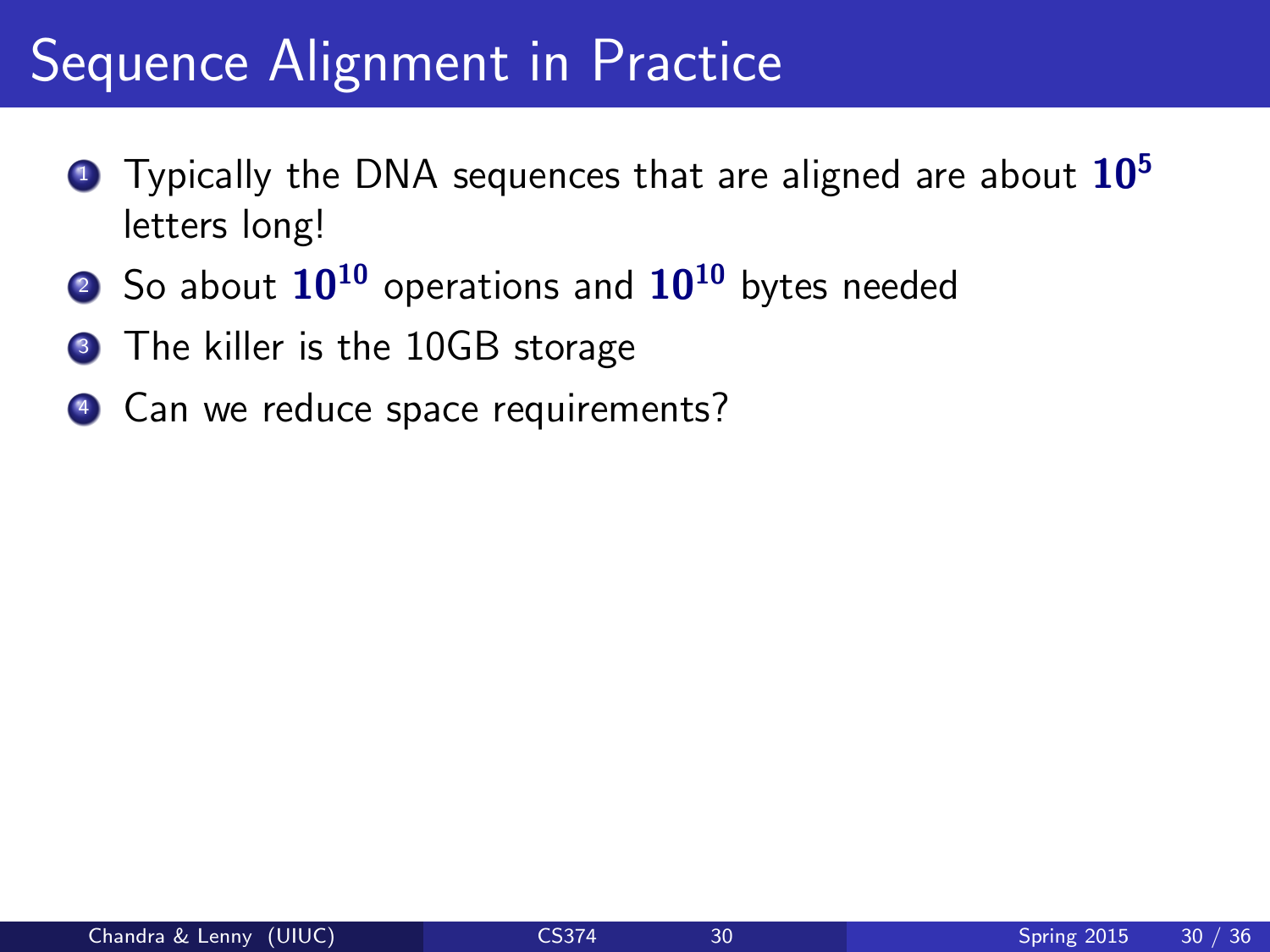### **Optimizing Space**



$$
M(i,j) = min \begin{cases} \alpha_{x_iy_j} + M(i-1,j-1), \\ \delta + M(i-1,j), \\ \delta + M(i,j-1) \end{cases}
$$

- 2 Entries in jth column only depend on  $(i 1)$ st column and earlier entries in *i*th column
- **3** Only store the current column and the previous column reusing space;  $N(i, 0)$  stores  $M(i, j - 1)$  and  $N(i, 1)$  stores  $M(i, j)$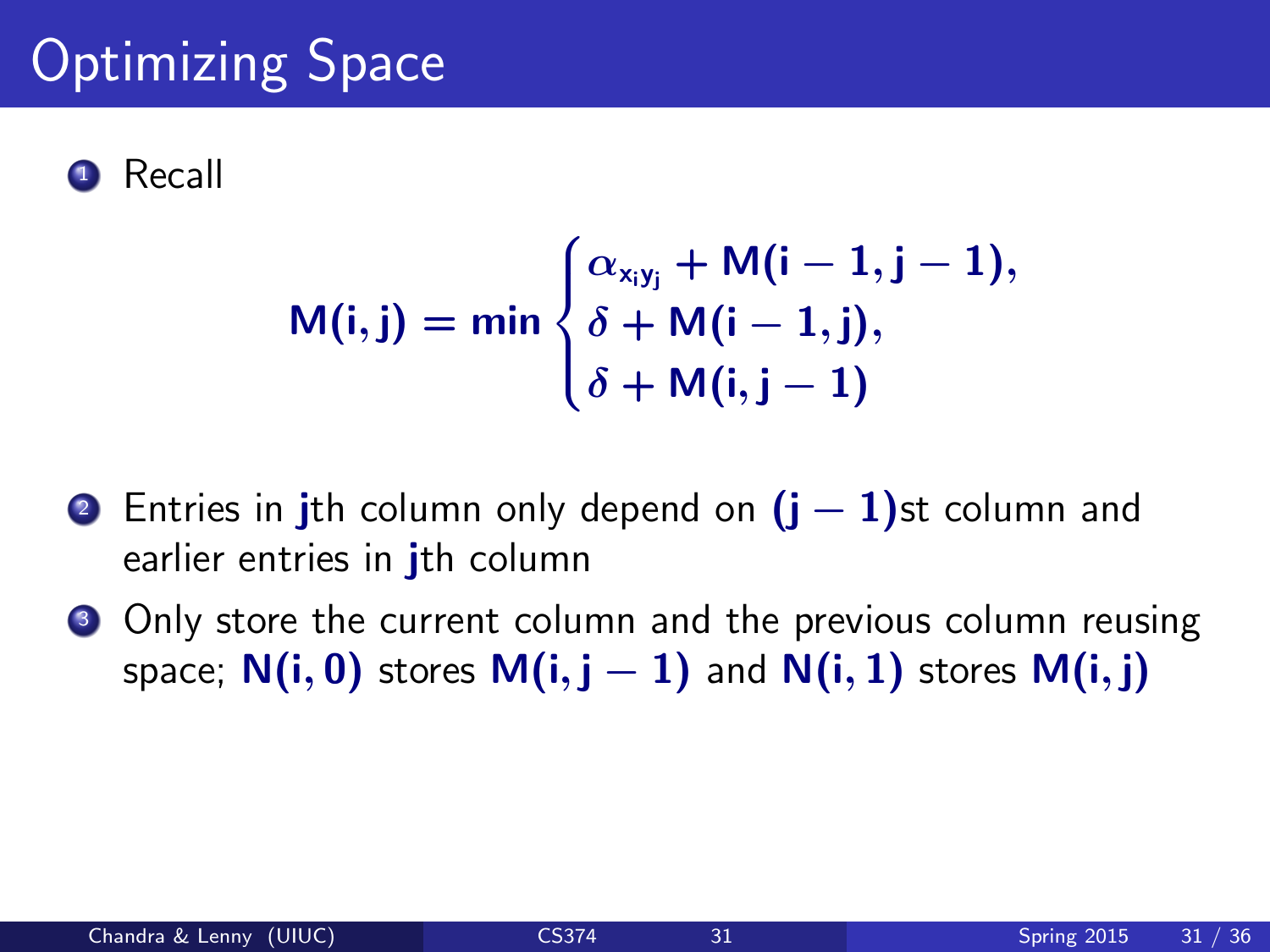### Computing in column order to save space



Figure :  $M(i, j)$  only depends on previous column values. Keep only two columns and compute in column order.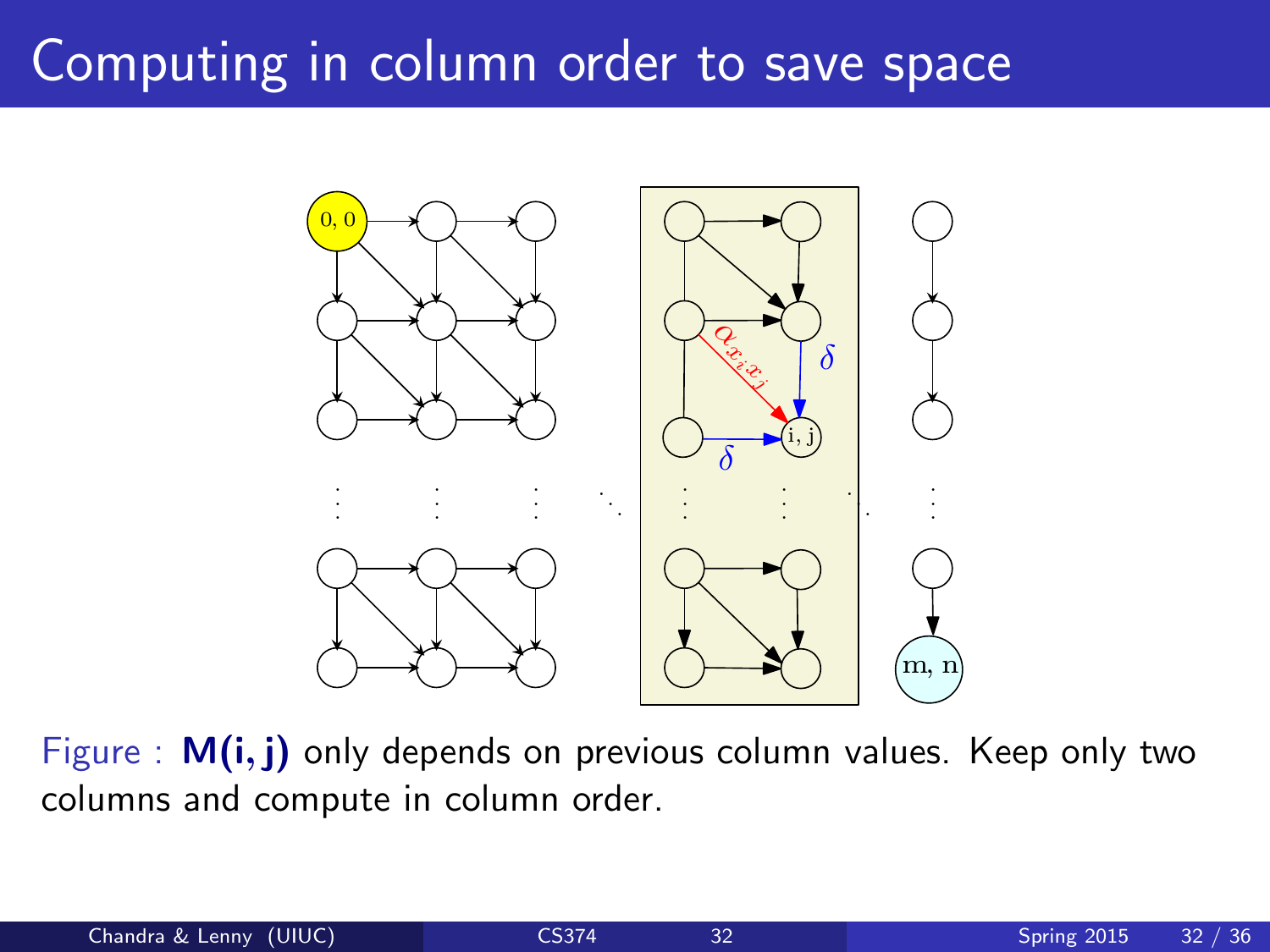### Space Efficient Algorithm

for all i do N[i, 0] = 
$$
i\delta
$$

\nfor j = 1 to n do

\n $N[0, 1] = j\delta$  (\* corresponds to M(0, j) \*)

\nfor i = 1 to m do

\n $N[i, 1] = \min\begin{cases} \alpha_{x_i y_j} + N[i - 1, 0] \\ \delta + N[i - 1, 1] \\ \delta + N[i, 0] \end{cases}$ 

\nfor i = 1 to m do

\nCopy N[i, 0] = N[i, 1]

#### Analysis

Running time is  $O(mn)$  and space used is  $O(2m) = O(m)$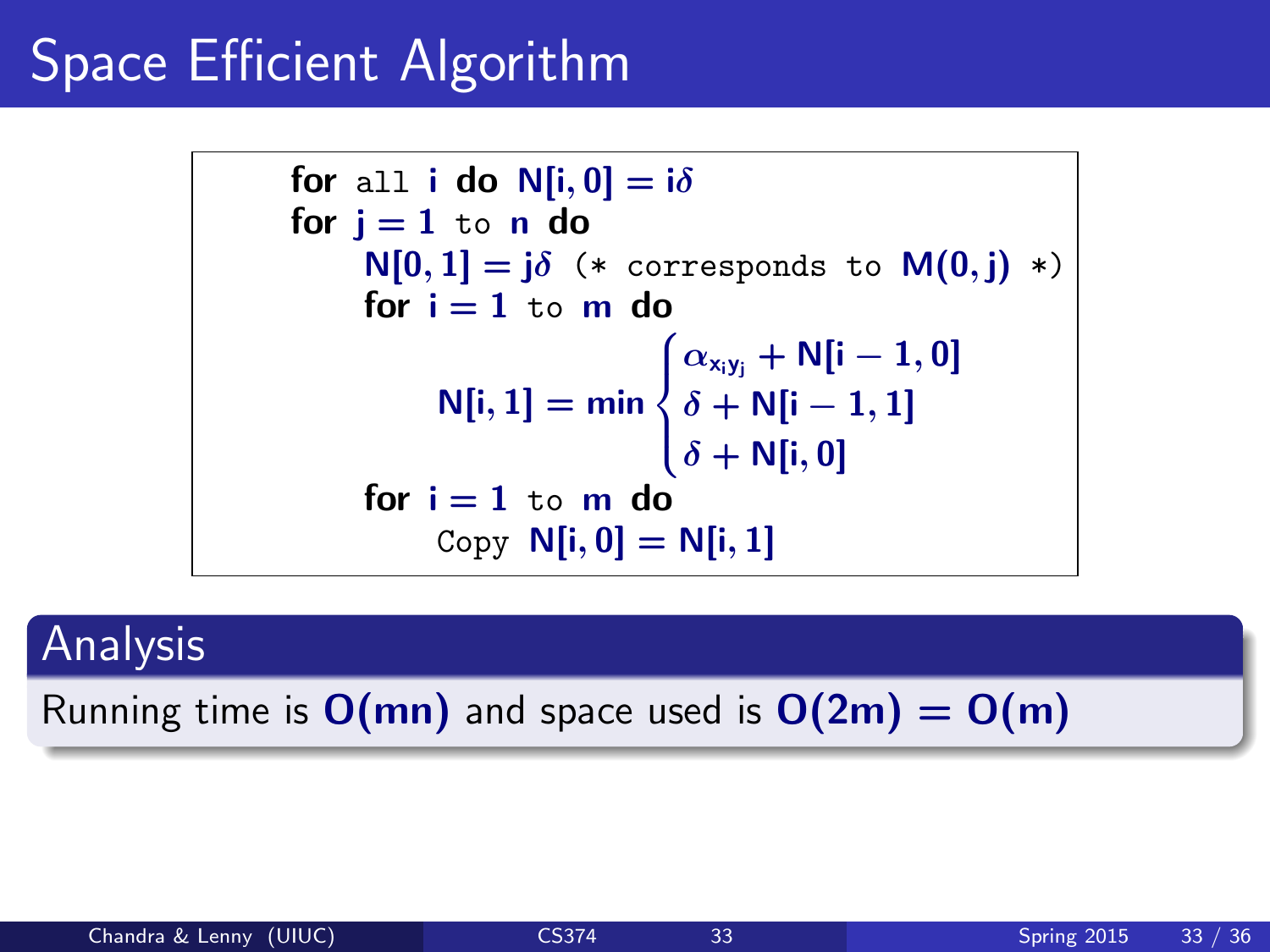### Analyzing Space Efficiency

- **O** From the  $m \times n$  matrix **M** we can construct the actual alignment (exercise)
- **2** Matrix **N** computes cost of optimal alignment but no way to construct the actual alignment
- Space efficient computation of alignment? More complicated algorithm — see notes and Kleinberg-Tardos book.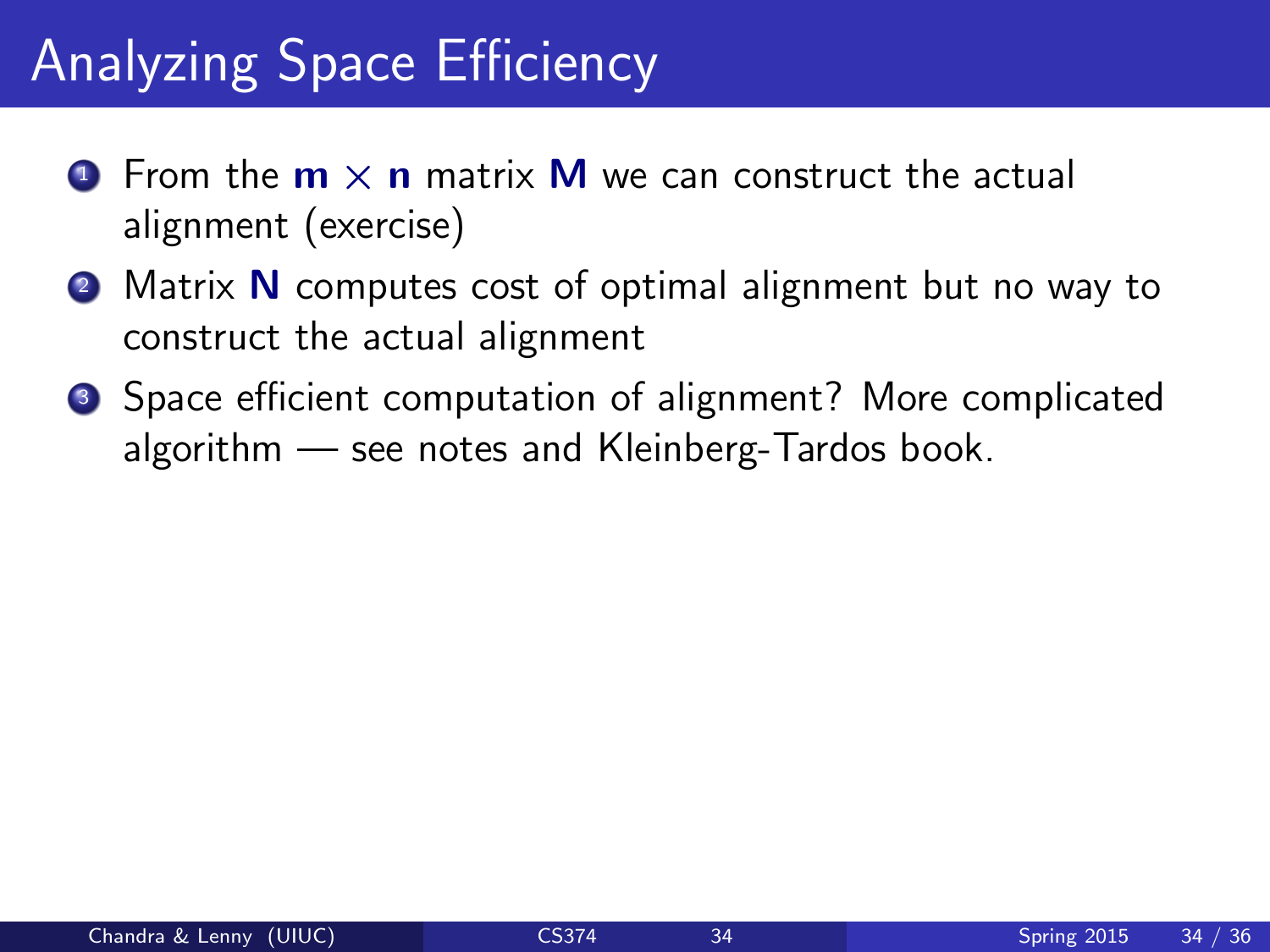# <span id="page-55-0"></span>Part III

# [Longest Common Subsequence](#page-55-0) [Problem](#page-55-0)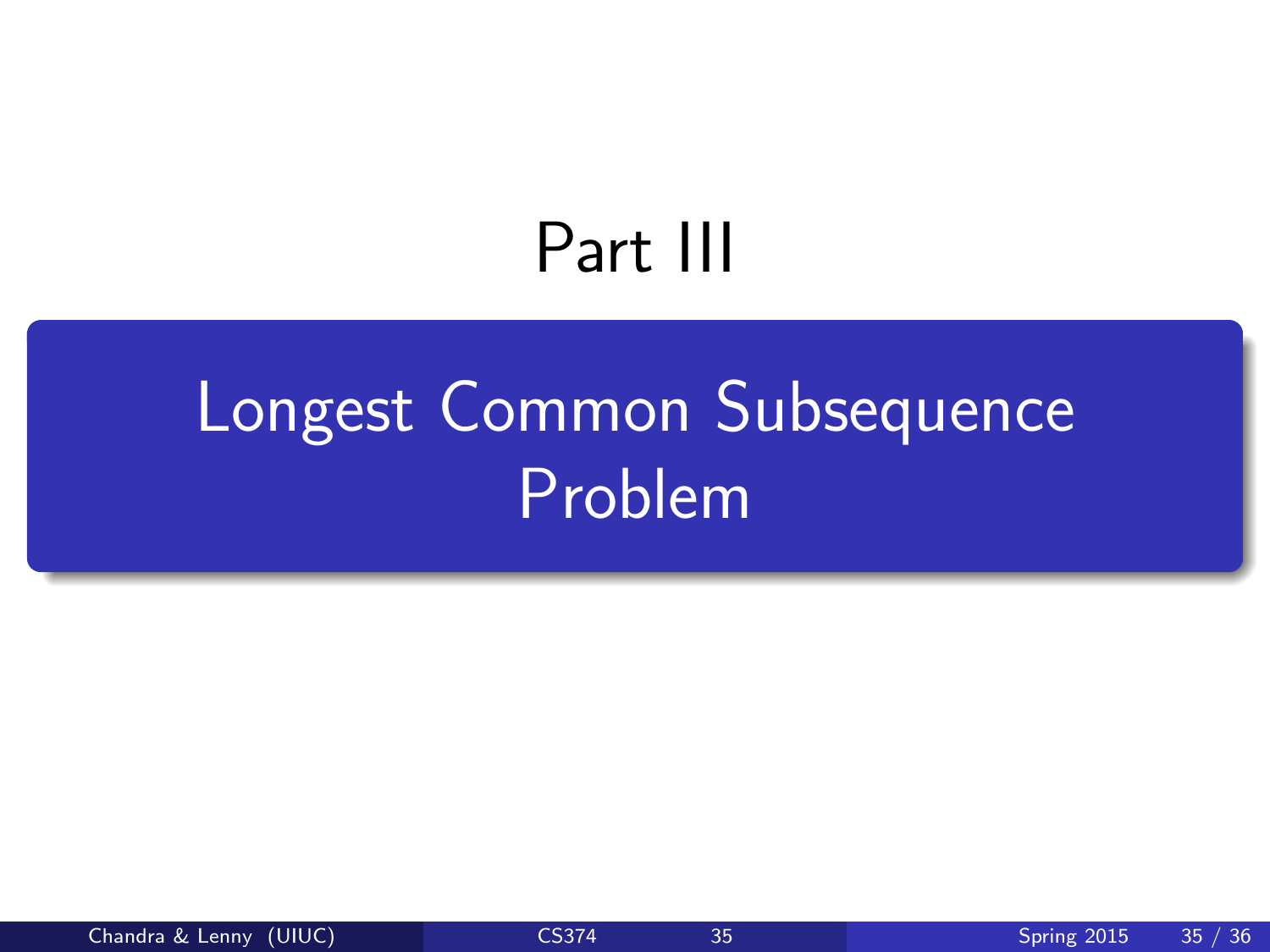### LCS Problem

#### **Definition**

LCS between two strings  $X$  and  $Y$  is the length of longest common subsequence between  $X$  and  $Y$ .

#### Example

LCS between ABAZDC and BACBAD is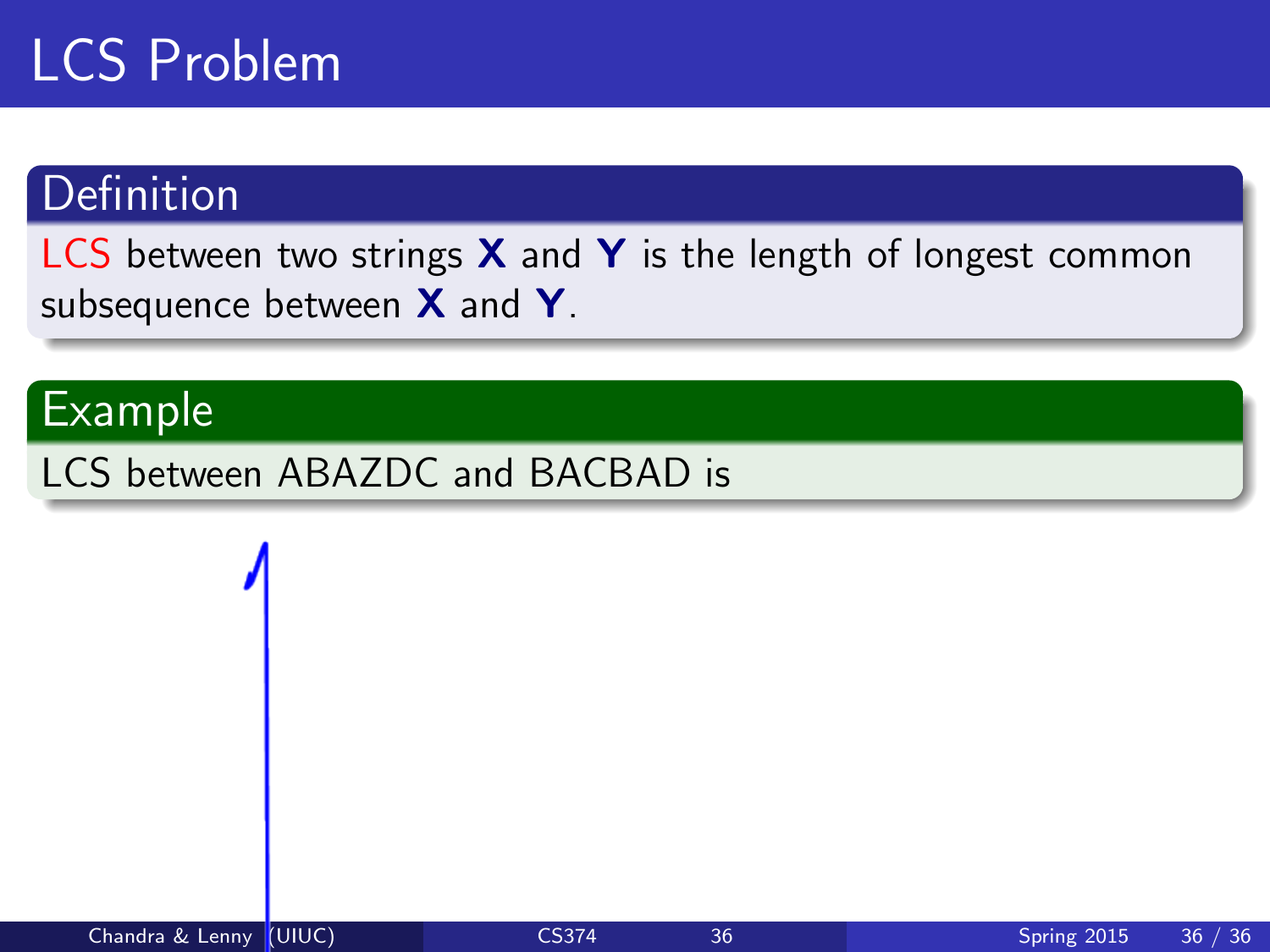### LCS Problem

#### **Definition**

LCS between two strings  $X$  and  $Y$  is the length of longest common subsequence between  $X$  and  $Y$ .

#### Example

LCS between ABAZDC and BACBAD is 4 via ABAD

<span id="page-57-0"></span> $ABAZDC$ BACBAD OPT  $(i,j)$  = LES for  $x_i - x_i$  and  $y_i - y_i$ .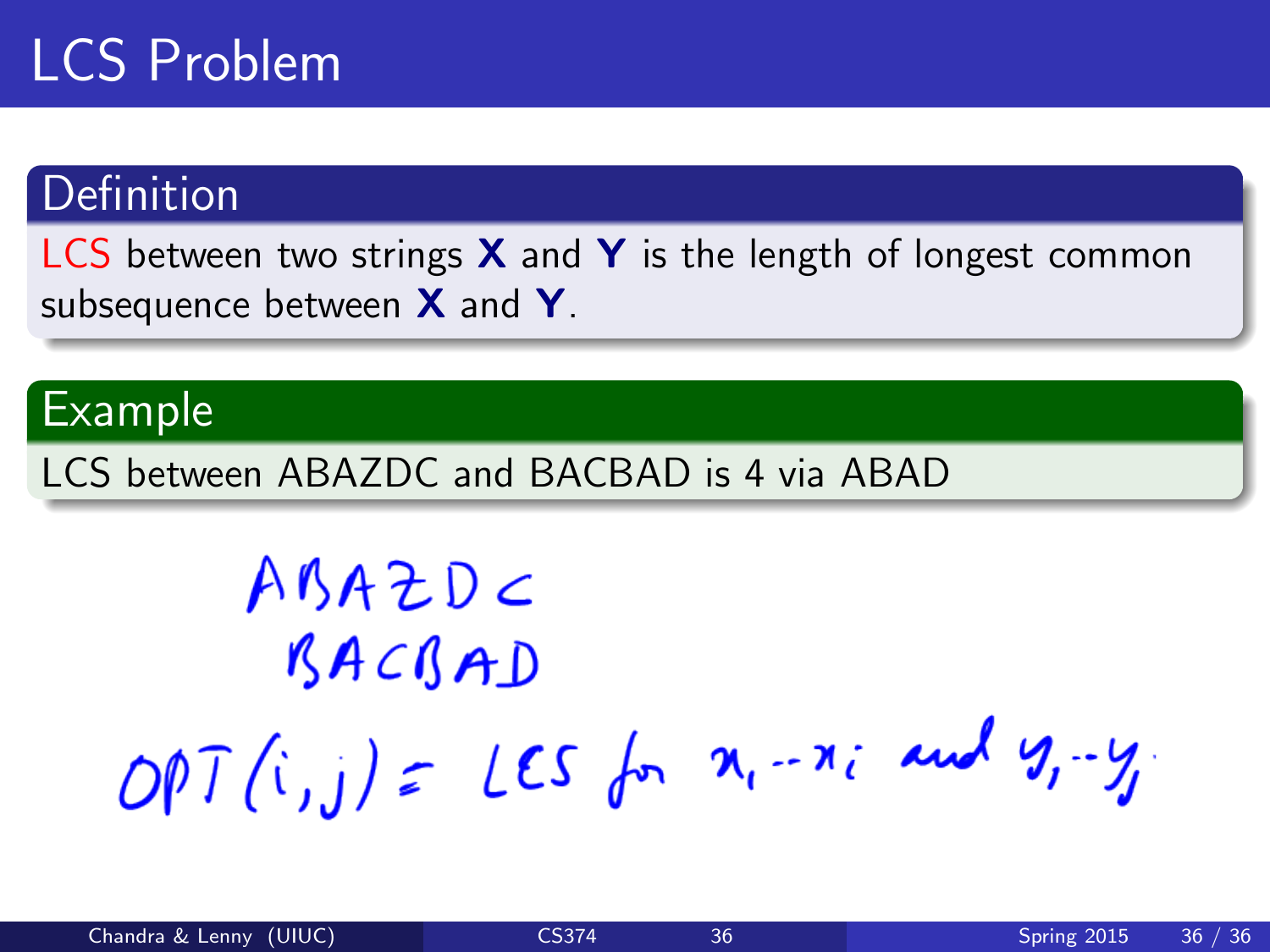OPT(cij) = max  $\left\{\begin{array}{l} 0PT(i,j-1) \\ 0PT(i-1,j) \\ 0PT(i-1,j-1) \\ 1+ 0PT(i-1,j-1) \end{array}\right.$  $\mathcal{U}_f$   $\mathcal{U}_\mathcal{X}$  =  $\mathcal{Y}_j$  $OPT(i,j)=0$  $OPT(\rho, g) = 0$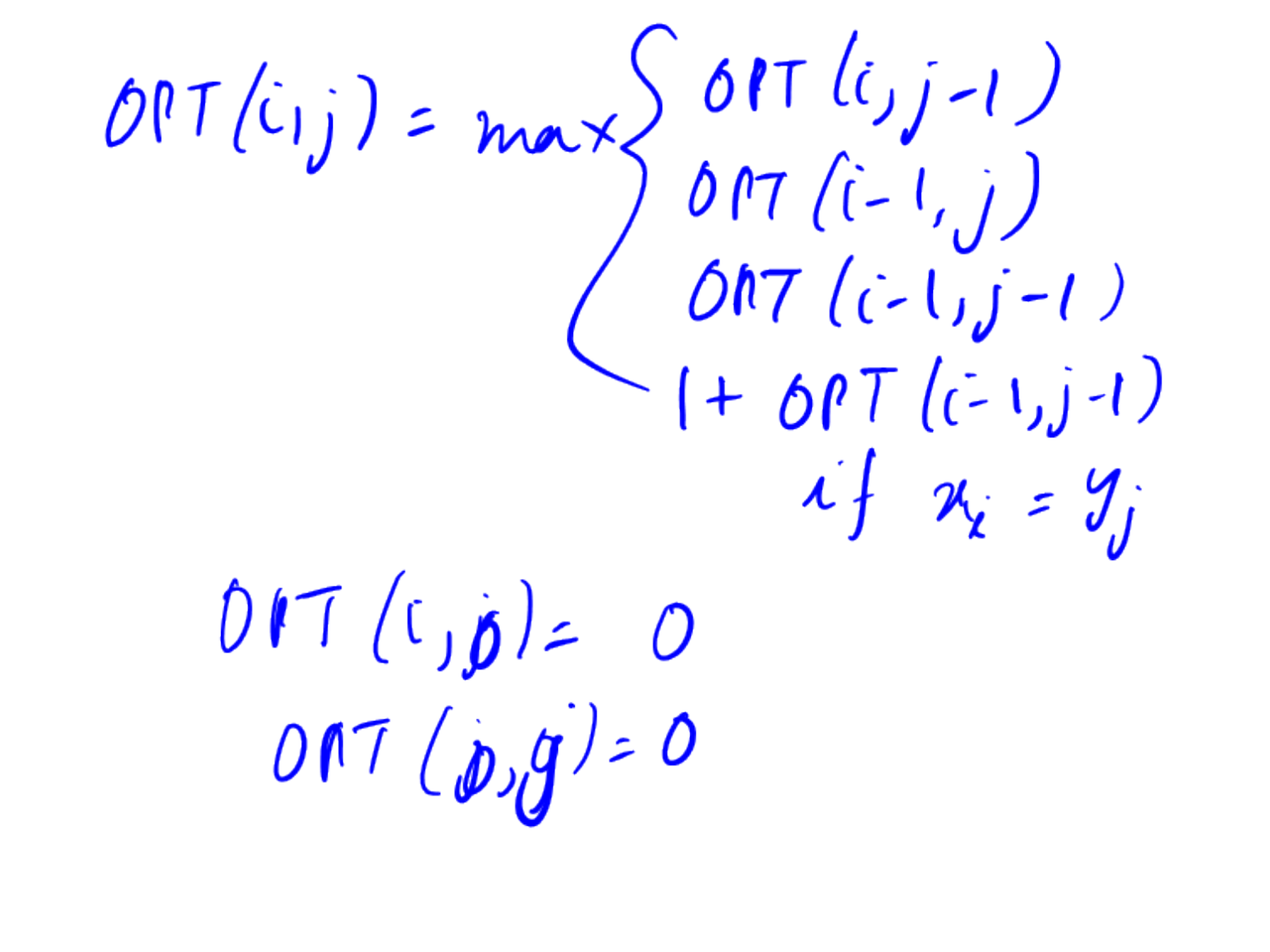